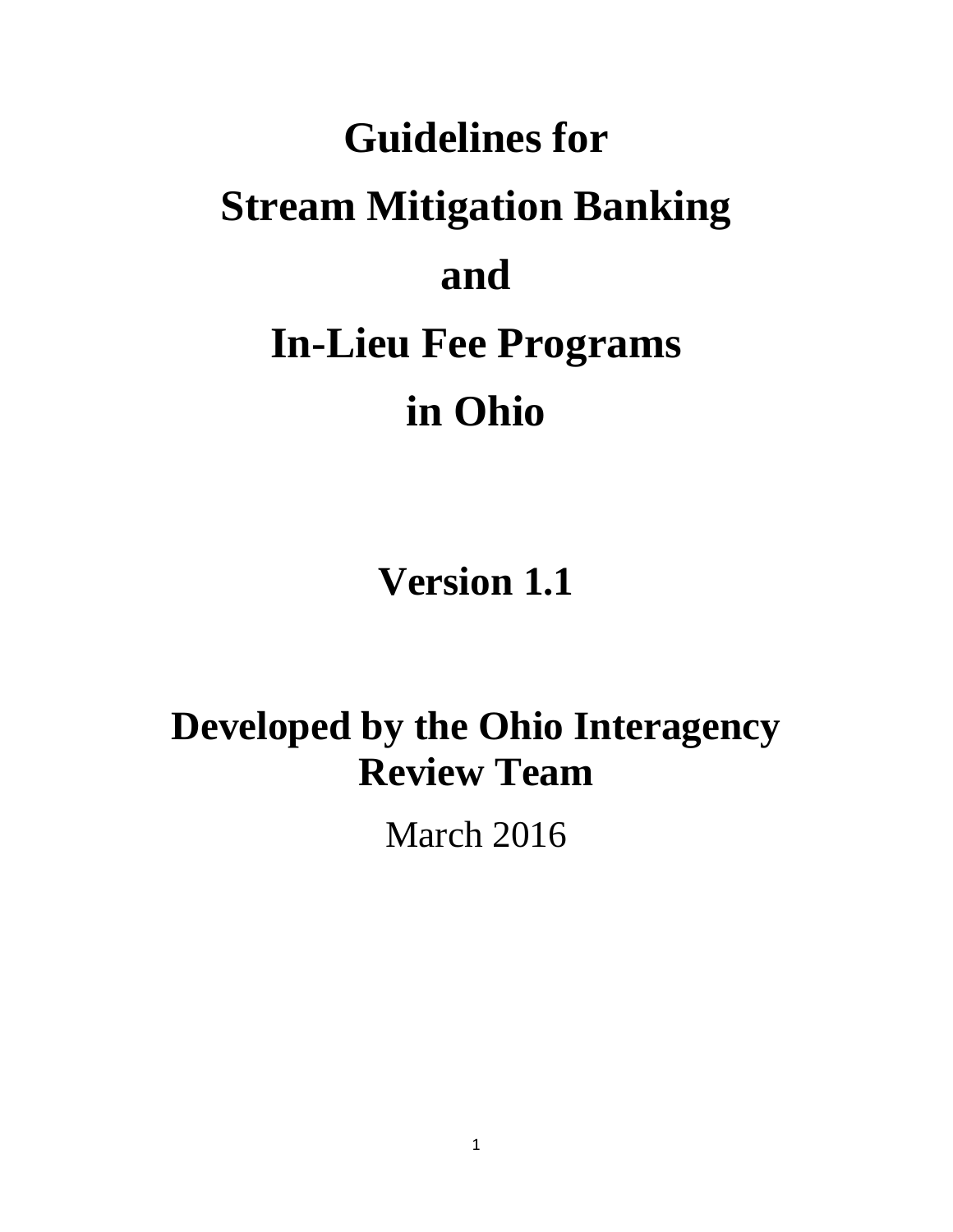| Appendix 1 Required Components of a Compensatory Mitigation Plan in accordance with 33 CFR 332.4      |  |
|-------------------------------------------------------------------------------------------------------|--|
|                                                                                                       |  |
| Appendix 3 Useful Elements to include in a Draft Prospectus for Mitigation Bank or Draft Proposal for |  |
|                                                                                                       |  |
|                                                                                                       |  |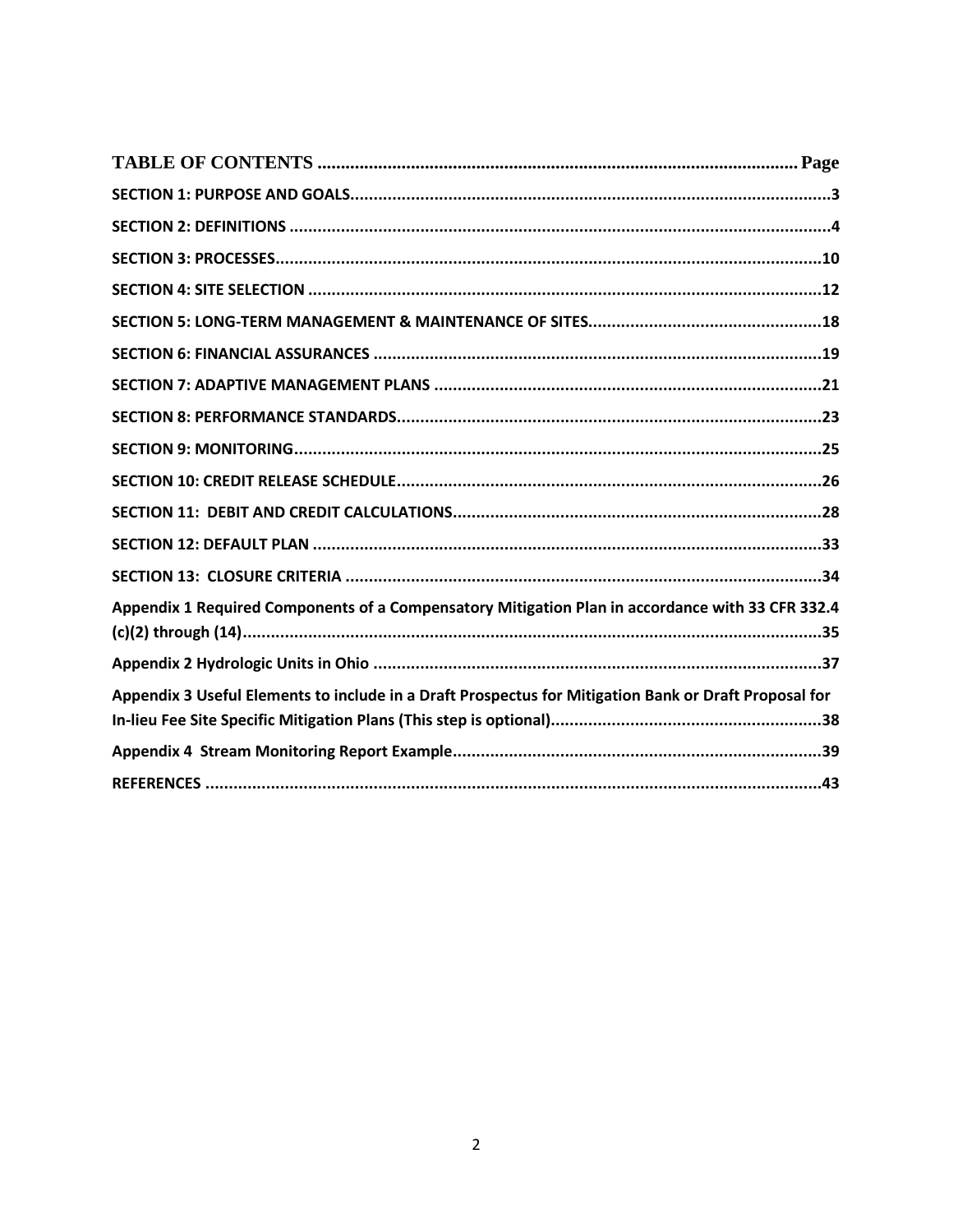#### <span id="page-2-0"></span>**SECTION 1: PURPOSE AND GOALS**

On April 10, 2008, the United States (U.S.) Army Corps of Engineers (Corps) and the U.S. Environmental Protection Agency (USEPA) published a joint federal rule which established regulations governing compensatory mitigation for activities authorized by Department of the Army (DA) permits issued pursuant to Section 404 of the Clean Water Act and/or Sections 9 and 10 of the Rivers and Harbors Act of 1899. This mitigation rule emphasizes the need to use a watershed approach when making decisions to replace aquatic resource functions lost due to unavoidable impacts to waters of the U.S. authorized through the issuance of DA permits pursuant to Section 404 of the Clean Water Act (33 USC 1344) and/or Sections 9 or 10 of the Rivers and Harbors Act of 1899 (33 USC 401, 403).

The purpose of this document is to provide those interested in stream mitigation banking and inlieu fee stream mitigation with a statewide guide developed by the Interagency Review Team (IRT). This is to ensure that such mitigation sites to be established in Ohio will have the greatest likelihood of success. The Ohio IRT is composed of representatives from the Buffalo, Huntington and Pittsburgh Districts of the Corps, the USEPA Region V, the U.S. Fish and Wildlife Service, the U.S. Department of Agriculture Natural Resources Conservation Service, the Ohio Environmental Protection Agency, and the Ohio Department of Natural Resources.

The Guidelines for Stream Mitigation Banking and In-Lieu Fee Programs in Ohio (Guidelines) have been developed to increase the likelihood for ecological success and sustainability of aquatic resources developed by mitigation banks and in-lieu fee mitigation programs (ILFPs). The IRT encourages sponsors to follow these Guidelines. In addition, applicable portions of the Guidelines may be useful in the development of permittee-responsible mitigation sites.

The IRT previously produced the *Guidelines for Wetland Mitigation Banking in Ohio March 2011*. Sponsors may refer to that document for development of wetlands within mitigation banks and ILFP sites.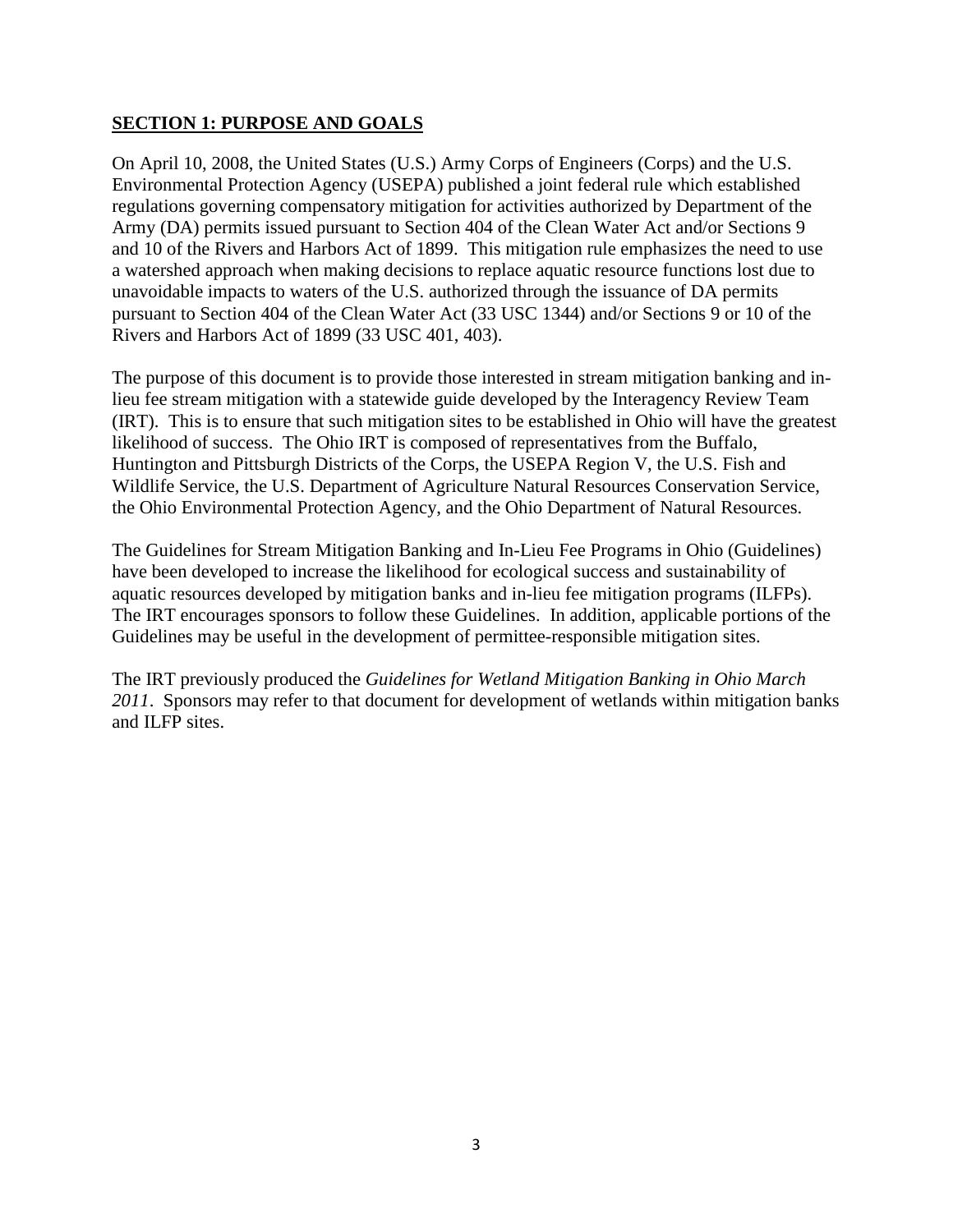#### <span id="page-3-0"></span>**SECTION 2: DEFINITIONS**

*Adaptive Management*: The development of a management strategy that anticipates likely challenges associated with compensatory mitigation projects and provides for the implementation of actions to address those challenges, as well as unforeseen changes to those projects. It requires consideration of the risk, uncertainty, and dynamic nature of compensatory mitigation projects and guides modification of those projects to optimize performance. It includes the selection of appropriate measures that will ensure that the aquatic resource functions are provided and involves analysis of monitoring results to identify potential problems of a compensatory mitigation project and the identification and implementation of measures to rectify those problems (See Section 7).

*Buffer*: An upland, wetland, and/or riparian area that protects and/or enhances aquatic resource functions associated with wetlands, rivers, streams, lakes, marine, and estuarine systems from disturbances associated with adjacent land uses.

*Coldwater* (OAC3745-1-07(f)): These are waters that meet one or both of the characteristics described in paragraphs  $(B)(1)(f)(i)$  and  $(B)(1)(f)(ii)$  of this rule. A temporary variance to the criteria associated with this use designation may be granted as described in paragraph (F) of rule [3745-1-01](http://codes.ohio.gov/oac/3745-1-01) of the Administrative Code.

*Coldwater habitat, inland trout streams* (OAC3745-1-07(f)(i)): These are waters which support trout stocking and management under the auspices of the Ohio Department of Natural Resources, Division of Wildlife, excluding waters in lake run stocking programs, lake or reservoir stocking programs, experimental or trial stocking programs, and put and take programs on waters without, or without the potential restoration of, natural coldwater attributes of temperature and flow. The director shall designate these waters in consultation with the director of the Ohio Department of Natural Resources.

*Coldwater habitat, native fauna* (OAC3745-1-07(f)(ii): These are waters capable of supporting populations of native coldwater fish and associated vertebrate and invertebrate organisms and plants on an annual basis. The director shall designate these waters based upon results of use attainability analyses.

*Compensatory Mitigation:* The restoration (re-establishment or rehabilitation), establishment (creation), enhancement, and/or in certain circumstances preservation of aquatic resources for the purposes of offsetting unavoidable adverse impacts which remain after all appropriate and practicable avoidance and minimization has been achieved.

*Compensation Planning Framework:* Framework that is used to select, secure, and implement aquatic resource restoration, establishment, enhancement, and/or preservation activities within an in-lieu fee program.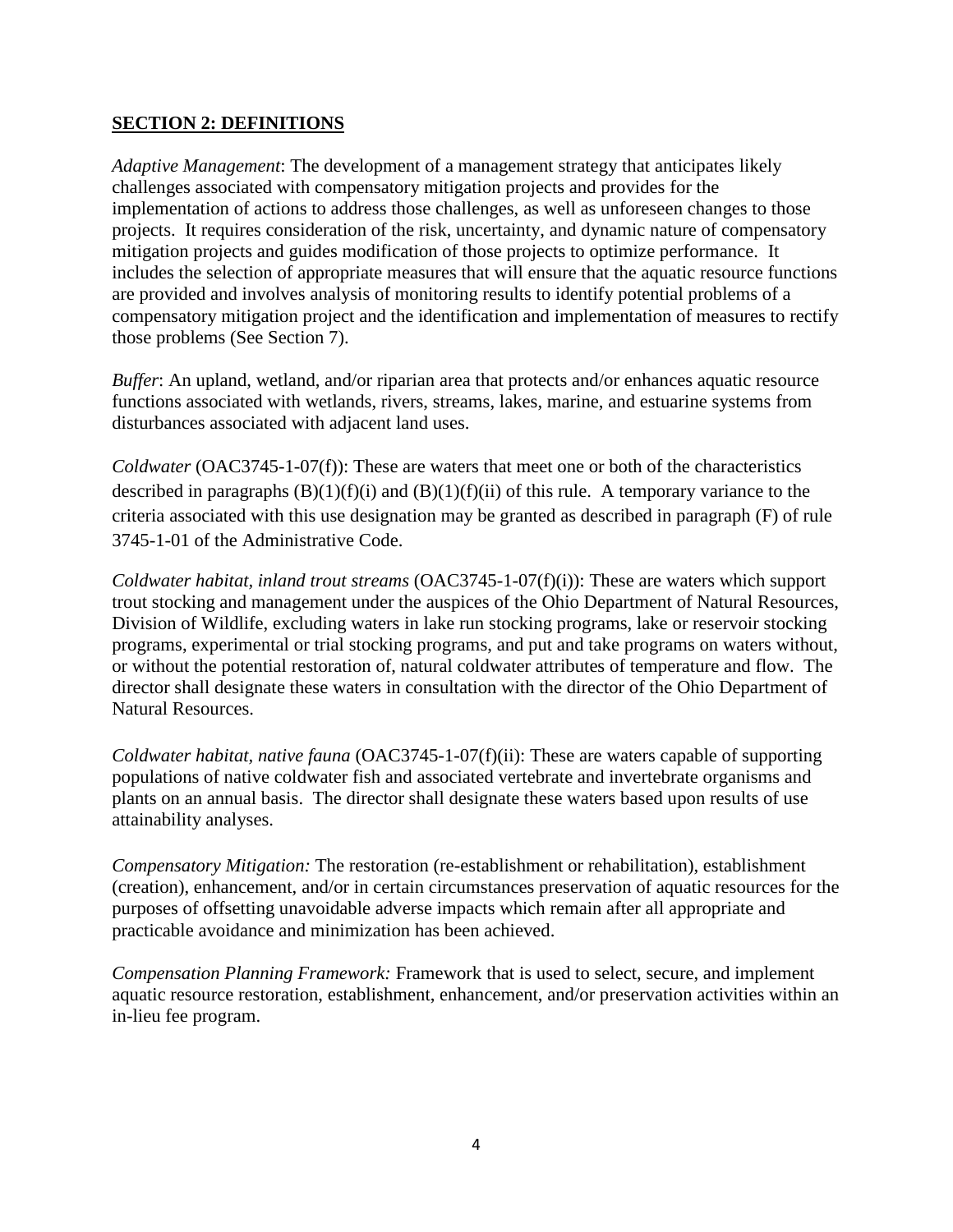*Credit:* Means a unit of measure (e.g., a functional or areal measure or other suitable metric) representing the accrual or attainment of aquatic functions at a compensatory mitigation site. The measure of aquatic functions is based on the resources restored, established, enhanced, or preserved.

*Debit:* Means a unit of measure (e.g., a functional or areal measure or other suitable metric) representing the loss of aquatic functions at an impact or project site. The measure of aquatic functions is based on the resources impacted by the authorized activity.

*Enhancement*: The manipulation of the physical, chemical, or biological characteristics of an aquatic resource to heighten, intensify or improve a specific aquatic resource function(s). Enhancement results in the gain of selected aquatic resource function(s) but may also lead to a decline in other aquatic resource function(s). Enhancement does not result in a gain in aquatic resource area.

*Ephemeral Streams:* A stream that has flowing water only during and for a short duration after precipitation events in a typical year. Ephemeral streambeds are located above the water table year-round. Groundwater is not a source of water for the stream. Runoff from precipitation is the primary source of water for stream flow.

*Establishment* (creation): The manipulation of the physical, chemical or biological characteristics present to develop an aquatic resource that did not previously exist at an upland site. Establishment results in a gain in aquatic resource area and functions.

*Exceptional warmwater* (OAC3745-1-07(c)): These are waters capable of supporting and maintaining an exceptional or unusual community of warmwater aquatic organisms having a species composition, diversity, and functional organization comparable to the seventy-fifth percentile of the identified reference sites on a statewide basis. The attributes of species composition, diversity and functional organization will be measured using the index of biotic integrity, the modified index of well-being and the invertebrate community index as defined in "Biological Criteria for the Protection of Aquatic Life: Volume II, Users Manual for Biological Field Assessment of Ohio Surface Waters," as cited in paragraph (B) of rule [3745-1-03](http://codes.ohio.gov/oac/3745-1-03) of the Administrative Code. In addition to those water body segments designated in rules [3745-1-08](http://codes.ohio.gov/oac/3745-1-08) to [3745-1-32](http://codes.ohio.gov/oac/3745-1-32) of the Administrative Code, all lakes and reservoirs, except upground storage reservoirs, are designated exceptional warmwater habitats. Attainment of this use designation (except for lakes and reservoirs) is based on the criteria in table 7-15 of this rule. A temporary variance to the criteria associated with this use designation may be granted as described in paragraph (F) of rule [3745-1-01](http://codes.ohio.gov/oac/3745-1-01) of the Administrative Code.

*In-Lieu Fee Program:* A program involving the restoration, establishment, enhancement and/or preservation of aquatic resources through funds paid to a governmental or non-profit natural resources management entity to satisfy compensatory mitigation requirements for DA as well as Ohio EPA Section 401 Water Quality Certifications, Isolated Wetland Permits, and Director's Findings and Orders documents.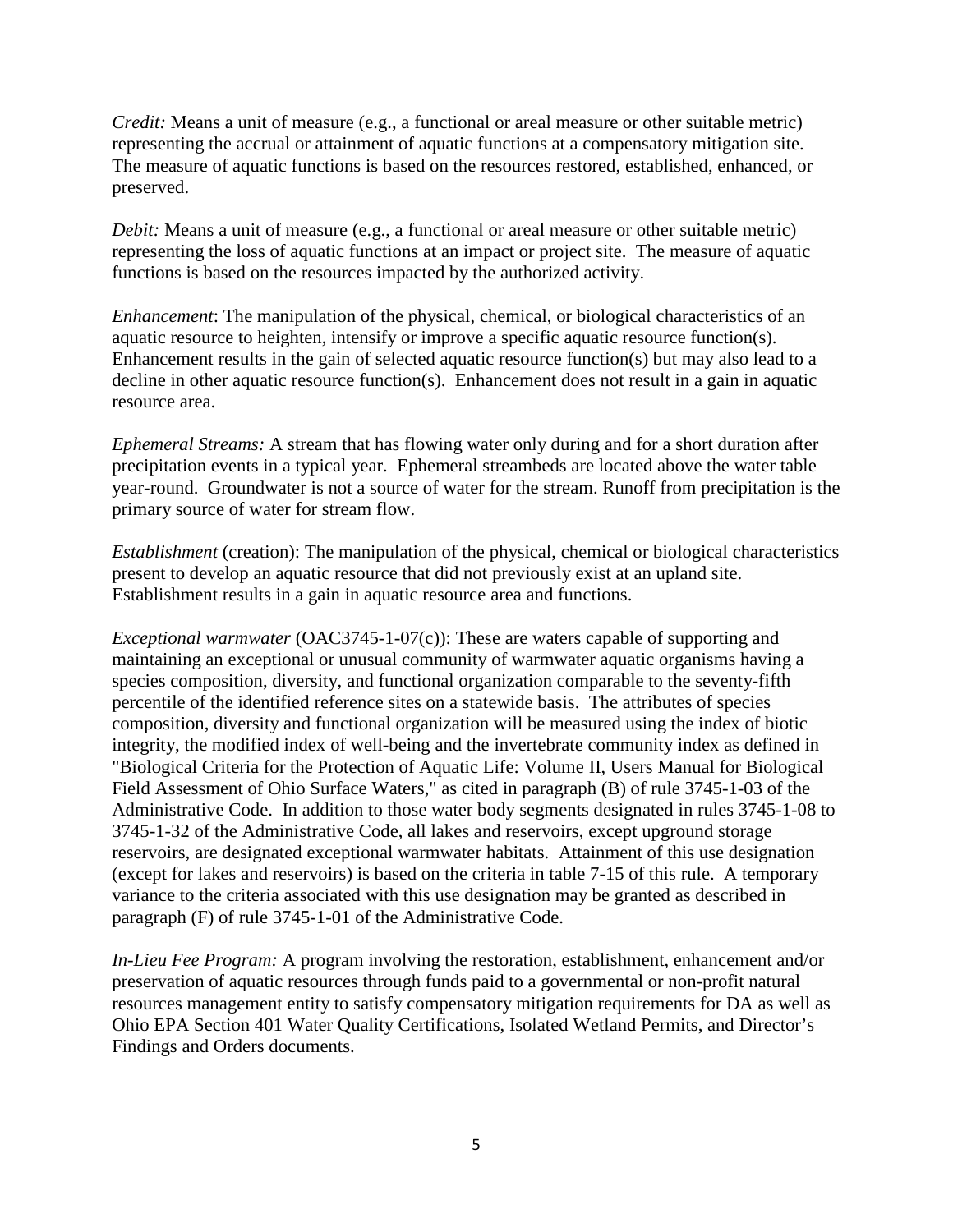*Instrument:* The legal document for the establishment, operation and use of a mitigation bank or in-lieu fee program.

*Intermittent Streams:* A stream that has flowing water during certain times of the year, when ground water provides water for stream flow. During dry periods, intermittent streams may not have flowing water. Runoff from precipitation is a supplemental source of water for stream flow.

*Interstitial Flow:* Streams with continuous flow that occurs seasonally under the surface of the stream bed within the interstitial spaces of course substrate, or cracks in bedrock. Also called "interrupted flow". Streams with interstitial flow have visually dry stream beds with isolated pools of water that are hydraulically connected by slowly moving water. At times of sustained drought, this type of stream may only have water flowing within the subsurface alluvium. The perennial flow is maintained by either deep groundwater recharge from the water table, or from surface wetlands. These streams can maintain either a Class II (if warm in summer) or Class III type biology (if cold-cool in summer) in isolated pools of water, or in the interstitial spaces of the subsurface hyporheic zone, depending on the origin of the flowing water. The biology in warm water interstitial streams tends toward the intermittent stream type during sustained drought.

*Ledger*: A document to be used in the accounting of credits and debits. Ledgers must be submitted in accordance with 33 CFR 332.8(p and q). Specific ledger content will be defined in each banking instrument or ILFP site mitigation plan.

*Management*: Actions taken within a mitigation bank or ILFP mitigation site to establish and maintain desired habitat conditions.

*Mitigation Bank:* A site, or suite of sites, where aquatic resources (e.g., wetlands, streams, riparian areas) are restored, established, enhanced and/or preserved for the purpose of providing compensatory mitigation for impacts authorized by DA permits. In general, a mitigation bank sells compensatory mitigation credits to permittees whose obligation to provide compensatory mitigation is then transferred to the mitigation bank sponsor. The operation and use of a mitigation bank are governed by a mitigation banking instrument.

*Mitigation Bank Credits*: The unit of measure (e.g., a functional or areal measure or other suitable metric) representing the accrual or attainment of aquatic functions at a compensatory mitigation site. The measure of aquatic functions is based on the aquatic resources restored, established, enhanced, or preserved.

*Mitigation Plan*: A detailed plan which describes how the bank or ILFP mitigation site will be established and operated. The mitigation plan must include the following 12 items: Objectives of the bank; Site selection; Site protection instrument; Baseline information; Determination of credits; Mitigation work plan; Maintenance plan; Performance standards; Monitoring requirements; Long-term management plan; Adaptive management plan; and Financial assurances. The mitigation plan will be incorporated into the bank instrument. (For a more detailed description of these 12 items see Appendix 1 of this document.)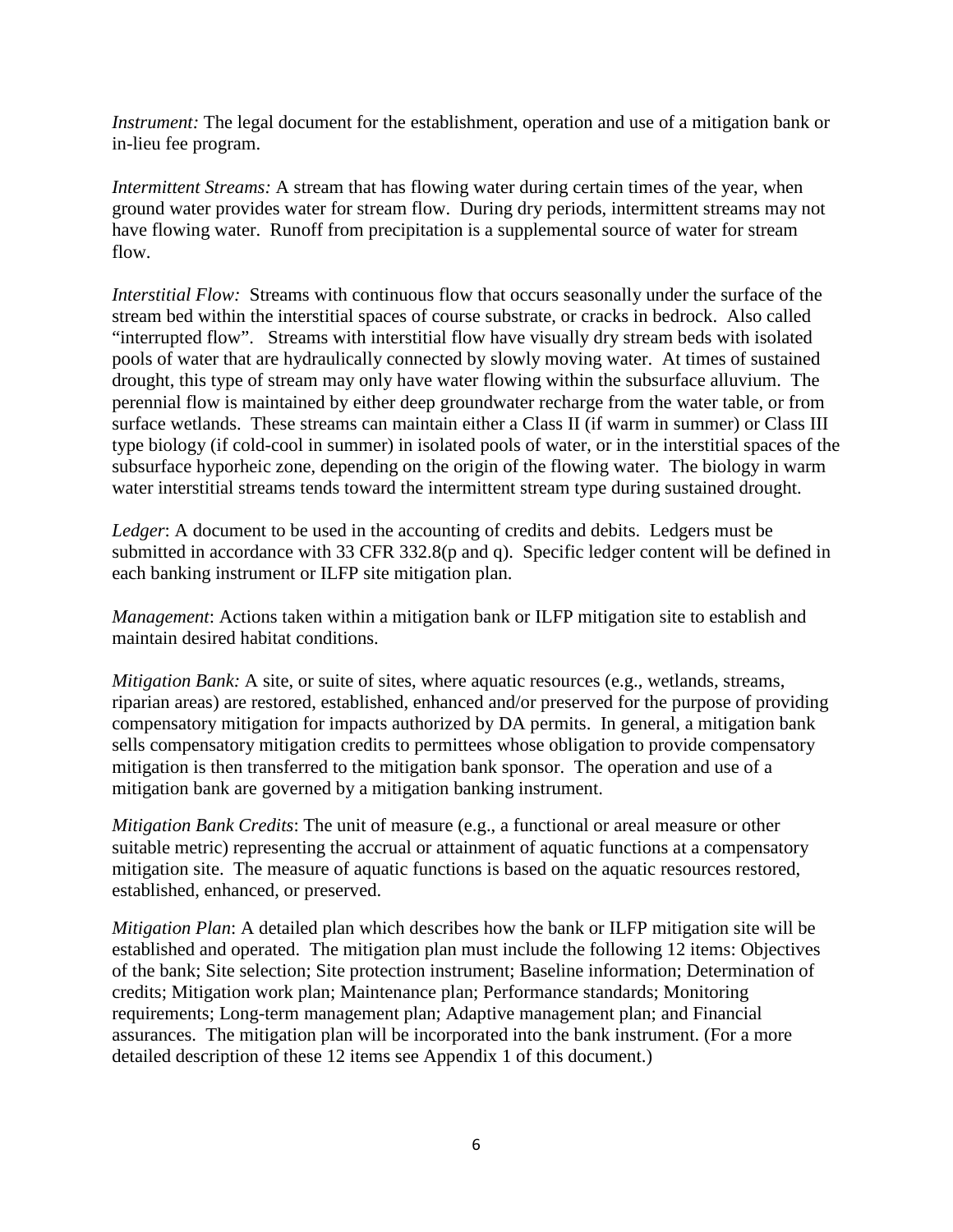*Modified warmwater* (OAC3745-1-07(d)): These are waters that have been the subject of a use attainability analysis and have been found to be incapable of supporting and maintaining a balanced, integrated, adaptive community of warmwater organisms due to irretrievable modifications of the physical habitat. Such modifications are of a long-lasting duration (i.e., twenty years or longer) and may include the following examples: extensive stream channel modification activities permitted under sections 401 and 404 of the act or Chapter 6131 of the Revised Code, extensive sedimentation resulting from abandoned mine land runoff, and extensive permanent impoundment of free-flowing water bodies. The attributes of species composition, diversity and functional organization will be measured using the index of biotic integrity, the modified index of well-being and the invertebrate community index as defined in "Biological Criteria for the Protection of Aquatic Life: Volume II, Users Manual for Biological Field Assessment of Ohio Surface Waters," as cited in paragraph (B) of rule [3745-1-03](http://codes.ohio.gov/oac/3745-1-03) of the Administrative Code. Attainment of this use designation is based on the criteria in table 7-15 of this rule. Each water body designated modified warmwater habitat will be listed in the appropriate use designation rule (rules [3745-1-08](http://codes.ohio.gov/oac/3745-1-08) to [3745-1-32](http://codes.ohio.gov/oac/3745-1-32) of the Administrative Code) and will be identified by ecoregion and type of physical habitat modification as listed in table 7-15 of this rule. The modified warmwater habitat designation can be applied only to those waters that do not attain the warmwater habitat biological criteria in table 7-15 of this rule because of irretrievable modifications of the physical habitat. All water body segments designated as a modified warmwater habitat will be reviewed on a triennial basis (or sooner) to determine whether the use designation should be changed. A temporary variance to the criteria associated with this use designation may be granted as described in paragraph (F) of rule [3745-1-01](http://codes.ohio.gov/oac/3745-1-01) of the Administrative Code.

*Monitoring*: A specific program of data collection which documents the physical, chemical, and biological characteristics of the mitigation site, for the purpose of determining compliance with performance standards established in the approved mitigation plan (See Section 9).

*Perennial Streams:* A stream that has flowing water year-round during a typical year. The water table is located above the streambed for most of the year. Groundwater is the primary source of water for stream flow. Runoff from precipitation is a supplemental source of water for stream flow.

*Preservation:* The removal of a threat to, or preventing the decline of, aquatic resources by an action in or near those aquatic resources. This term includes activities commonly associated with the protection and maintenance of aquatic resources through the implementation of appropriate legal and physical mechanisms. Preservation does not result in a gain of aquatic resource area or functions.

*Prospectus*: A plan for a compensatory mitigation bank or ILFP prepared by a potential bank or ILFP sponsor and submitted for consideration to the interagency review team. The prospectus provides full discussion of the proposed bank or ILFP and serves as the basis for the public and interagency review comments.

*Re-establishment*: The manipulation of the physical, chemical, or biological characteristics of a site with the goal of returning natural/historic functions to a former aquatic resource. Re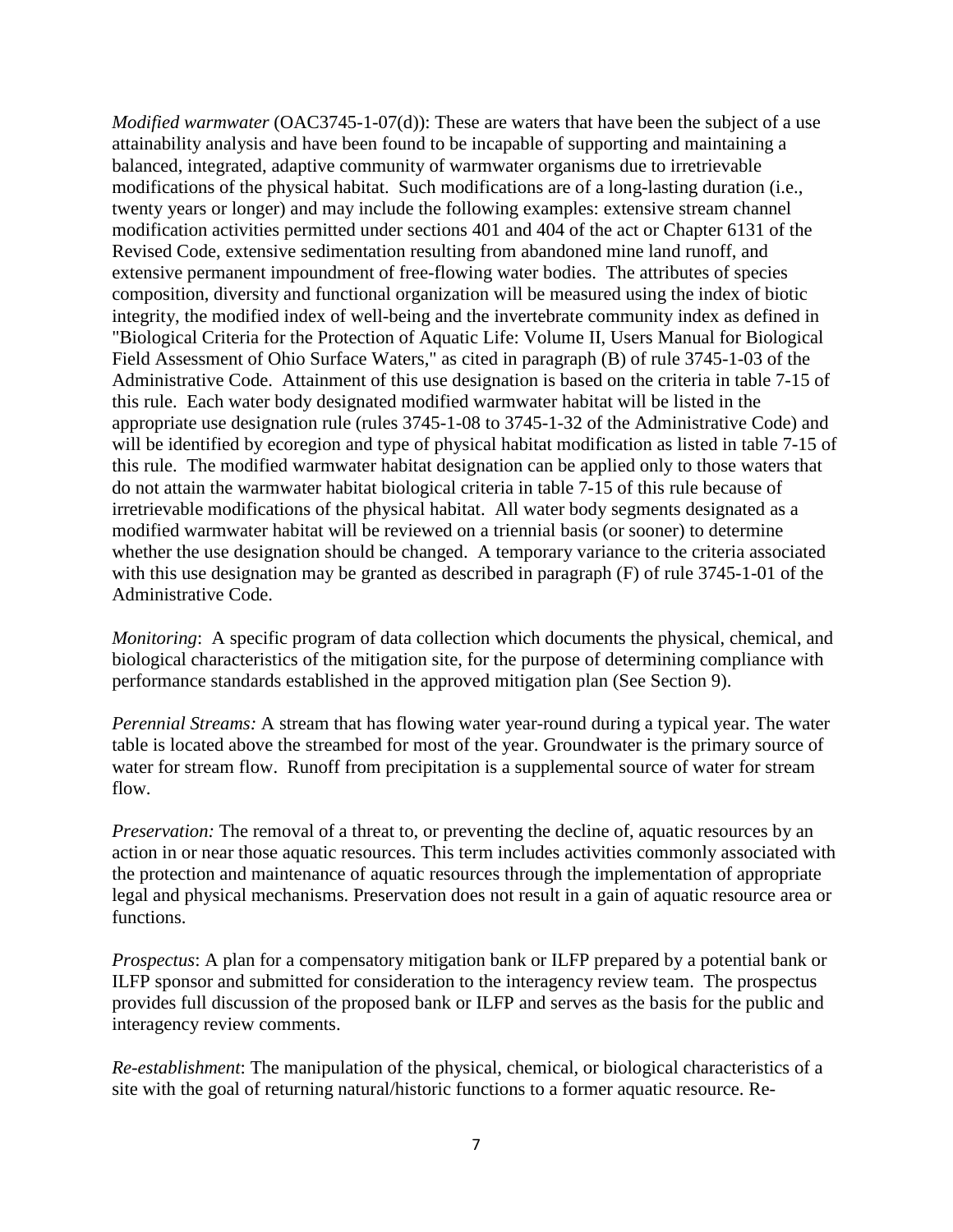establishment results in rebuilding a former aquatic resource and results in a gain in aquatic resource area and functions.

*Rehabilitation*: The manipulation of the physical, chemical, or biological characteristics of a site with the goal of repairing natural/historic functions to a degraded aquatic resource. Rehabilitation results in a gain in aquatic resource function, but does not result in a gain in aquatic resource area.

*Restoration*: The manipulation of the physical, chemical, or biological characteristics of a site with the goal of returning natural/historic functions to a former or degraded aquatic resource. For the purpose of tracking net gains in aquatic resource area, restoration is divided into two categories: reestablishment and rehabilitation.

*Riparian areas*: Lands adjacent to streams, rivers, lakes, and estuarine marine shorelines. Riparian areas provide a variety of ecological functions and services and help improve or maintain local water quality.

*Seasonal salmonid* (OAC3745-1-07(e)): These are rivers, streams and embayments capable of supporting the passage of salmonids from October to May and are water bodies large enough to support recreational fishing. This use will be in effect the months of October to May. Another aquatic life habitat use designation will be enforced the remainder of the year (June to September). A temporary variance to the criteria associated with this use designation may be granted as described in paragraph (F) of rule [3745-1-01](http://codes.ohio.gov/oac/3745-1-01) of the Administrative Code.

*Service Area*: The geographic area within which impacts can be mitigated at a specific mitigation bank or an in-lieu fee program, as designated in its instrument.

*Special Waters*: Streams with an antidegradation category of superior high quality water, outstanding national resource water or outstanding state water; state wild and scenic rivers; national wild and scenic rivers; and general high quality water bodies which harbor federal and/or state listed threatened and/or endangered mussel species. (For a current list of Special Categories please see

[http://www.epa.ohio.gov/Portals/35/401/OhioEPA\\_SpecialWaters\\_List.pdf\)](http://www.epa.ohio.gov/Portals/35/401/OhioEPA_SpecialWaters_List.pdf).

*Sponsor*: Any public or private entity responsible for establishing, and in most circumstances, operating a compensatory mitigation bank or in-lieu fee program.

*Warmwater* (OAC3745-1-07(a)): These are waters capable of supporting and maintaining a balanced, integrated, adaptive community of warmwater aquatic organisms having a species composition, diversity, and functional organization comparable to the twenty-fifth percentile of the identified reference sites within each of the following ecoregions: the interior plateau ecoregion, the Erie/Ontario lake plains ecoregion, the western Allegheny plateau ecoregion and the eastern corn belt plains ecoregion. For the Huron/Erie lake plains ecoregion, the comparable species composition, diversity and functional organization are based upon the ninetieth percentile of all sites within the ecoregion. For all ecoregions, the attributes of species composition, diversity and functional organization will be measured using the index of biotic integrity, the modified index of well-being and the invertebrate community index as defined in "Biological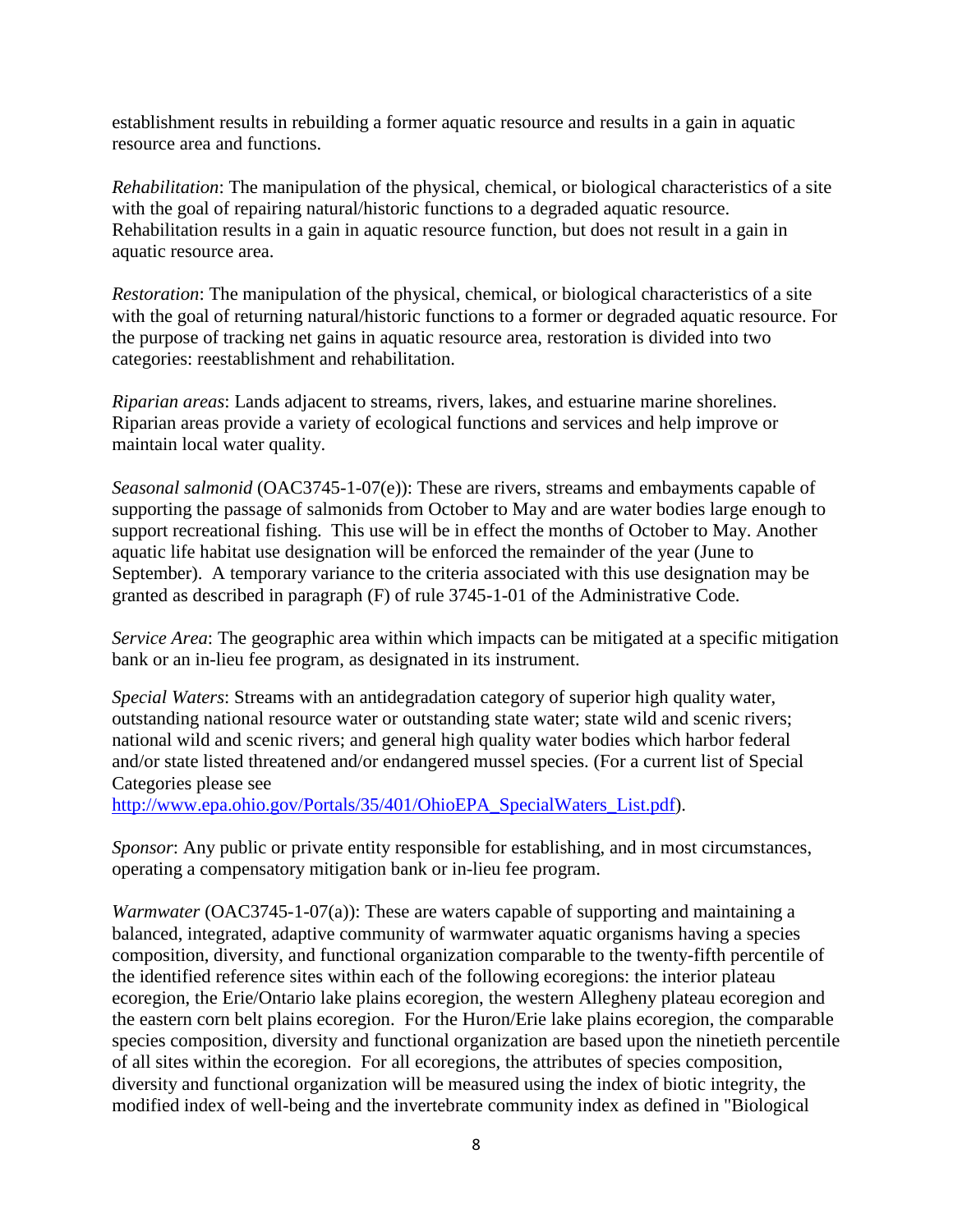Criteria for the Protection of Aquatic Life: Volume II, Users Manual for Biological Field Assessment of Ohio Surface Waters," as cited in paragraph (B) of rule [3745-1-03](http://codes.ohio.gov/oac/3745-1-03) of the Administrative Code. In addition to those water body segments designated in rules [3745-1-08](http://codes.ohio.gov/oac/3745-1-08) to [3745-1-32](http://codes.ohio.gov/oac/3745-1-32) of the Administrative Code, all upground storage reservoirs are designated warmwater habitats. Attainment of this use designation (except for upground storage reservoirs) is based on the criteria in table 7-15 of this rule. A temporary variance to the criteria associated with this use designation may be granted as described in paragraph (F) of rule [3745-1-01](http://codes.ohio.gov/oac/3745-1-01) of the Administrative Code.

*Watershed*: A land area that drains to a common waterway, such as a stream, lake, estuary, wetland, or ultimately the ocean.

*Watershed Approach*: An analytical process for making compensatory mitigation decisions that support the sustainability or improvement of aquatic resources in a watershed. It involves consideration of watershed needs, and how locations and types of compensatory mitigation projects address those needs. A landscape perspective is used to identify the types and locations of compensatory mitigation projects that will benefit the watershed and offset losses of aquatic resource functions and services caused by activities authorized by DA permits. The watershed approach may involve consideration of landscape scale, historic and potential aquatic resource conditions, past and projected aquatic resource impacts in the watershed, and terrestrial connections between aquatic resources when determining compensatory mitigation requirements for DA permits.

*Watershed Plan*: A plan developed by federal, tribal, state and/or local government agencies or appropriate non-governmental organizations, in consultation with relevant stakeholders, for the specific goal of aquatic resource restoration, establishment, enhancement, or preservation. A watershed plan addresses aquatic resource conditions in the watershed, multiple stakeholder interests, and land uses. Watershed plans may also identify priority sites for aquatic resource restoration and protection. Examples of watershed plans include special area management plans, advance identification programs, and aquatic resource management plans.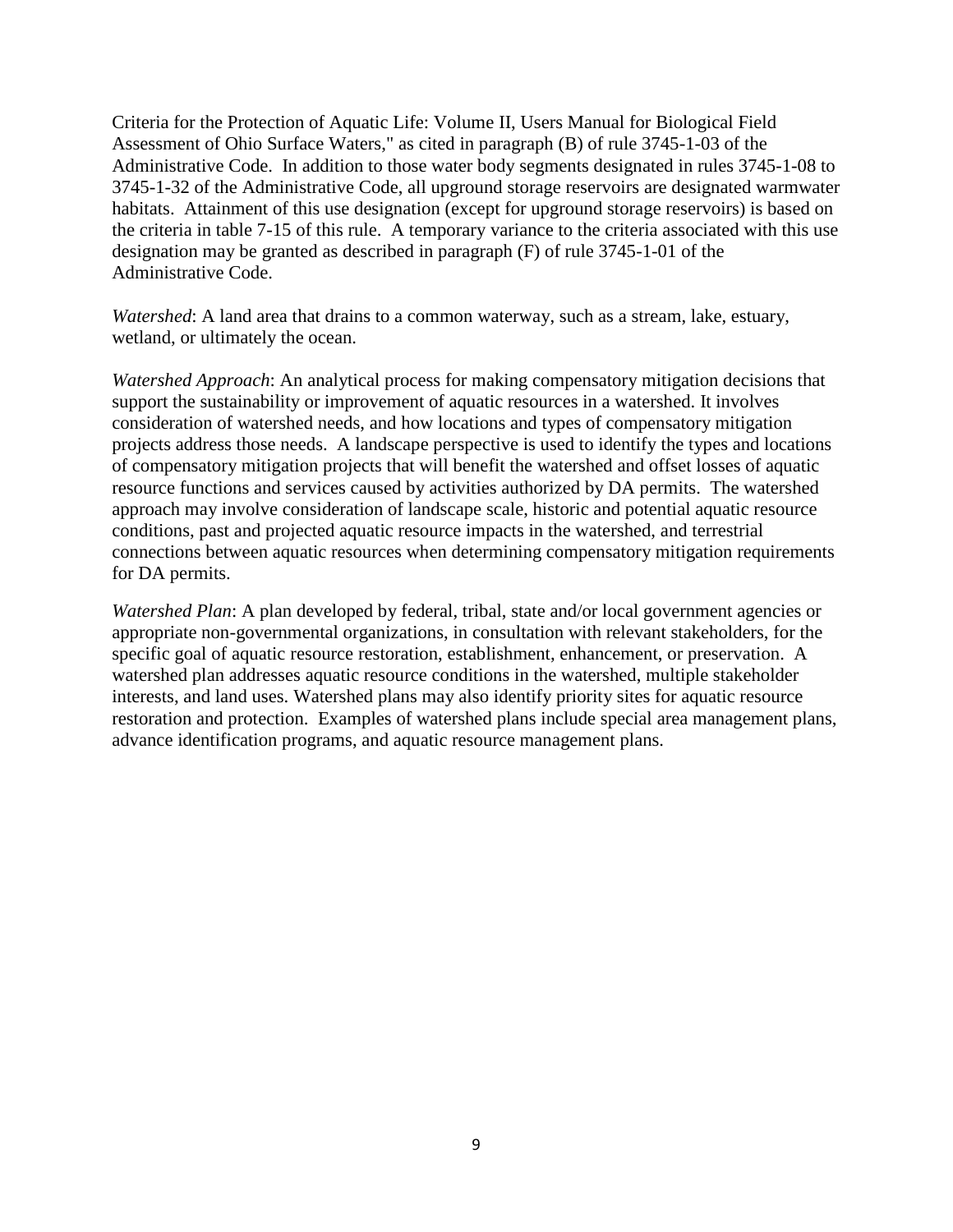#### <span id="page-9-0"></span>**SECTION 3: PROCESSES**

#### **Process for Establishment of a Bank or In-Lieu Fee Program**

The bank or ILFP review process occurs in three mandatory steps with an optional additional step as described below. The review process, including timeframes, is detailed in 33 CFR 332.8(d) Mitigation Banks and In-Lieu Fee Programs, Review Process. While the Mitigation Rule does not require the Step 1 draft prospectus, it is highly recommended that Step 1 be initiated for proposals in the state of Ohio. The items required are detailed in 33 CFR 332.8(d); additional items may be provided earlier in the process if the sponsor chooses.

*Step 1* (optional but highly recommended): Draft Prospectus - To initiate preliminary coordination, a brief, concept level proposal should be submitted when initially scoping the concept of a bank or ILFP. The draft prospectus should include, at a minimum, all items listed in Appendix 3 of this document. The sponsor may elect to give a presentation on the proposed site to the IRT prior to submitting a draft prospectus. After review of the draft prospectus by the IRT, comments will be provided to the sponsor.

*Step 2*: Prospectus - To initiate the formal review process, a complete prospectus must be submitted by the sponsor. A Public Notice advertising the prospectus will then be issued by the Corps. Figures provided in the prospectus must be legible, in black and white, and submitted on 8.5 inch x 11 inch paper. The prospectus must provide a summary of the information regarding the proposed mitigation bank or ILFP at a sufficient level of detail to support informed public and IRT comment. The information required to be included in the prospectus is detailed in 33 CFR 332.8(d)(2) "Mitigation Banks and In-Lieu Fee Programs, Review Process - Prospectus." To expedite the review process for banks, the IRT highly recommends the potential sponsor also include a delineation of all aquatic resources on the proposed site. An electronic version of the prospectus should be provided to the Corps on a compact disc (CD). At the end of the comment period, the Corps will provide the sponsor with a written initial evaluation as to the potential of the proposal. If the Corps determines that the proposed mitigation bank or ILFP has potential for providing appropriate compensatory mitigation, the Corps will inform the sponsor that he/she may proceed with preparation of a draft instrument.

*Step 3*: Draft Instrument - After considering comments from the Corps, the IRT, and the public, if the sponsor chooses to proceed with the proposal to establish a mitigation bank or ILFP, the sponsor must submit a complete draft instrument to the Corps. The draft instrument must be based on the prospectus and must describe in detail how the bank or ILFP will be established and operated. The information required to be included in the draft instrument is detailed in 33 CFR 332.8(d)(6) "Mitigation Banks and In-Lieu Fee Programs, Review Process – Draft Instrument." In addition, the draft instrument for in-lieu fee programs must include a compensation planning framework. The document will be distributed to the IRT for review and comment. At the end of the comment period, all comments will be discussed with the IRT and the sponsor in an effort to resolve issues. The Corps will inform the sponsor whether the draft instrument is generally acceptable and what changes, if any, are required. If there are significant unresolved concerns that may lead to a formal objection from one or more IRT members to the final instrument or amendment, the Corps will inform the sponsor of those concerns. The sponsor would have the opportunity to address the stated concerns.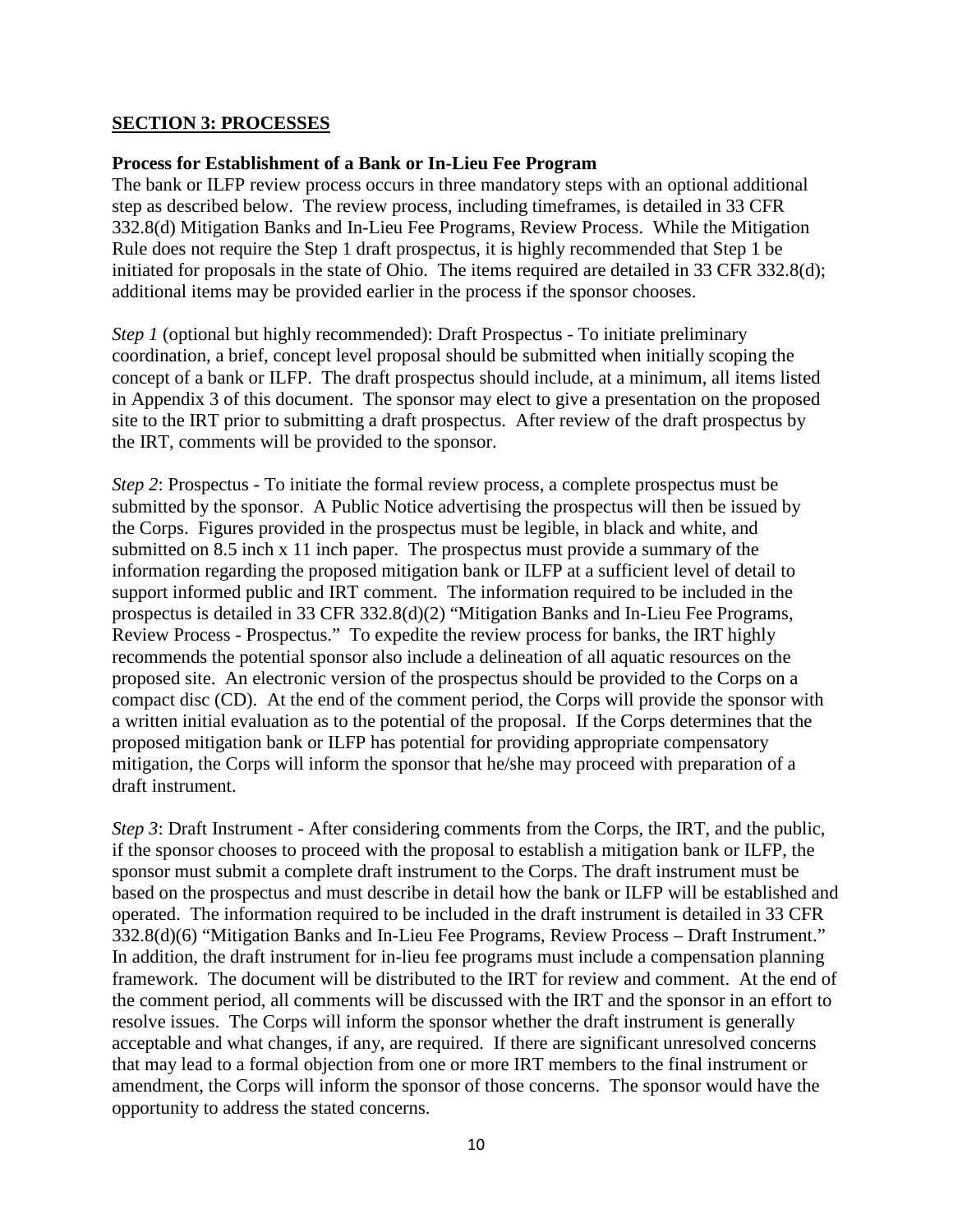*Step 4*: Final Instrument - To establish a mitigation bank or ILFP, a final instrument must be submitted for approval. This final instrument submittal must include supporting documentation that explains how the final instrument addresses all comments provided by the IRT. The sponsor must provide the final instrument directly to all members of the IRT. The Corps will notify the IRT members whether or not they intend to approve the instrument. If the instrument is approved, arrangements will be made for it to be signed by the appropriate parties. If any IRT member initiates the dispute resolution process, described in 33 CFR 332.8(e), the Corps will notify the sponsor. Following conclusion of the dispute resolution process, the Corps will notify the sponsor of the final decision of whether the instrument will be approved or not.

#### **Process to add a mitigation site to an approved In-Lieu Fee Program**

In-lieu fee mitigation sites will be reviewed through the instrument amendment process as defined in 33 CFR 332.8(g)(1) and 332.8(j). The request for approval of a mitigation site must include a full mitigation plan with all elements required in the regulations at 33 CFR 332.4(c)(2) through (14) as well as a credit release schedule that is tied to the achievement of specific performance standards.

Each mitigation site proposed will be placed on public notice and will undergo formal review by the Corps and the IRT.

The ILFP sponsor may seek informal feedback from the IRT prior to submittal of the formal request for site approval by providing the IRT with a conceptual mitigation plan for the site.

ILFP sponsors are strongly encouraged to be proactive to identify sites and to seek initial feedback and then formal approval of sites in order to assure that temporal requirements for fulfillment of advance credits are achieved.

The Corps is subject to the Department of Defense (DoD) and the Army Freedom of Information Act (FOIA, 5 U.S.C. 552) Regulations: Department of Defense Freedom of Information Act Regulations, DoD 5400.7-R (Sep 1998); 32 CFR Part 286 and Department of the Army Freedom of Information Act Regulations, 32 CFR Part 518, 22 Feb 2006. FOIA does provide an exemption to "Trade secrets and commercial or financial information obtained from a person and privileged or confidential" ((5 U.S.C. 552(b)(4)). Any such information provided to the Corps during the review of instruments or mitigation plans, or during audits, should be labeled as such and may not be subject to FOIA.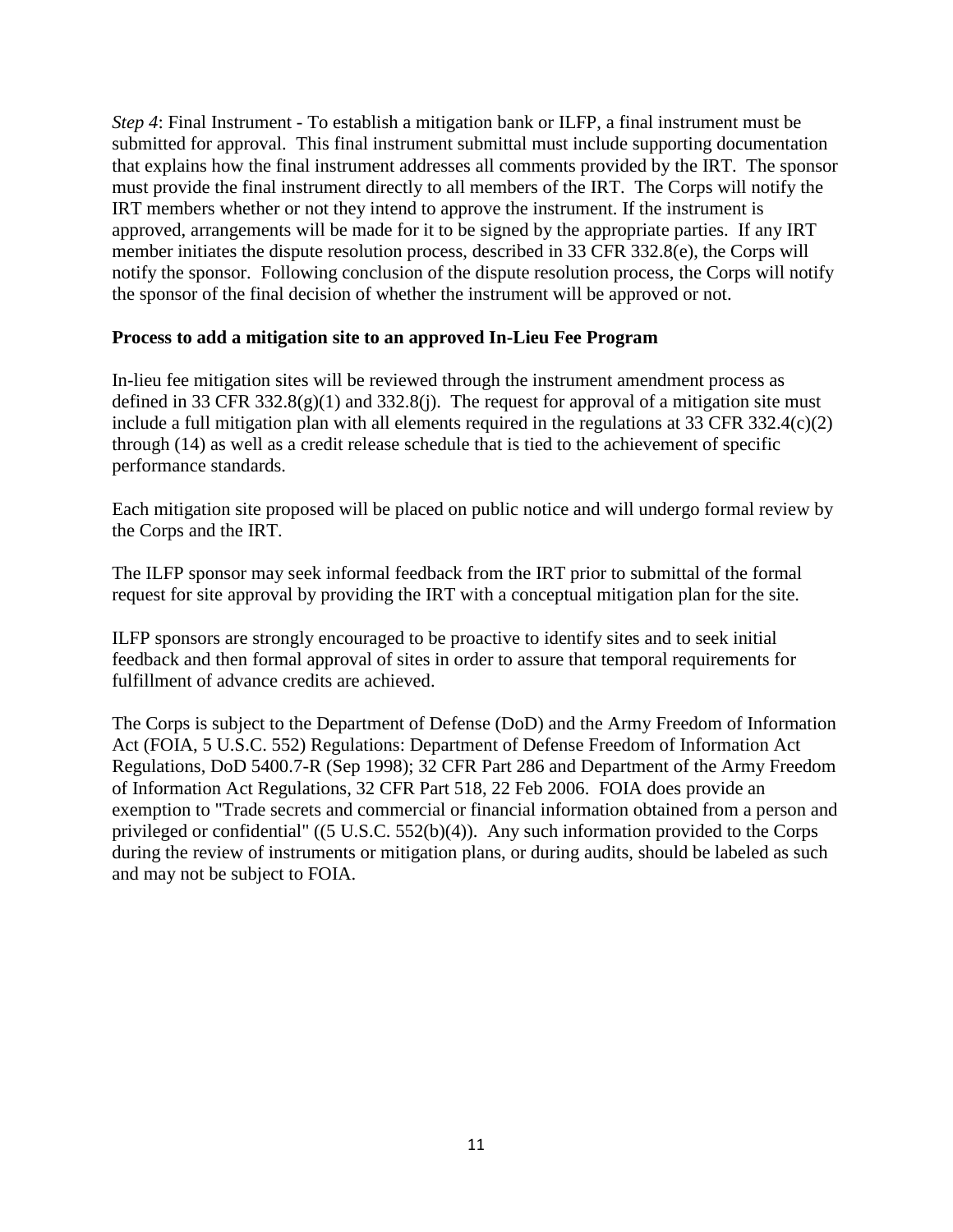#### <span id="page-11-0"></span>**SECTION 4: SITE SELECTION**

Selection of suitable sites is critical to maximize the effectiveness of stream mitigation as well as to ensure the long-term ecological sustainability of that mitigation. All sites must conform to the requirements cited in 33 CFR 332 and include the specific criteria cited in 33 CFR 332.3 for the use of preservation as a mitigation option. Selection of mitigation sites under an ILFP must be consistent with that program's Compensation Planning Framework (CPF).

In general, stream sites should contain features that make the site conducive to the preservation and/or development of high quality streams that can be expected to be stable over time without degradation from current or likely adjacent land uses or from existing or reasonably projected conditions in upstream or downstream reaches. Sites most likely to be accepted by the IRT will include streams with degraded functions, which in the assessment of the IRT, can be restored to a high level of physical, biological and/or chemical quality and whose restoration, taking into account all on-site and off-site conditions, can be expected to be stable and endure over time, including maintaining stability through storm events of rare occurrence.

#### **Selection Criteria**

Potential stream mitigation sites should be evaluated by the sponsor using the criteria listed below. This analysis will provide sufficient detail to the IRT on the existing baseline condition and the potential reasons for loss of function and stability as well as the potential for corrective actions to improve function and stability.

Channel Stability**:** Stream channel processes should be evaluated for aggradation, degradation, streambank erosion, channel enlargement, and channel successional shifts. Specific attention should be given to the sediment loading and ideally the channel stability analysis will take place in comparison to a reference reach. Any manipulations to the stream channel including channelization (straightening of stream), bridge abutments, road crossings, diversions, damming etc. should also be identified and related to the alteration of stream flow.

Floodplain connectivity: Sponsors should evaluate the existing relationship between streams and floodplains in the context of the known dynamics of the streams, and evaluate whether an improved connection is feasible, how it would be accomplished, and whether the connectivity is likely to endure. The presence of suitable floodplain soils as part of any plan to reestablish floodplain connectivity is crucial to provide appropriate water quality function and for the establishment of riparian vegetation.

Riparian buffer habitat: Buffers of adequate size (typically a minimum of 50 feet on each side of all streams, measured from the top of the each bank, from which credit generation is proposed) and plant composition should be included to reduce the negative impacts of adjacent land uses and facilitate the full range of stream functions. Applicants should provide appropriate justification for proposed buffer widths. Some riparian areas will require an annual maintenance for the control/removal of invasive, exotic and undesirable volunteer species within the mitigation corridor.

Substrate and in-stream habitat: The existing substrate composition and in-stream habitat should be evaluated and compared with reference streams. Tools such as pebble counts, Qualitative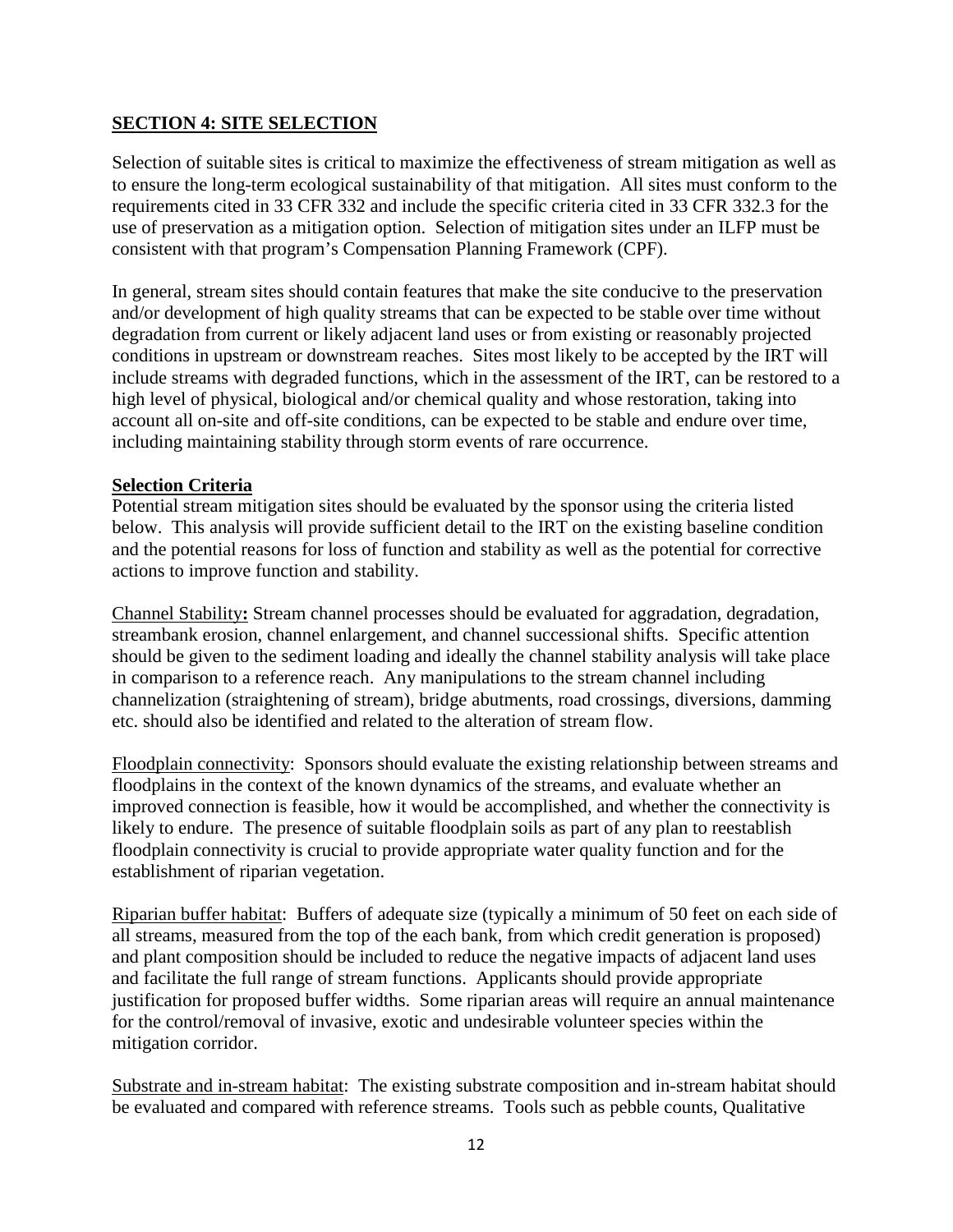Habitat Evaluation Index (QHEI) (OAC 3745-1-03(B)(3)(iv-v)) and the Headwater Habitat Evaluation Index (HHEI) may be useful in evaluating the substrate and in-stream habitat. Streams with appropriate substrate composition for the reference stream type, and those with abundant, high-quality in-stream habitat may be appropriate for stream preservation. Streams with substrate composition that is inappropriate for the reference stream type, and/or which lack the appropriate in-stream habitat, may be candidates for restoration/enhancement. Restoration goals for substrate and habitat must be reasonable and justified given the regional hydrologic, ecological, and geologic settings, stream size, and reference conditions in the watershed.

Faunal assemblage: The faunal assemblages (i.e., fish, macroinvertebrate, and/or amphibian assemblages) should be evaluated using common sampling techniques as appropriate (e.g., Index of Biological Integrity (IBI), Invertebrate Community Index (ICI), and Headwater Macroinvertebrate Field Index (HMFEI)). Streams with diverse and/or unique faunal assemblages may be appropriate for stream preservation. Streams with severely diminished and/or tolerant-dominated faunal assemblages may be candidates for restoration/enhancement. Knowledge of faunal assemblages upstream and/or downstream of the candidate mitigation site may also be useful when evaluating the potential faunal assemblages that could be expected to colonize stream reaches following restoration/enhancement activities.

Water chemistry: When appropriate, water chemistry sampling should be conducted to assess the baseline conditions. Parameters assessed may include specific conductance, water temperature, dissolved oxygen, pH, total acidity, alkalinity, total suspended solids, metals etc. and should be related to proposed improvements within the stream.

Nutrient enrichment: The right balance and level of nutrients are essential for healthy stream ecology. For example, elevated nitrogen or phosphorus can lead to excessive vegetation and low levels of dissolved oxygen. Sponsors should evaluate potential causes if these conditions exist and propose a corrective action.

Hydrology: Each stream on the site under consideration for credit generation should be evaluated as to its flow regime, channel forming discharge, and flooding frequency as appropriate, and, if available, the hydrologic gauge data should be obtained and provided to the IRT.

Adjacent upstream downstream land use: Land use near the bank or ILFP site or along other nearby reaches of a stream may impact the ability to implement or maintain high quality streams. The adjacent or upstream land use may compromise the site's ability to provide functions such as fish and wildlife habitat, flood reduction or water quality protection. The condition of the upstream and downstream reaches of a stream may also affect such functions and preclude making improvements which can be expected to endure. The adjacent land use may also improve the desirability of a site for stream mitigation. Sites that expand or improve the quality of adjacent aquatic resources are preferred; this is particularly beneficial if the adjacent land is publicly owned or under a conservation easement.

Ownership: The proposed ownership arrangements for the bank or ILF site must be provided in the mitigation plan. The site should be owned or under the full control of the sponsor or by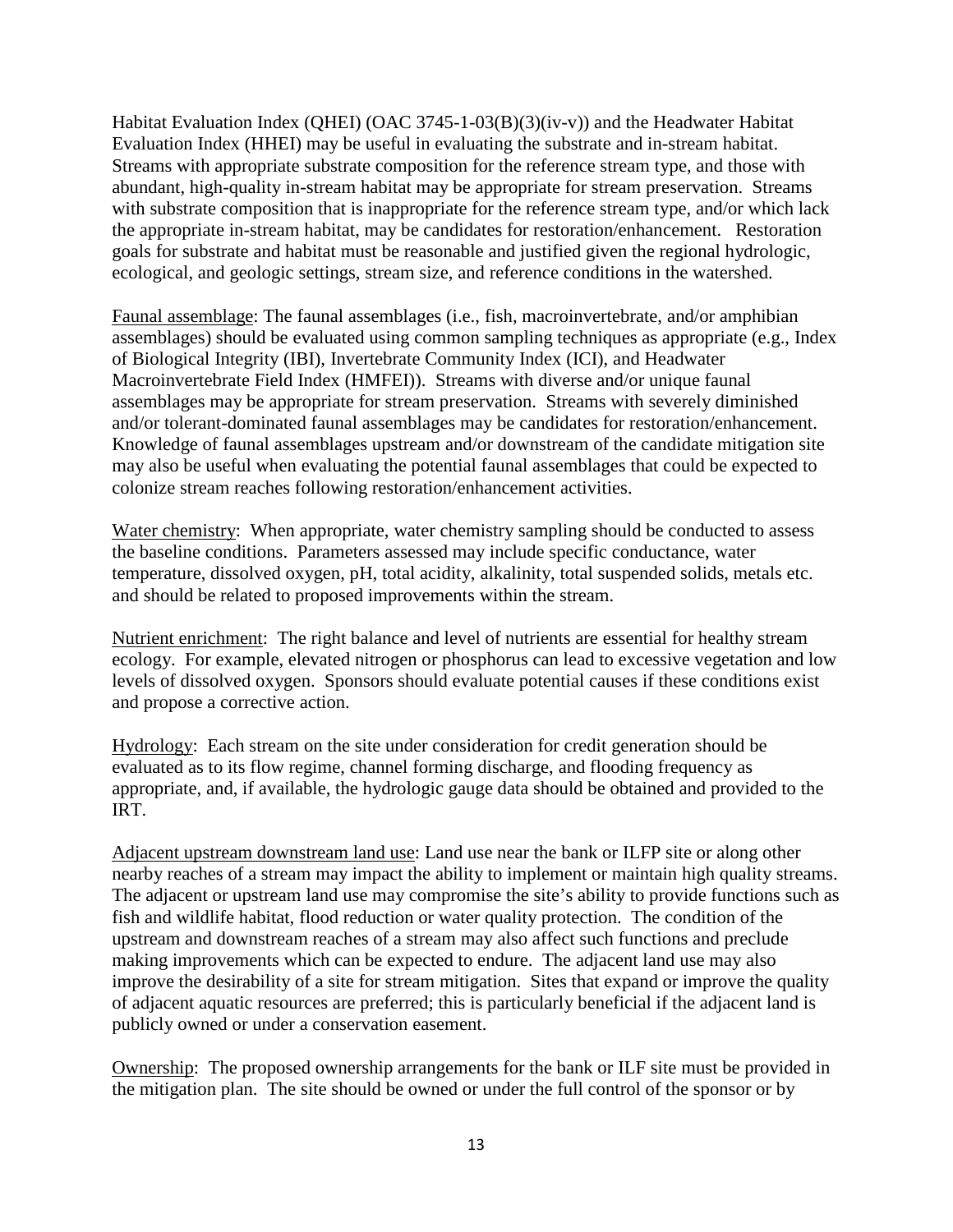another party willing to be a co-signer of the mitigation plan and/or instrument modification by the time the site's final mitigation plan is submitted for the IRT review. The sponsor should own the full bundle of rights for the site or have a contractual agreement approved by the Corps and the IRT with the property owner. However, the IRT may consider sites where it can be demonstrated that these rights will not negatively impact the ability of the site to be developed, managed and protected as a high quality stream corridor. The sponsor shall provide documentation of ownership in the form of a deed or agreement between the sponsor and the legal owner of the property regarding use of the property and protection in perpetuity. If the property was purchased using public grant money, the sponsor is responsible for providing documentation from the grantor to show that the site's use for a mitigation site is compatible with the grant agreement. If the property is not owned by the sponsor then the property owner should also be a signatory to the mitigation plan approved as a modification of the instrument.

Relationship to other Programs: Except for projects undertaken by federal agencies, or where federal funding is specifically authorized to provide compensatory mitigation, state or federallyfunded aquatic resource restoration or conservation projects undertaken for purposes other than compensatory mitigation, such as the Clean Ohio Fund, Wetlands Reserve Program, Conservation Reserve Program and Partners for Wildlife Program activities, cannot be used for the purpose of generating compensatory mitigation credits for activities authorized by the Corps and/or Ohio EPA permits. However, mitigation credits may be generated by activities undertaken in conjunction with, but supplemental to, such programs in order to maximize the overall ecological benefits of the restoration or conservation project.

Unique Features: The presence of unique features such as federally or state-listed endangered species, rare plant communities, dedicated natural areas, and archaeologically or culturally significant sites shall be documented. To be consistent with the intent of federal and state rules, special attention should be placed on unique or high quality streams or wetlands on the site. If any such features are present, the development of the site must not adversely affect these features. However, if protected, the presence of some of these features may improve the value of the site as a mitigation site.

Hazardous Substances: The site shall be free of all state and federal listed hazardous wastes and substances, including, but not limited to, underground tanks, pesticides, petroleum spills, commercial/industrial wastes or illegal dumps. This determination will be confirmed by the completion of an approved environmental assessment, such as ASTM E1527 - 05 Standard Practice for Environmental Site Assessments: Phase I Environmental Site Assessment Process, conducted by an experienced person.

Inclusion in Land Use Plan: Preference should be given to sites that have been identified in approved habitat or water quality preservation or improvement plans. These plans may include watershed action plans, open space plans, habitat restoration plans or other local or regional land use and water quality improvement plans (TMDL, AMDAT). For an in-lieu fee program mitigation site, the site must conform to the program's approved Compensation Planning Framework.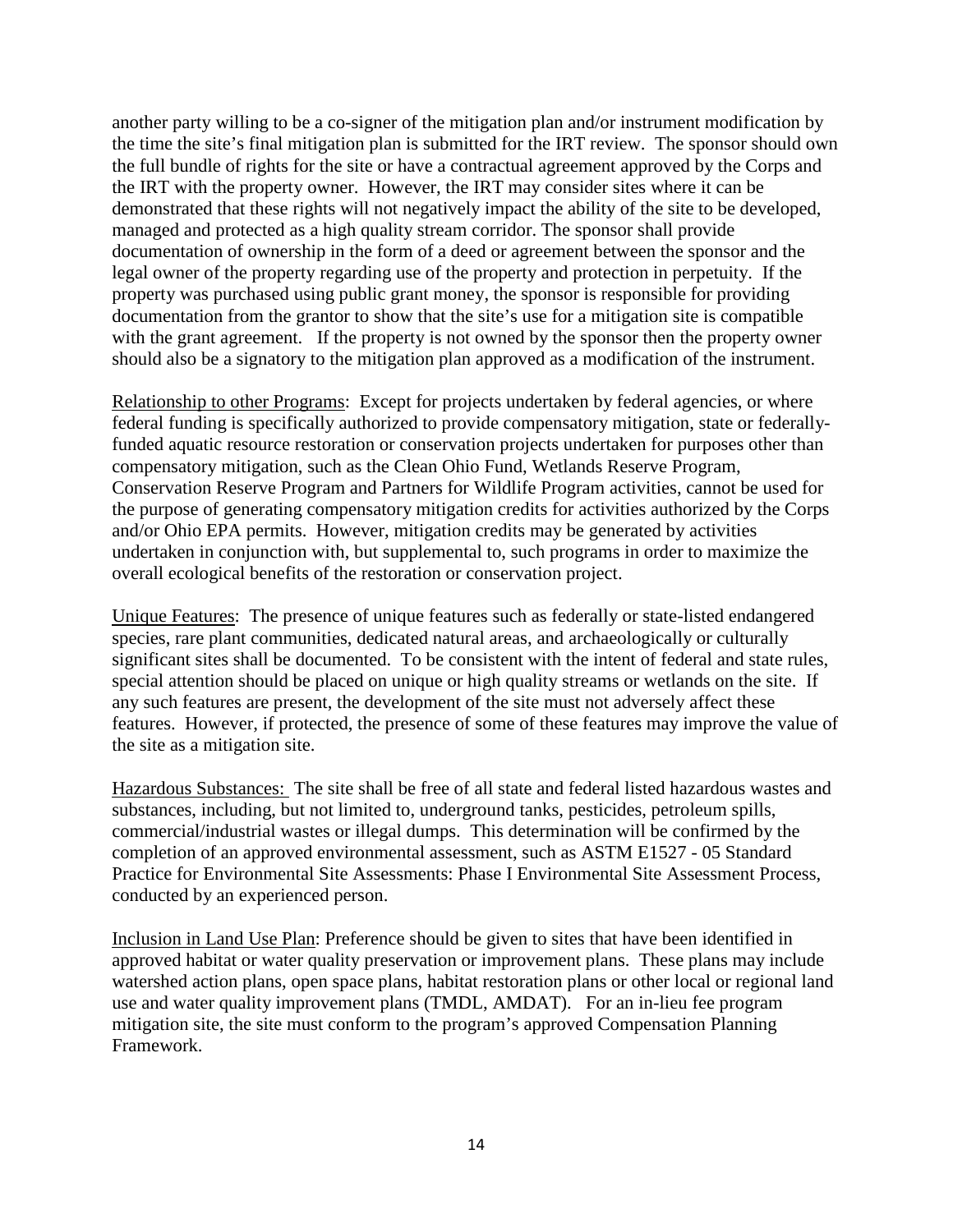Service Area Considerations: When selecting a bank or ILF mitigation site to propose, the sponsor should consider applicable state and federal rules which specify that mitigation should be located where it is most likely to successfully replace lost functions and services using the watershed approach. In-kind replacement, use of the watershed approach, and the location of the compensation site relative to likely impact sites will be considered by the IRT. This approach will prevent substantial impacts from being mitigated at sites too far removed from the site where the functions and services are lost.

A requirement of each approved mitigation bank instrument includes a geographical service area (33 CFR 332.8(d)(6)(ii). The geographic service area is the watershed, ecoregion, physiographic province, and/or other geographic area within which the mitigation bank is authorized to provide compensatory mitigation. All impacts and compensatory mitigation must be accounted for by the service area, and service areas must be appropriately sized to ensure that aquatic resources provided will effectively compensate for adverse environmental impacts across the entire service area. The basis for the mitigation bank's service area is proposed by the sponsor and must be documented in the mitigation bank instrument, and must be approved by the Ohio IRT.

The Ohio IRT has evaluated and agreed upon service area recommendations for mitigation banks within the State of Ohio, as follows: For streams, the service area is defined by a single 8 digit Hydrologic Unit Code (HUC) watershed unless the Ohio Wetland Water Quality Standards have combined multiple 8 digit HUCs into a single watershed, see enclosed map. Watersheds that would consist of more than one 8 digit HUC include:

| 04100001, 04100002, 04100009                          | Ottawa, Raisin, Lower Maumee   |  |
|-------------------------------------------------------|--------------------------------|--|
| 04100003, 04100005                                    | St. Joseph, Upper Maumee       |  |
| 0411003 (minus the Chagrin River watershed), 04120101 | Ashtabula, Conneaut            |  |
| 05080002, 05080003, 05090203                          | Lower Great Miami, Whitewater, |  |
|                                                       | Middle Ohio-Laughery           |  |
| 05120101, 05120103                                    | Upper Wabash, Mississinewa     |  |

The Ohio IRT is establishing the above mitigation bank service area recommendations in order to promote a more consistent approach for geographical service area identification through a uniform watershed nomenclature. In addition, the Ohio IRT anticipates the recommendations will increase the likelihood for ecological success and sustainability of aquatic resources and ensure the mitigation banks effectively compensate for adverse environmental impacts across service areas.

Approved ILF programs must have a geographic service area as a requirement of the approved ILF program instrument (33 CFR 332.8(d)(6)(ii) and (iv)). The geographic service area is the watershed, ecoregion, physiographic province, and/or other geographic area within which the ILF program is authorized to provide compensatory mitigation. All impacts and compensatory mitigation must be accounted for by the service area, and service areas must be appropriately sized to ensure that aquatic resources provided will effectively compensate for adverse environmental impacts across the entire service area. The basis for the ILF program's service area is proposed by the sponsor and must be documented in the ILF instrument, and must be approved by the Ohio IRT.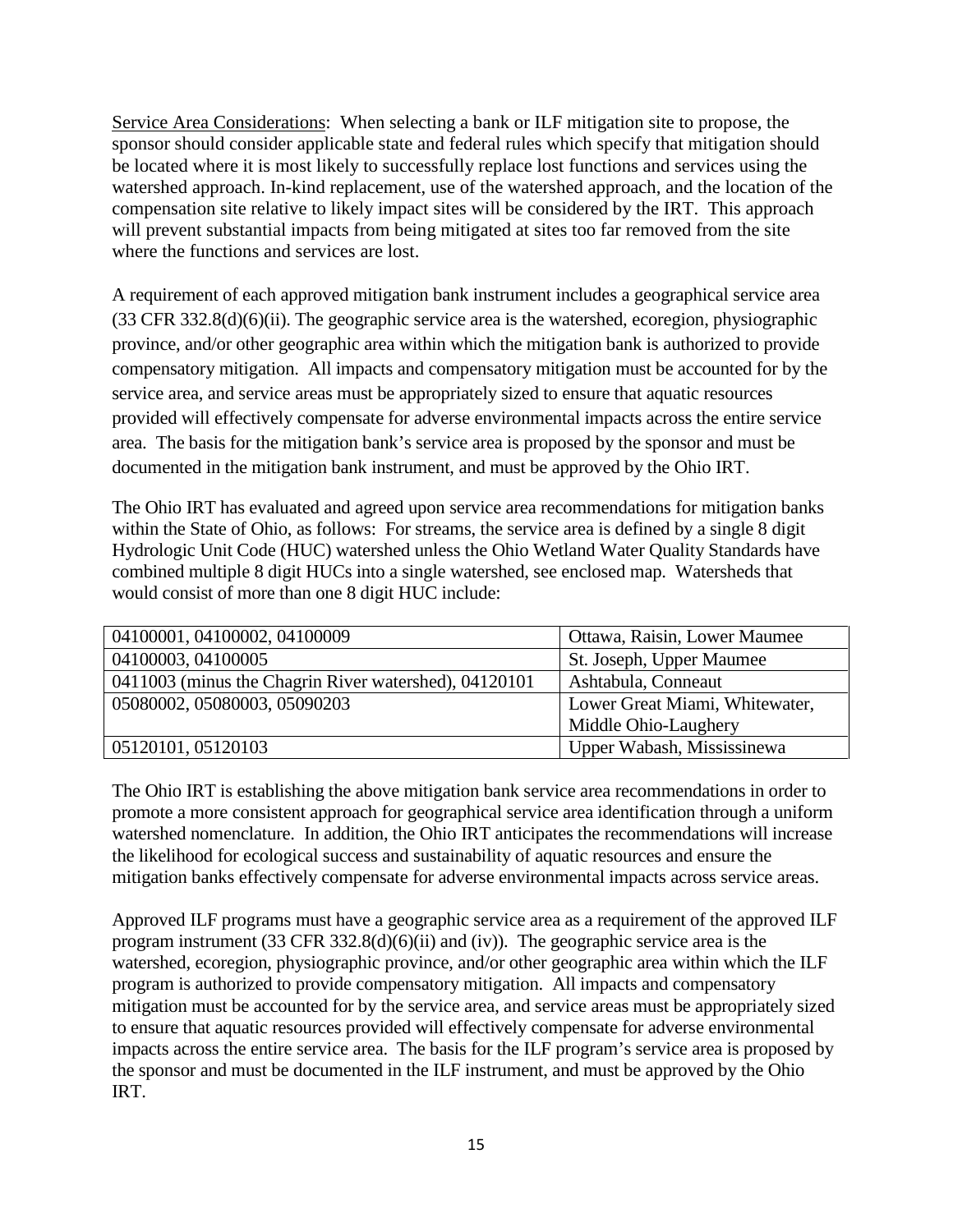In order to establish a more consistent approach for geographical service area identification through a uniform watershed nomenclature and evaluating proposed, and accounting of approved compensatory mitigation to offset adverse environmental impacts across service areas through the hierarchy of mitigation and watershed approach, the Ohio IRT has evaluated and agreed upon the service area recommendation for ILF programs for the State of Ohio as designated below.

The primary service area for the stream ILF programs in Ohio is a single 8 digit HUC unless the Ohio Wetland Water Quality Standards have combined multiple 8 digit HUCs into a single watershed, see enclosed map. Primary services areas that would consist of more than one 8 digit HUC include:

| 04100001, 04100002, 04100009                          | Ottawa, Raisin, Lower Maumee   |  |
|-------------------------------------------------------|--------------------------------|--|
| 04100003, 04100005                                    | St. Joseph, Upper Maumee       |  |
| 0411003 (minus the Chagrin River watershed), 04120101 | Ashtabula, Conneaut            |  |
| 05080002, 05080003, 05090203                          | Lower Great Miami, Whitewater, |  |
|                                                       | Middle Ohio-Laughery           |  |
| 05120101, 05120103                                    | Upper Wabash, Mississinewa     |  |

An ILF program's primary service area is the location where credits are sold to compensate for impacts authorized within the same primary service area. An ILF program's mitigation site provides mitigation within the primary service area where credits have been sold.

A secondary service area is only applicable to the ILF mitigation site development. Generally, the secondary service area is no larger than the 6 digit HUC containing the 8 digit HUC primary service area. Credits to compensate for impacts cannot be sold within a secondary service area. A secondary service area may be included in an ILF program instrument as the potential location of an ILF program's mitigation site only; the Ohio IRT would determine on a case-by-case basis if advanced credits sold in a primary service area can be fulfilled at an ILF mitigation site outside of the primary service area (i.e. elsewhere in the secondary service area). The diagram below illustrates the updated service area recommendation for ILF programs for the State of Ohio: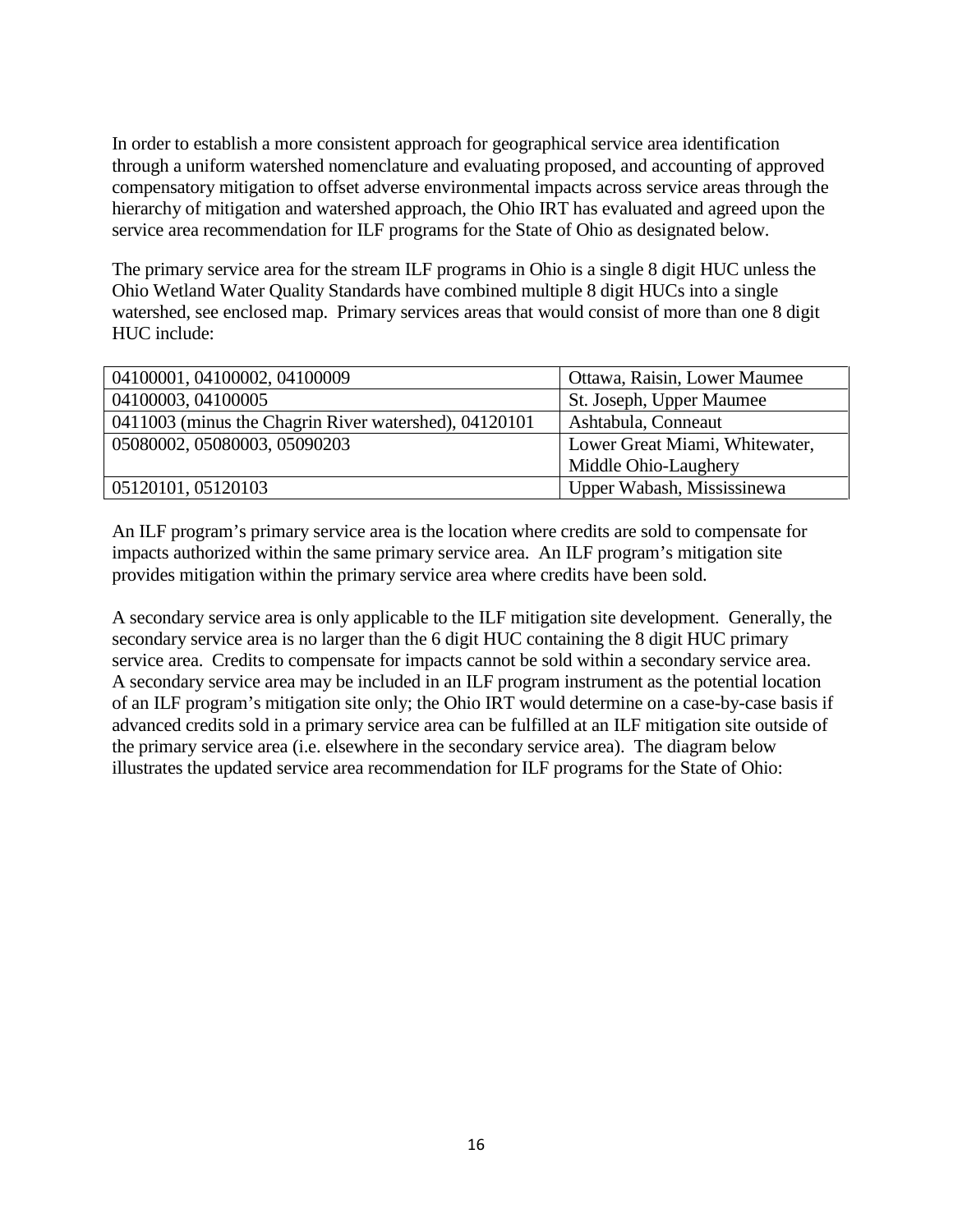

All of the 8 digit HUCs within a secondary service area may be specifically identified as individual primary service areas to facilitate compensatory credit sales and mitigation site development within the 8 digit HUCs identified. As described above, the Ohio IRT would determine on a case-by-case basis if credits from a primary service area(s) can be fulfilled at an ILF mitigation site in a secondary service area.

For an ILFP mitigation site, sites must be proposed according to the requirements of the program's Compensation Planning Framework.

Relation of Bank and ILFP Service Areas to other regulatory criteria: Compensatory mitigation, located within the same sub-watershed where the impacts are located, is generally preferred. Acceptability of credits, from a particular bank or ILFP site for use in offsetting particular impacts, is at the discretion of the Clean Water Act Section 404 and 401 reviewers of those regulatory actions.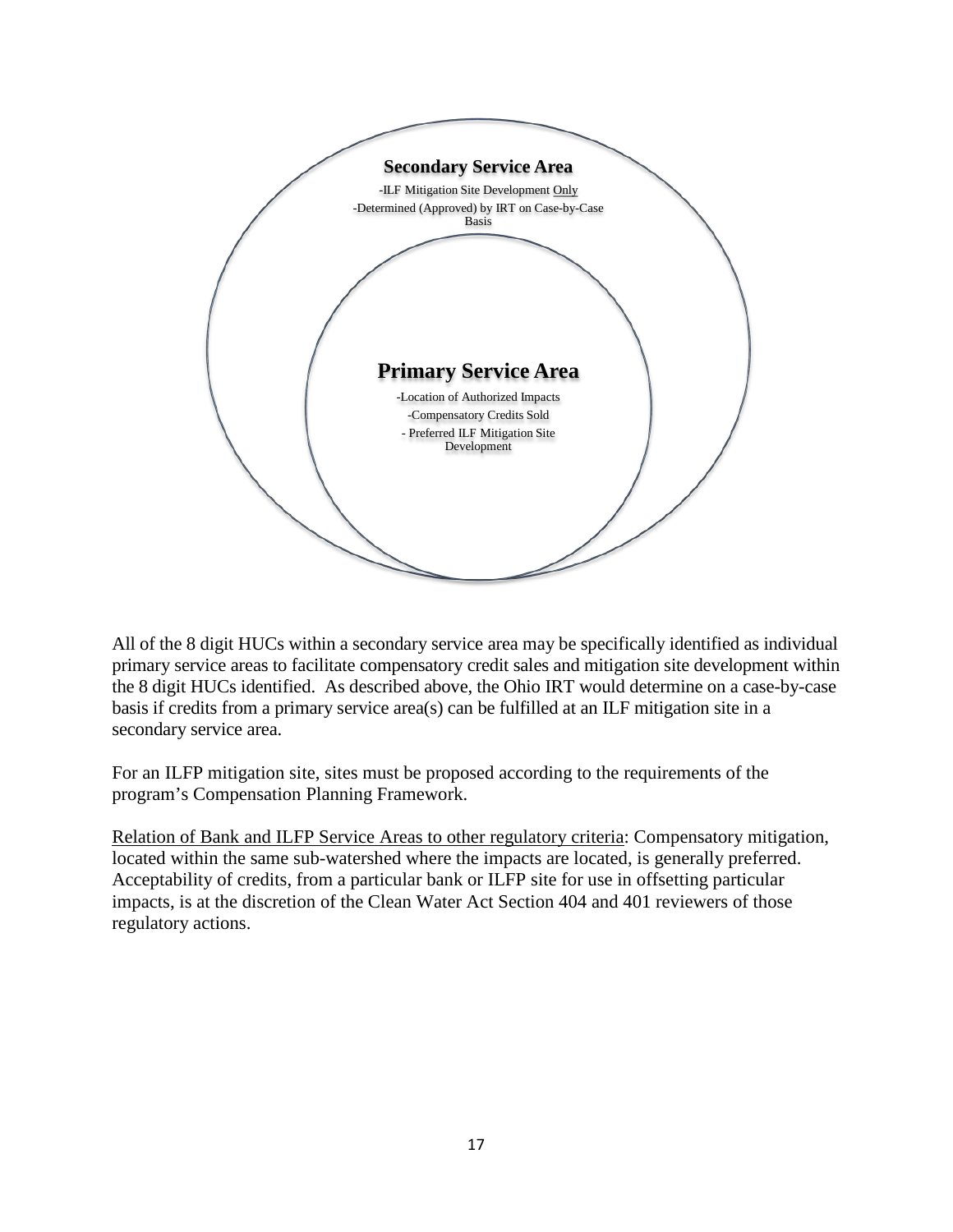#### <span id="page-17-0"></span>**SECTION 5: LONG-TERM MANAGEMENT & MAINTENANCE OF SITES**

The Mitigation Banks and ILFPs represent a consolidation of mitigation for many different permitted impacts into a single location. Thus, a single mitigation bank or an ILFP site can represent the loss of thousands of linear feet of streams from across the approved service area. It is with this in mind that the IRT requires special provisions to be made to help ensure a site's long-term functionality. A long-term management plan must be provided that describes how the project will be managed after performance standards have been achieved. This will to ensure the long-term sustainability of the resource. A long-term management plan includes the following:

1. The identification of the party responsible for ownership and all long-term management of the site. A major factor in a site remaining viable as high quality habitat is the selection of an adequate long-term manager of the site. It is strongly encouraged for sponsors to develop a partnership with a federal, state or local governmental conservation entity with a proven track record in habitat management, and long-term site viability, to provide for the long-term management and maintenance of the site. Non-governmental conservation organizations (NGOs) or private land managers will be considered and approved on a case-by-case basis. NGOs proposed as long-term managers will be evaluated based on their previous record of habitat management, the future plans for the site, the proximity to the mitigation site, and the organizational long-term viability.

The long-term manager should be one that will provide opportunities for public access for education or various forms of low-impact recreation. The proposed ownership arrangements and a long-term management strategy should be identified at the time the bank prospectus or site mitigation plan is submitted to the Corps. This includes information documenting the agreement between the sponsor and the long-term manager. The long-term manager should be a signatory to the banking instrument or the site mitigation plan. The long-term manager is strongly encouraged to be an active participant throughout the design and approval process.

The long-term manager must protect the mitigation site and the resources it provides, through an appropriate real estate arrangement such as a conservation easement. Documentation of these agreements should be provided in the mitigation banking instrument. Also a statement shall be included in the instrument that requires prior approval by the IRT of any proposed replacement for long-term management should the initial long-term manager become defunct or otherwise abandon the long-term management responsibilities.

2. A description of the long-term management needs, the annual cost estimates of those needs, and the funding mechanism used to meet those needs must be provided. A wide range of factors can dramatically affect the cost of maintaining a restored stream or stream buffer. Projected long-term management needs must be described in the mitigation plan as well as annual cost estimates for those needs and the identification of the funding mechanism that will be utilized to meet the needs (See Section 6: Financial Assurances). The documentation of financial assurance must be provided prior to site approval.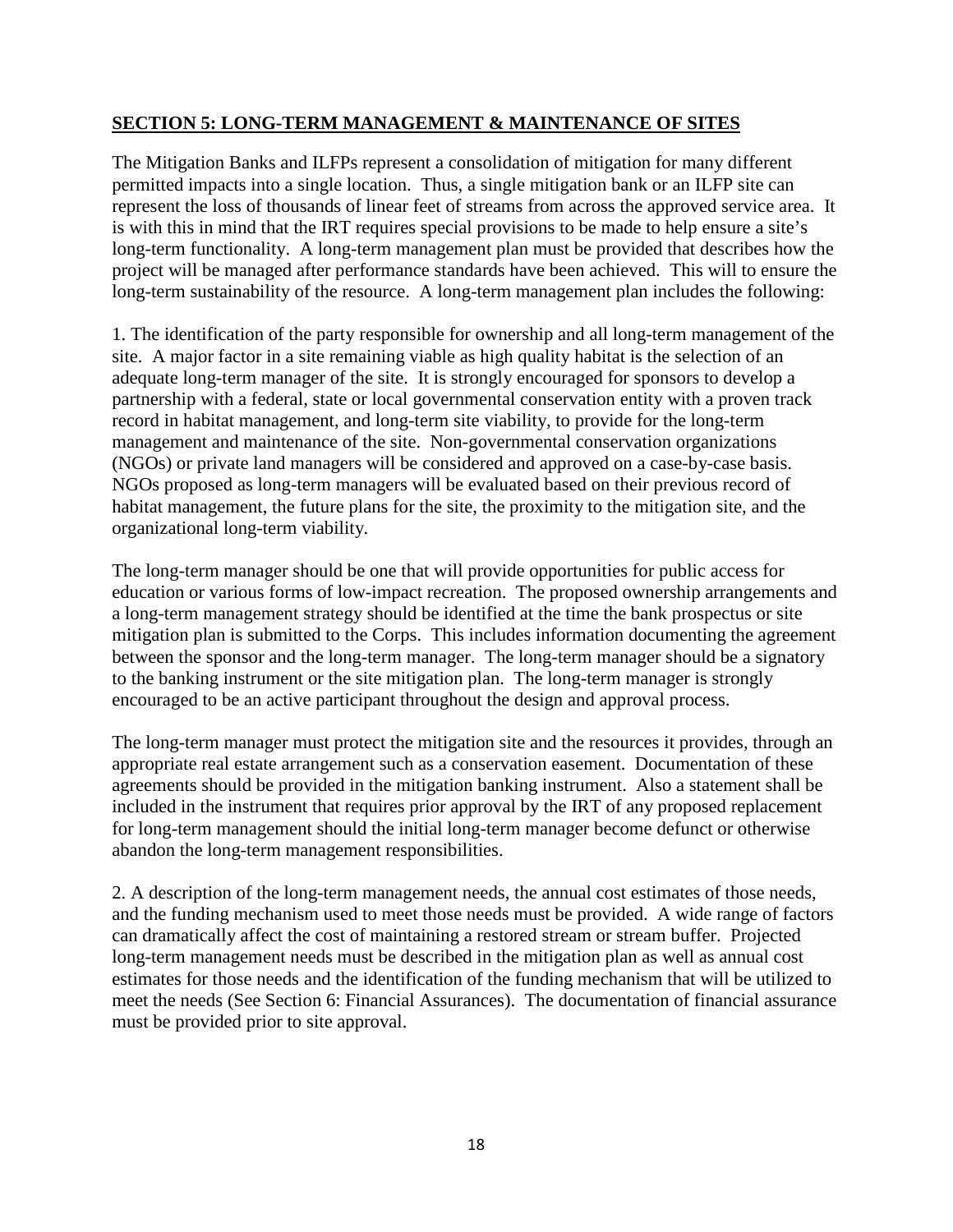#### <span id="page-18-0"></span>**SECTION 6: FINANCIAL ASSURANCES**

Short-term Contingency: The sponsor is responsible for securing financial assurances to cover contingency actions in the event of default or site failure. In determining the financial assurance amount for short-term contingency actions, the DE, in consultation with the IRT, will consider (but will not be limited to) the costs of mobilization, construction, operations, and monitoring, as well as past performance of the sponsor, project complexity, and likelihood of success. Detailed cost estimates must be presented in the site mitigation plan, or earlier if the sponsor chooses. Cost estimates must cover costs for the site design (planning and engineering), purchase (land acquisition), legal fees, construction, grading, re-grading contingency, sediment and erosion control, planting, replanting contingency, invasive plant control, maintenance, and monitoring for all restored (re-established or rehabilitated), established, enhanced or preserved aquatic resources and upland buffers in the mitigation site.

The financial assurances for sites may be in the form of irrevocable letters of credit, escrow accounts, performance bonds, or other appropriate instruments. Once deposited, the funds may not be used or withdrawn by the sponsor unless approved by the DE in consultation with the IRT. Sufficient financial sureties must be maintained until all performance measures have been met, all credits have been sold, and the mitigation site management has been transferred to the long-term manager. The funds will generally be released back to the sponsor incrementally as specified criteria are met (e.g., complete construction, complete plantings, etc.) but the funds will be forfeited by the sponsor in the event of default (see Section 12: Default Plan). A proposed schedule for release of the financial surety following the completion of specific tasks associated with the establishment of the mitigation site must be included in the instrument or ILFP site mitigation plan. The financial assurances must be in a form that ensures that the DE will receive notification at least 120 days in advance of any request for termination or revocation. For third party assurance providers, this may take the form of a contractual requirement to notify the DE at least 120 days before the assurance is revoked or terminated. The DE cannot accept directly, retain, or draw upon financial assurances. However, financial assurances shall be payable at the discretion of the DE to his designee or to a standby trust agreement identified in the financial instrument.

Long-term Management: The sponsor must provide adequate funds for the long-term management of the bank or ILFP site following transfer to the long-term manager. Appropriate long-term financing mechanisms include non-wasting endowments, trusts, contractual arrangements with future responsible parties, and other appropriate financial instruments. The site mitigation plan must include a comprehensive list of long-term management needs and annual cost estimates for those needs. The long-term management needs may include, but are not limited to, invasive plant control, maintenance of water control structures, site access restriction, monitoring, administrative costs, etc. The site mitigation plan must also identify the financing mechanism and detail how the mechanism will generate sufficient long term management funds, including inflationary adjustments and other contingencies. The long-term management fund may be funded fully following the initial credit release or incrementally with each credit release or each credit sale. Transfer of long-term management funds in case of default must also be addressed in the agreement between the sponsor and the long-term manager. Providing the financial assurances for long-term management of the mitigation site is the responsibility of the sponsor, including when the long-term management responsibility is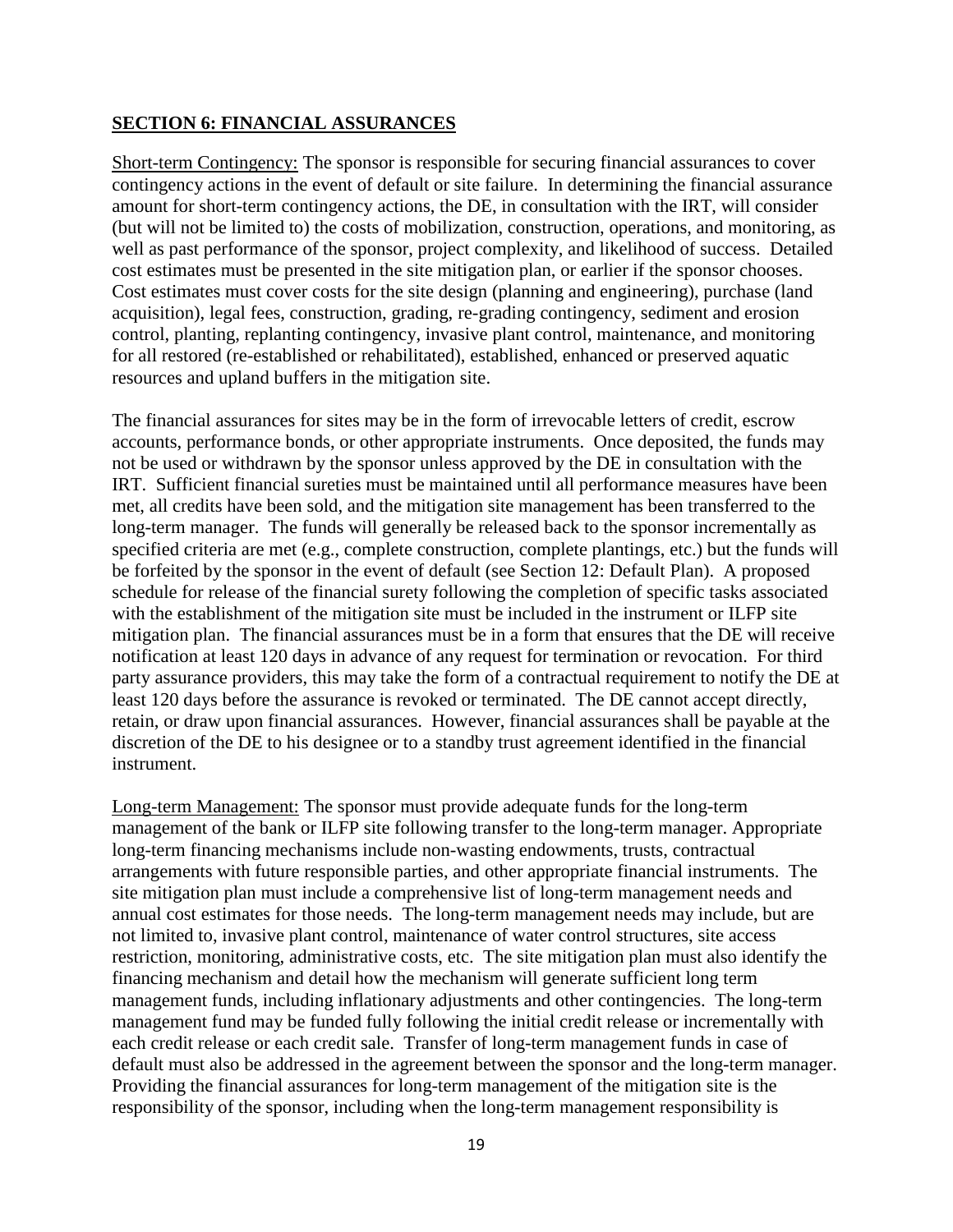transferred to a publicly funded entity. The sponsor must document that the long-term management funds transferred to the long-term manager will only be used for the management of the mitigation site.

Annual Reporting: Documented proof of financial assurances (both short-term contingency and long-term management) will be submitted to the DE each calendar year. Annual documentation must show beginning and ending balances including the deposits into and any withdrawals from the accounts providing funds for the short-term contingency and the long-term management. Failure to comply with the requirements of this Section may be grounds for suspension and/or revocation of the bank or ILFP instrument. The annual reports should also include information on the amount of required financial assurances and the status of those assurances, including their potential expiration.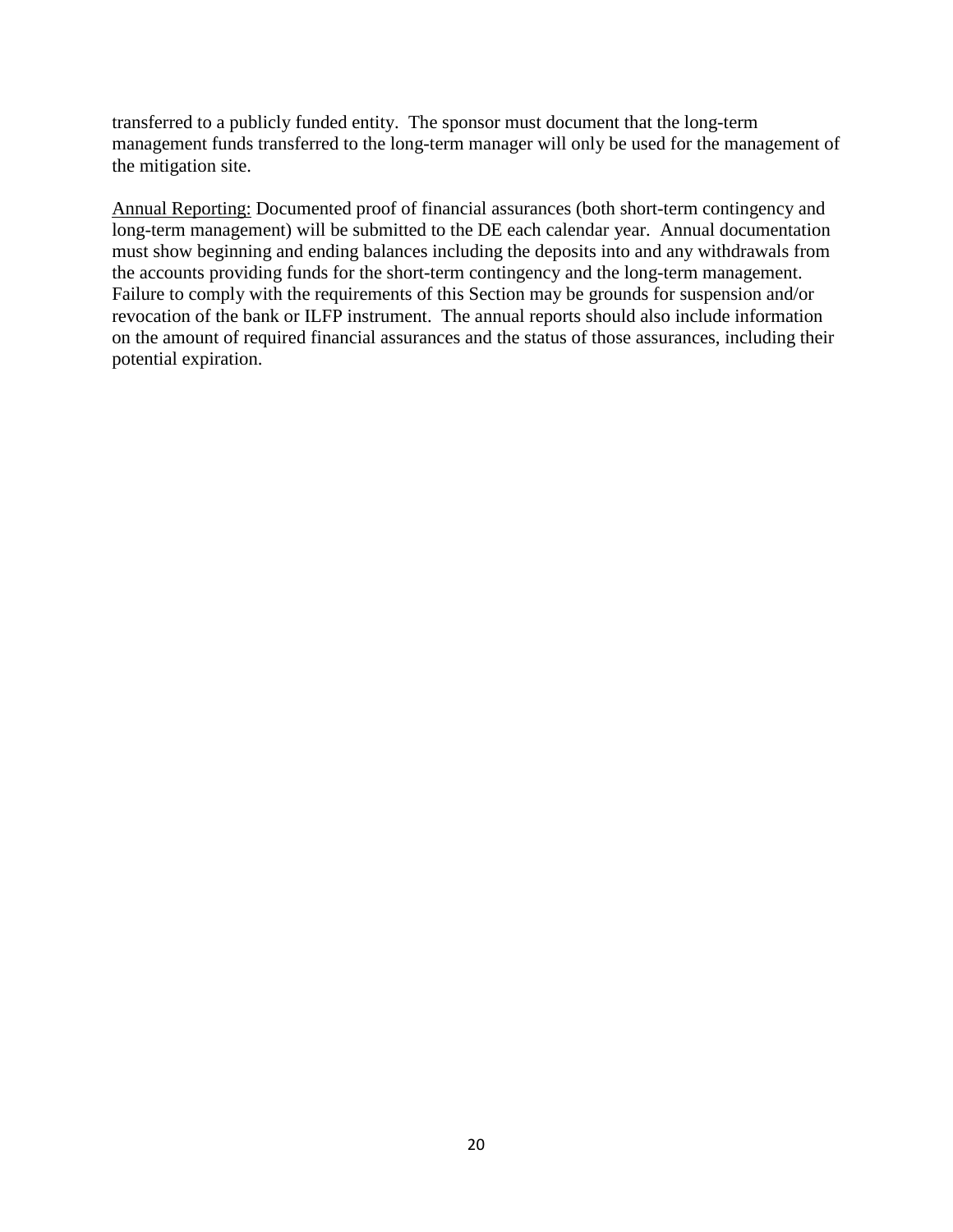#### <span id="page-20-0"></span>**SECTION 7: ADAPTIVE MANAGEMENT PLANS**

The overall goal of adaptive management is to assure the long-term viability of the mitigation bank or the ILFP site. The focus of adaptive management should be the necessary measures to achieve performance standards and to satisfy the objectives defined for the site. Routine monitoring and minor maintenance tasks are intended to assure the long term viability of the mitigation site. The management of the mitigation site's resources will require the annual site investigations and the monitoring of selected characteristics to determine stability and ongoing trends of the restored, established, enhanced, and/or preserved waters. While it is not anticipated that major management actions will be needed, an objective of this management plan is to conduct monitoring to identify any issues that arise, and use adaptive management to determine what corrective actions are appropriate to address those issues.

As part of the instrument, the sponsor must outline a management strategy to address unforeseen changes in site conditions or other components of the mitigation project. An Adaptive Management Plan (AMP) is part of the mitigation plan; it specifies the procedures that will be in place to address potential changes in site conditions or other components of the compensatory mitigation project. The intent of an AMP is to identify a management strategy for corrective action in the event the site does not perform as proposed. An AMP can be thought of as a contingency plan that will provide details of what actions will be taken to correct site-specific issues that arise which prevent the site from meeting the performance measures. Adaptive management includes those activities necessary to address the effects of foreseeable and unforeseen circumstances that affect goals, objectives and the long-term success of the mitigation site. These may include climate change, fire, flood, and other natural or catastrophic events. Examples of some adaptive management actions include, but are not limited to, replacing dead or dying plants, changing hydrological regimes, controlling the degree of erosion, repairing and/or maintaining structures to assure appropriate operating conditions, and removing invasive or exotic species. Adaptive management plans include information regarding corrective actions that will be taken, as well as the party or parties responsible for implementing adaptive management measures.

Any management decisions that deviate from the approved mitigation plan will require an IRT approval. However, a certain amount of responsiveness to conditions on the ground should be built into the mitigation plan itself. Before considering any adaptive management changes to the mitigation plan, the IRT will consider whether such actions will help ensure the continued viability of a mitigation site. Therefore, the sponsor should include the following as part of their AMP:

- 1. Project Background: state the project objectives, performance standards and methods for monitoring, discuss quality assurance and quality control measures and how the monitoring data will be used for interpretation and reporting.
- 2. Problem Identification: discuss the rationale for identifying problem areas and/or determining that a site is not meeting the performance criteria and why it would not likely meet the performance criteria, unless corrective action is taken.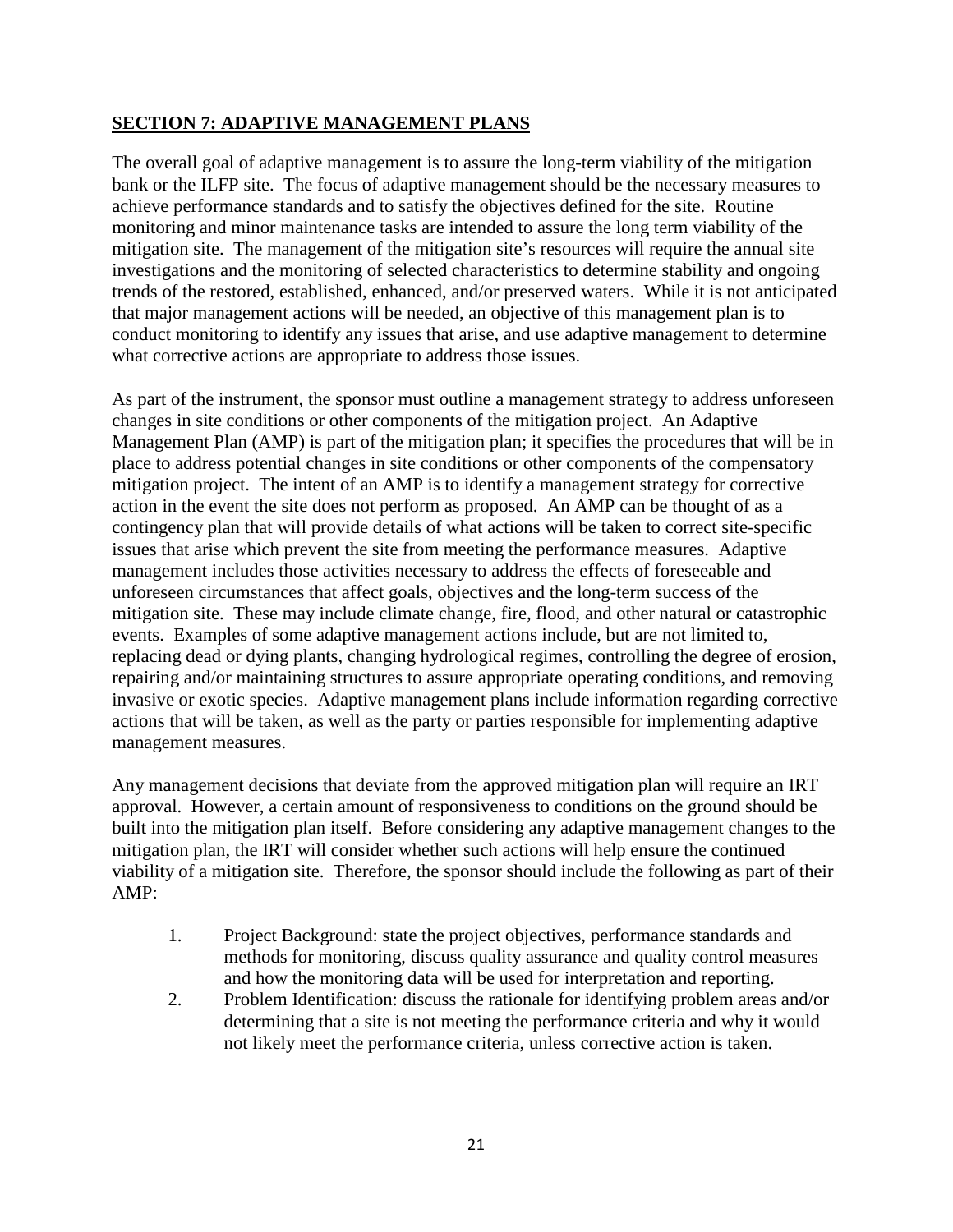3. Corrective Action: identify specific and measurable steps that will be taken to correct identified problems (in step 2), as well as time frame for implementing and monitoring the corrective actions. Additional steps to refine corrective actions should also be discussed.

If the sponsor, in consultation with the IRT, identifies site specific issues that are either foreseeable or affecting performance goals, which have not been addressed in the mitigation plan, then the sponsor will take immediate action to work with the IRT to receive written approval to implement the appropriate adaptive management actions. If the action is necessary due to poor performance (i.e. monitoring data clearly indicates that the site or any portion thereof is not going to meet one or more of the performance goals established in the mitigation plan), the sponsor must develop site specific adaptive management measures to correct the deficiencies.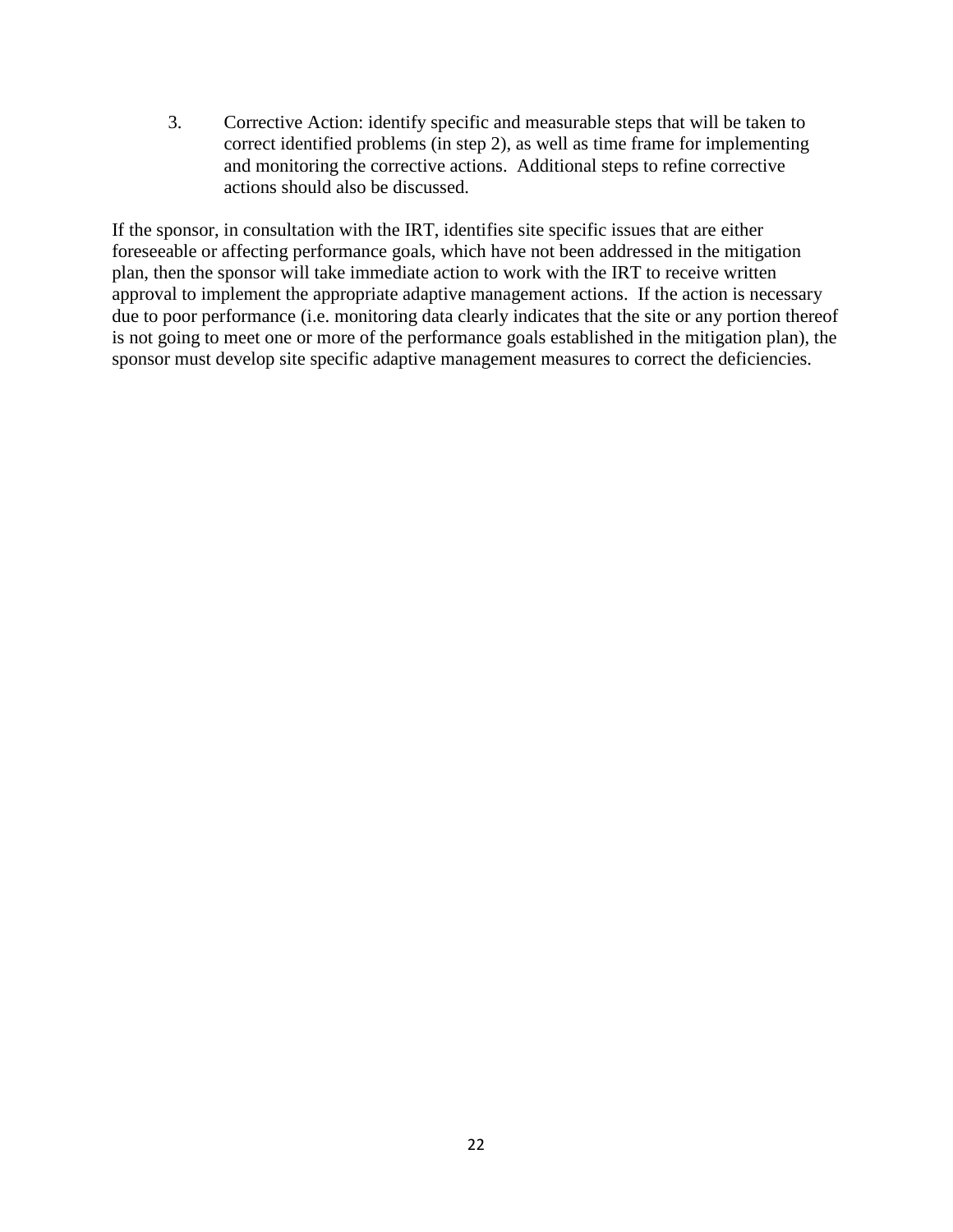#### <span id="page-22-0"></span>**SECTION 8: PERFORMANCE STANDARDS**

Performance standards should be based on specific measureable metrics. Metrics should be established using standards in current use in Ohio at the time a bank or ILFP site is approved. Full performance goals for streams will be based on measures of, chemical, physical, and/or biological integrity. Goals for interim stream and stream buffer credit releases will demonstrate significant movement toward achieving full performance goals by the end of the monitoring period. Any request for credit release should be accompanied by supporting data. Because each compensatory stream mitigation activity is unique, performance standards will vary with mitigation type, stream type, landscape position, etc. Examples of some possible performance standards follow.

#### Examples of performance standards for channel form/stability

- Stream meets target stream class through measurement of specific parameters.
- Stream channel is vertically stable and connected to its floodplain-- neither aggrading nor degrading.
- Bank (lateral) Stability:
	- o Should be only insignificant change from the as-built dimension.
	- o Changes in dimension should be a movement in the direction of channel stability (e.g. decreased width to depth ratio without a decrease in entrenchment ratio)
	- o Should be only insignificant change from as-built longitudinal profile.
- Pebble counts demonstrate appropriate substrate composition.
- Appropriate pool/riffle spacing.

#### Example performance standards for Stream Habitat

Restored streams meet the QHEI score indicated in the mitigation plan (likely based on reference reach).

#### Example performance standards for Stream Biological Function

Where appropriate for the stream type and mitigation type, streams meet a target biological index score based on protocols such as HMFEI, IBI or ICI.

Examples of performance standards for Water chemistry

Where appropriate for the stream type and mitigation type, the metric should demonstrate an increase/decrease as appropriate such as an increase in pH, decrease in acid loading etc.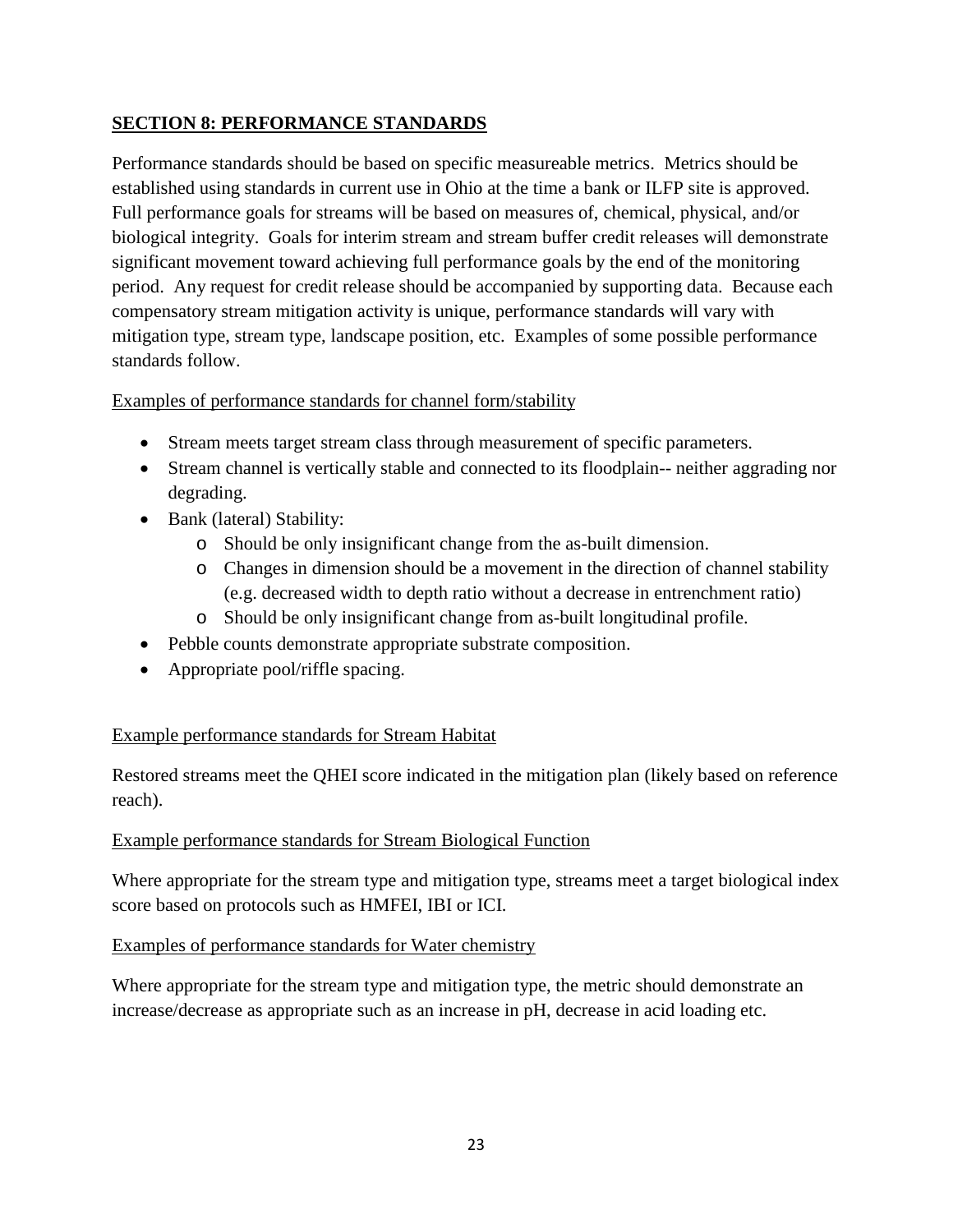Examples of performance standards for riparian restoration

- A minimum of 400 native, live and healthy (disease and pest free) woody plants per acre (of which at least 200 are tree species) must be present at the end of the monitoring period.
- Invasive species coverage does not exceed the level identified in the mitigation plan (e.g., 5%).

In order to provide woody plant density and diversity in the riparian zone, the following planting guidelines are recommended:

- a minimum of 400 native woody plants per acre;
- a minimum of 8 native woody plant species, each of which represents at least 5% of the overall count;
- a minimum of 25% of all native woody plants planted consist of at least 4 species with coefficient of conservatism values from 4 to 10. Coefficient of conservatism values can be found on the internet at: [http://epa.ohio.gov/portals/35/wetlands/Ohio\\_FQAI.pdf;](http://epa.ohio.gov/portals/35/wetlands/Ohio_FQAI.pdf)

Lists of species to be planted should be provided with each submittal and require the approval of the IRT. Only species considered to be native within the same Level IV ecoregion as the location of the mitigation should be included in the planting and seeding plan (Woods, A.J., J.M. Omernik, C.S. Brockman, T.D. Gerber, W.D. Hosteter, and S.H. Azevedo. 1998. Ecoregions of Indiana and Ohio [2 sided color poster with map, descriptive text, summary tables, and photographs]. U.S. Geological Survey, Reston, VA. Scale 1:500,000).

It is anticipated that as forested areas develop over time, the community composition will shift to those species best adapted to site conditions. Natural recruitment of native woody species is also expected to occur, and it is not the intention of the IRT to have these volunteers eradicated. In order to ensure that the above numbers are met at the end of the monitoring period, the sponsor may choose to increase the number of initial plantings for trees and shrubs to something greater than 200 of each, especially in areas where natural recruitment of woody volunteers is not likely to occur.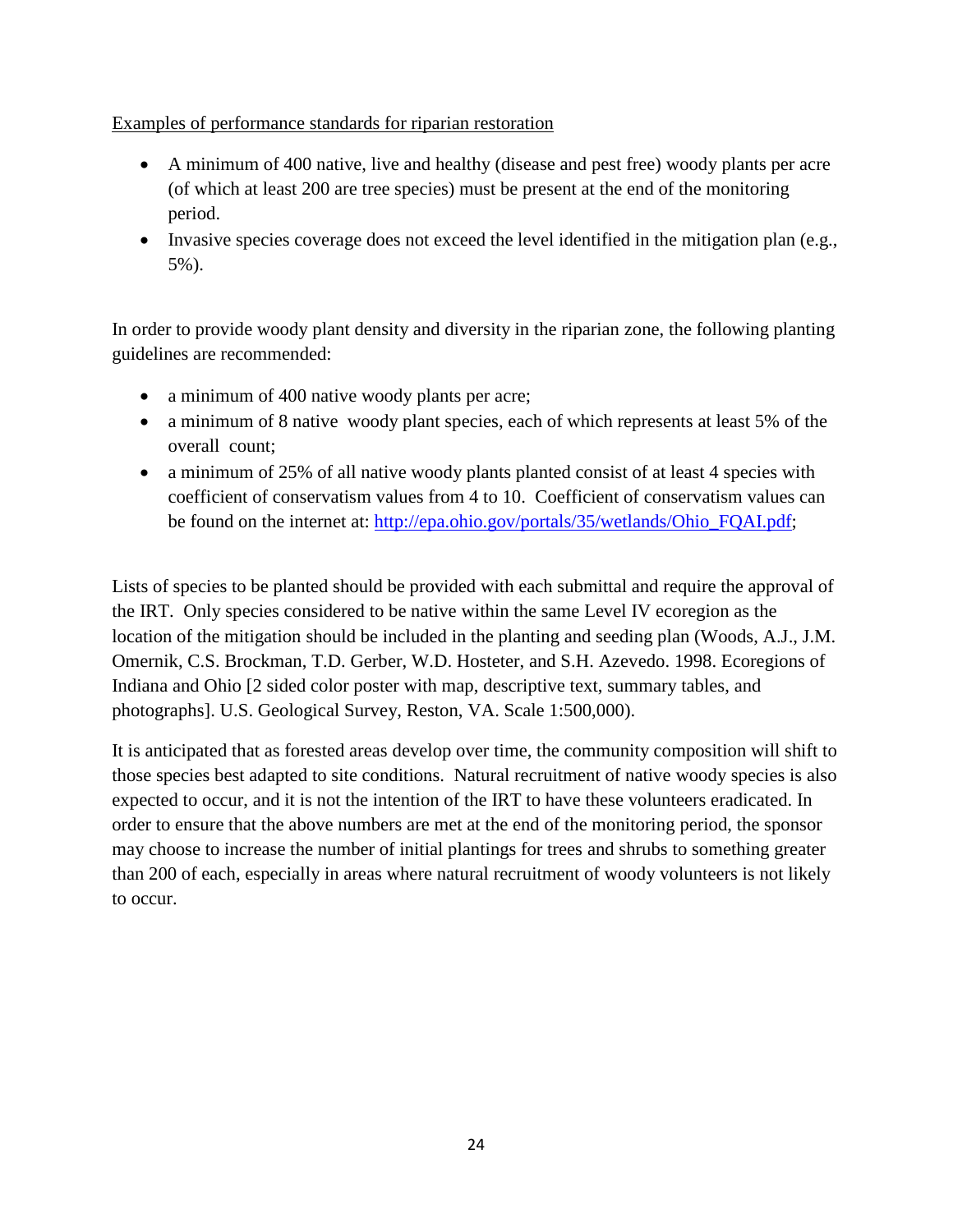#### <span id="page-24-0"></span>**SECTION 9: MONITORING**

The ILFP or the Bank Sponsor will be required to monitor all of the stream mitigation areas for success and to provide written reports describing the findings of the monitoring efforts. Monitoring must be conducted in accordance with the mitigation banking instrument or the approved in-lieu fee site mitigation plan. Procedures used to assess mitigation sites should utilize accepted methodologies commonly used to acquire the type of data specified in the plan. The monitoring report should document site conditions relative to achievement of performance standards. However, the monitoring requirements will vary greatly and be directly related to data collections necessary to evaluate the performance criteria of a specific site. The credit releases are dependent upon the evaluation of site conditions in reference to performance criteria as documented within the monitoring report. The monitoring must be detailed, precise and scientifically robust and may include the hydrologic monitoring of both the in-stream and the riparian areas, the comprehensive structural assessment (quantitative when appropriate), the vegetative assessment of riparian areas, the in-stream chemical/biological chemical data, and the documentation regarding problems or failure areas.

Please see Appendix 4 for examples of appropriate stream monitoring parameters.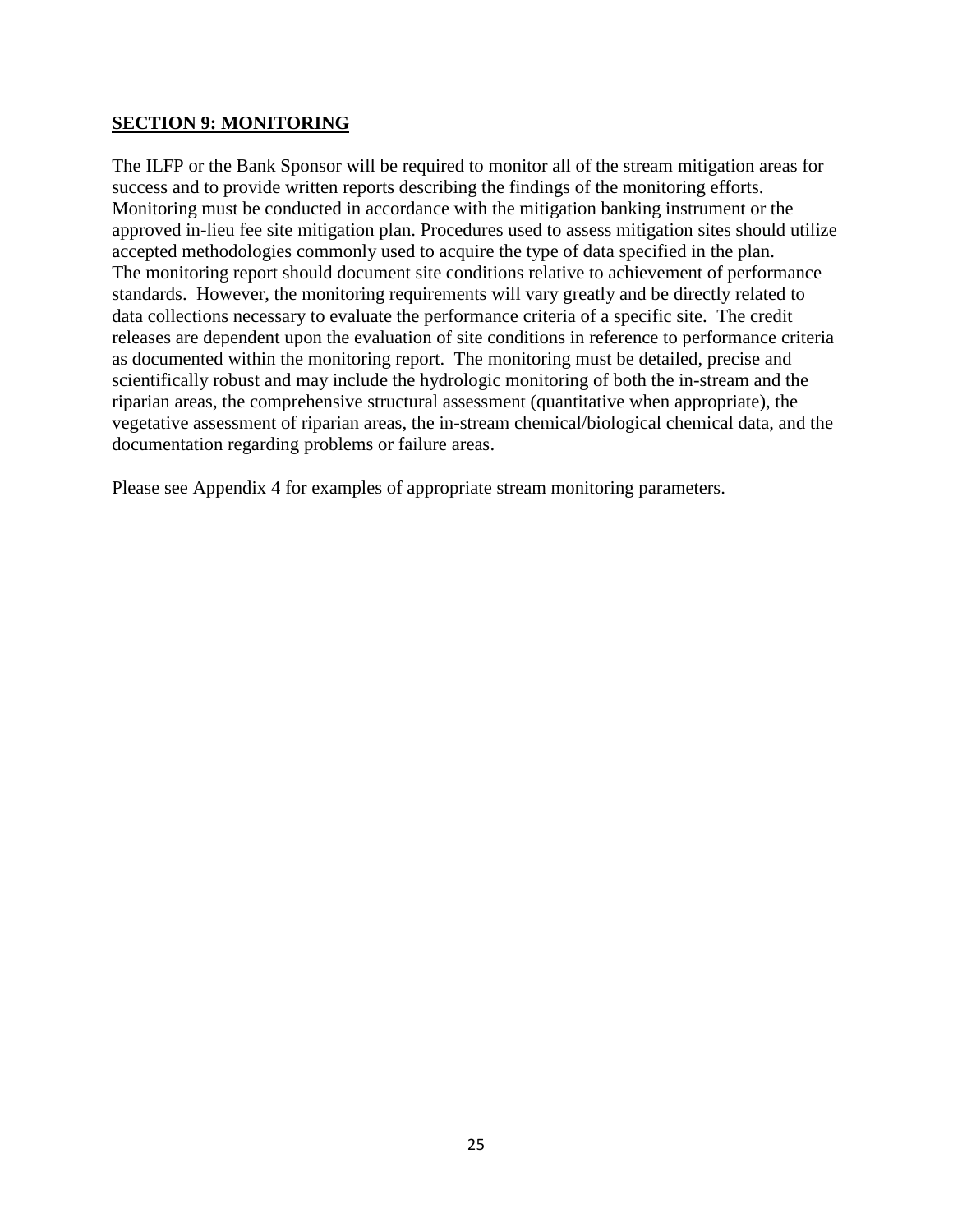#### <span id="page-25-0"></span>**SECTION 10: CREDIT RELEASE SCHEDULE**

Independent credit release schedules will be required for each site mitigation plan.

Below is an example for a potential mitigation site with both Mitigation Type 1 (Restoration) and Mitigation Type 2 (Preservation):

Initial Release: 10% of Mitigation Type 1 potential credits and 80% of Mitigation Type 2 potential credits.

- Approval of the final detailed stream design and planting plans
- Financial assurances in place
- Recording of long-term protection instrument

Completion of Construction: 10% of Mitigation Type 1 potential credits

- All in-stream construction complete and inspected
- Submittal of as-built site drawings

Completion of Planting: 10% of Mitigation Type 1 potential credits

- All plantings complete and inspected
- Submittal of as-built planting drawings

Second Year Monitoring: 20% of Mitigation Type 1 potential credits

- Submission of Monitoring Report (must have at least one documented bankfull event)
- Success evaluated by:
	- o In-stream: stability of in-stream pattern, profile and dimension, streambank stability, and appropriate benthic substrates as documented by re-survey of the fixed cross-section and monitoring points including the photographic documentation and narrative descriptions;
	- o Riparian Buffer: visual evidence of riparian buffers containing the appropriate target species in composition, diversity and density.
- Site inspection by the Corps/IRT

Fourth Year Monitoring: 15% of Mitigation Type 1 potential credits

- Submission of Monitoring Report (must have at least one documented bankfull event following second year monitoring)
- Success evaluated by:
	- o In-stream: stability of in-stream pattern, profile and dimension, streambank stability, and appropriate benthic substrates as documented by the re-survey of the fixed cross-section and monitoring points including the photographic documentation and the narrative descriptions;
	- o Riparian Buffer: visual evidence of riparian buffers containing a positive trend in target species in composition, diversity and density.
- Site inspection by Corps/IRT

Sixth Year Monitoring: 15% of Mitigation Type 1 potential credits

• Submission of Monitoring Report (must have at least two documented bankfull events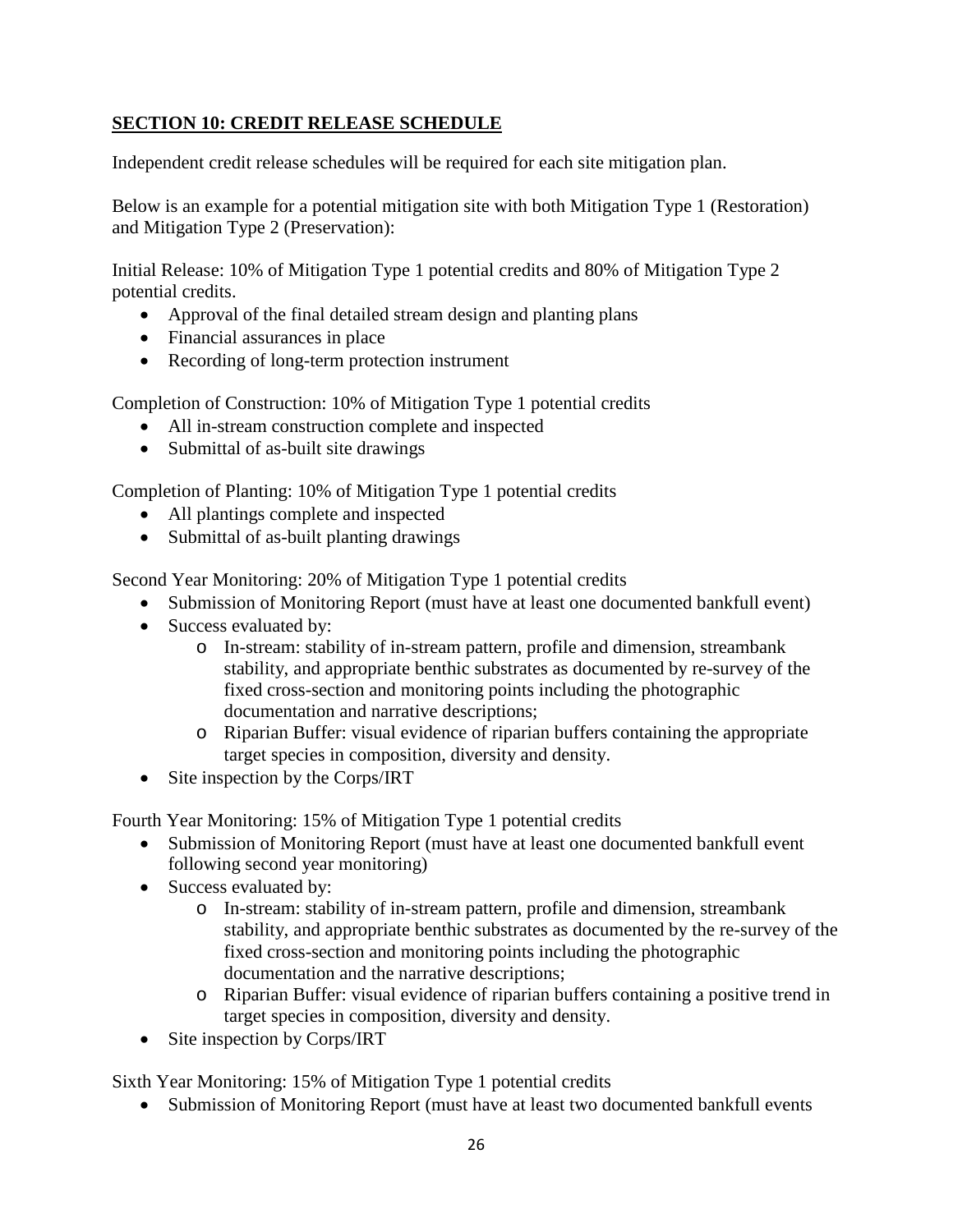following second year monitoring)

- Success evaluated by:
	- o In-stream: stability of in-stream pattern, profile and dimension, streambank stability, and appropriate benthic substrates as documented by re-survey of the fixed cross-section and monitoring points including photographic documentation and narrative descriptions;
	- o Meeting 5th year proposed QHEI
	- $\circ$  Meeting 5<sup>th</sup> year proposed IBI
	- o Riparian Buffer: visual evidence of riparian buffers containing a minimum of three years of positive growth of species. Positive trend in target species in composition, diversity and density towards achieving success criteria.
- Site inspection by Corps/IRT

Eighth Year Monitoring: 10% of Mitigation Type 1 potential credits

- Submission of Monitoring Report (must have at least two documented bankfull events following second year monitoring)
- Success evaluated by:
	- o In-stream: stability of in-stream pattern, profile and dimension, streambank stability, and appropriate benthic substrates as documented by re-survey of the fixed cross-section and monitoring points including photographic documentation and narrative descriptions;
	- o Riparian Buffer: visual evidence of riparian buffers containing a minimum of five years of positive growth of species. Positive trend in target species in composition, diversity and density towards achieving success criteria.
- Site inspection by Corps/IRT

Tenth Year Monitoring: 10% of Mitigation Type 1 credits and 20% of Mitigation Type 2 credits

- Submission of Monitoring Report (must have at least three documented bankfull events following second year monitoring)
- Success evaluated by:
	- o In-stream: stability of in-stream pattern, profile and dimension, streambank stability, and appropriate benthic substrates as documented by re-survey of the fixed cross-section and monitoring points including photographic documentation and narrative descriptions;
	- o Meeting 10<sup>th</sup> year proposed QHEI
	- $\circ$  Meeting 10<sup>th</sup> year proposed IBI
	- o Riparian Buffer: documented evidence of riparian buffers containing a minimum of eight years of positive growth of species. Target species achieving success criteria in composition, diversity and density.
- Site inspection by Corps/IRT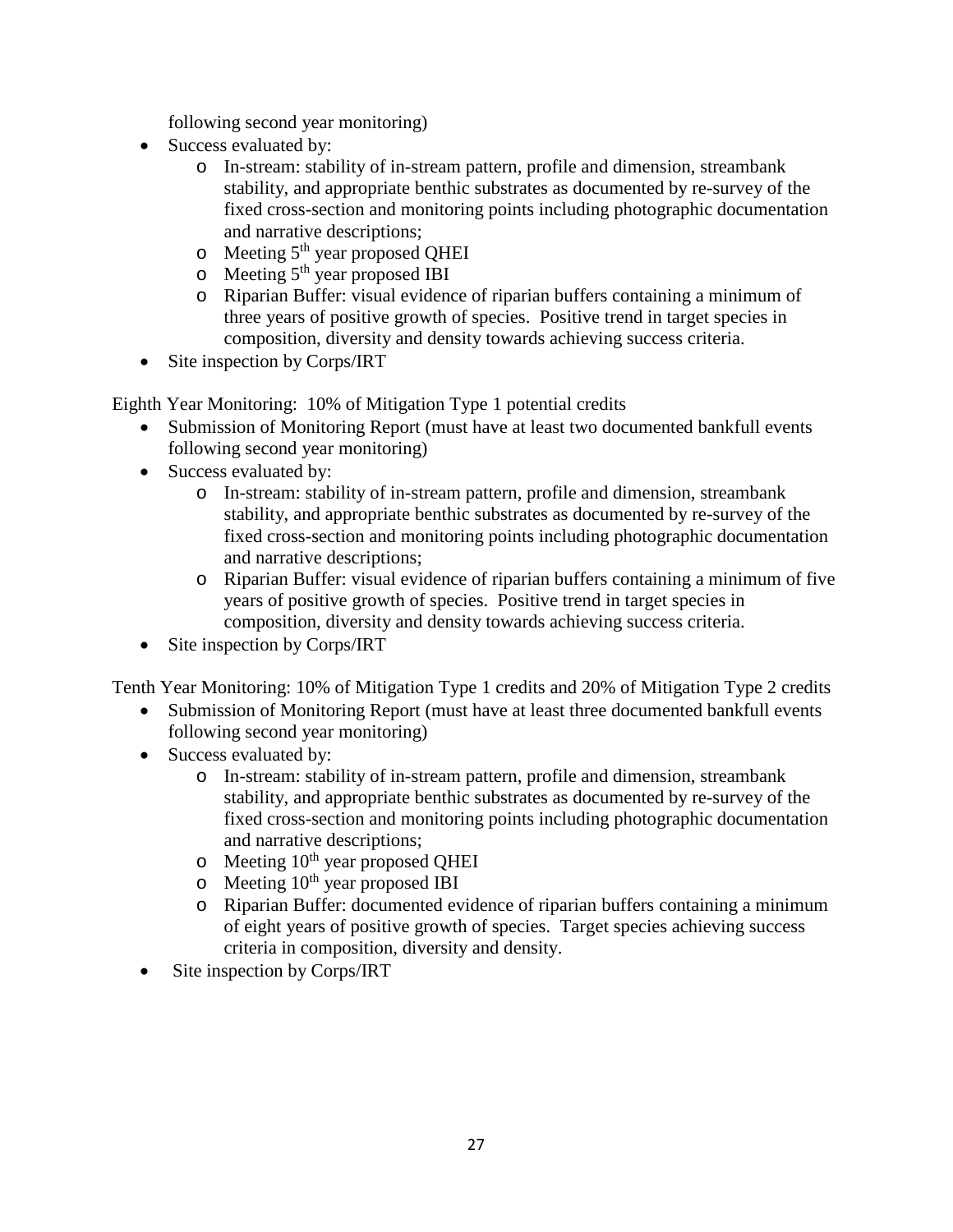#### <span id="page-27-0"></span>**SECTION 11: DEBIT AND CREDIT CALCULATIONS**

In order to appropriately apply the debit/credit calculations, the sponsor must know the existing use and/or designated use of existing streams. For all streams that do not currently have a designated use as defined in the Ohio Water Quality Standards (OAC 3745-1), it will be the responsibility of the sponsor to provide the Ohio EPA with sufficient data (as determined by Ohio EPA) to verify the existing use for the stream. An existing use is defined as the use actually attained in the water body on or after November 28, 1975 (OAC 3745-1-05(A)(8)). The data collection may take the form of biological, chemical, and/or physical. The Ohio EPA will be responsible for verifying of the all data collected and submitted by the sponsor and for verifying the "existing use" determination/verification that results from each sampling effort. All streams intended to serve as mitigation without designated uses are subject to the sampling mentioned above.

**a) Debit Calculations:** For the purpose of calculating stream debit units, streams have been assigned into three groups:

- Group 1 includes ephemeral streams with bedrock/boulder/cobble/gravel dominated substrates, intermittent streams with sand/silt/muck/clay/artificial dominated substrates, ephemeral streams with sand/silt/muck/clay/artificialdominated substrates, Limited Resources Waters, and Modified Warmwater streams.
- Group 2 includes intermittent streams with bedrock/boulder/cobble/gravel dominated substrates, and headwater perennial warmwater habitat equivalent.
- Group 3 includes headwater perennial/interstitial streams, Coldwater, Seasonal salmonid, Special Waters, and Exceptional Warmwater streams.

| <b>GROUP</b>   | <b>STREAM TYPE</b>                                                            | <b>Debit Ratio</b> |
|----------------|-------------------------------------------------------------------------------|--------------------|
|                | Ephemeral streams with sand/silt/muck/clay/artificial dominated substrates    | 1:1                |
|                | <b>Limited Resource Waters</b>                                                | 1:1                |
|                | Ephemeral streams with bedrock/boulder/cobble/gravel/sand mixed<br>substrates | 1.5:1              |
|                | Intermittent streams with sand/silt/muck/clay/artificial dominated substrates | 1.5:1              |
|                | Modified Warmwater and Modified Warmwater Habitat Equivalent                  | 1.5:1              |
|                |                                                                               |                    |
| $\overline{2}$ | Intermittent with bedrock/boulder/cobble/gravel/sand mixed substrates         | 2:1                |
| 2              | Warmwater and Warmwater Habitat Equivalent                                    |                    |
|                |                                                                               |                    |
| 3              | Headwater Perennial/Interstitial - Cold Water Habitat Equivalent (generally   | 3:1                |
|                | less than 3 square mile drainage area)                                        |                    |
| 3              | Coldwater and Coldwater Habitat Equivalent                                    | 3:1                |
| 3              | <b>Seasonal Salmonid</b>                                                      | 3:1                |
| 3              | <b>Special Waters</b>                                                         | 3:1                |
| 3              | <b>Exceptional Warmwater</b>                                                  | 3:1                |

**Table 11-1. Suggested Debit Ratios**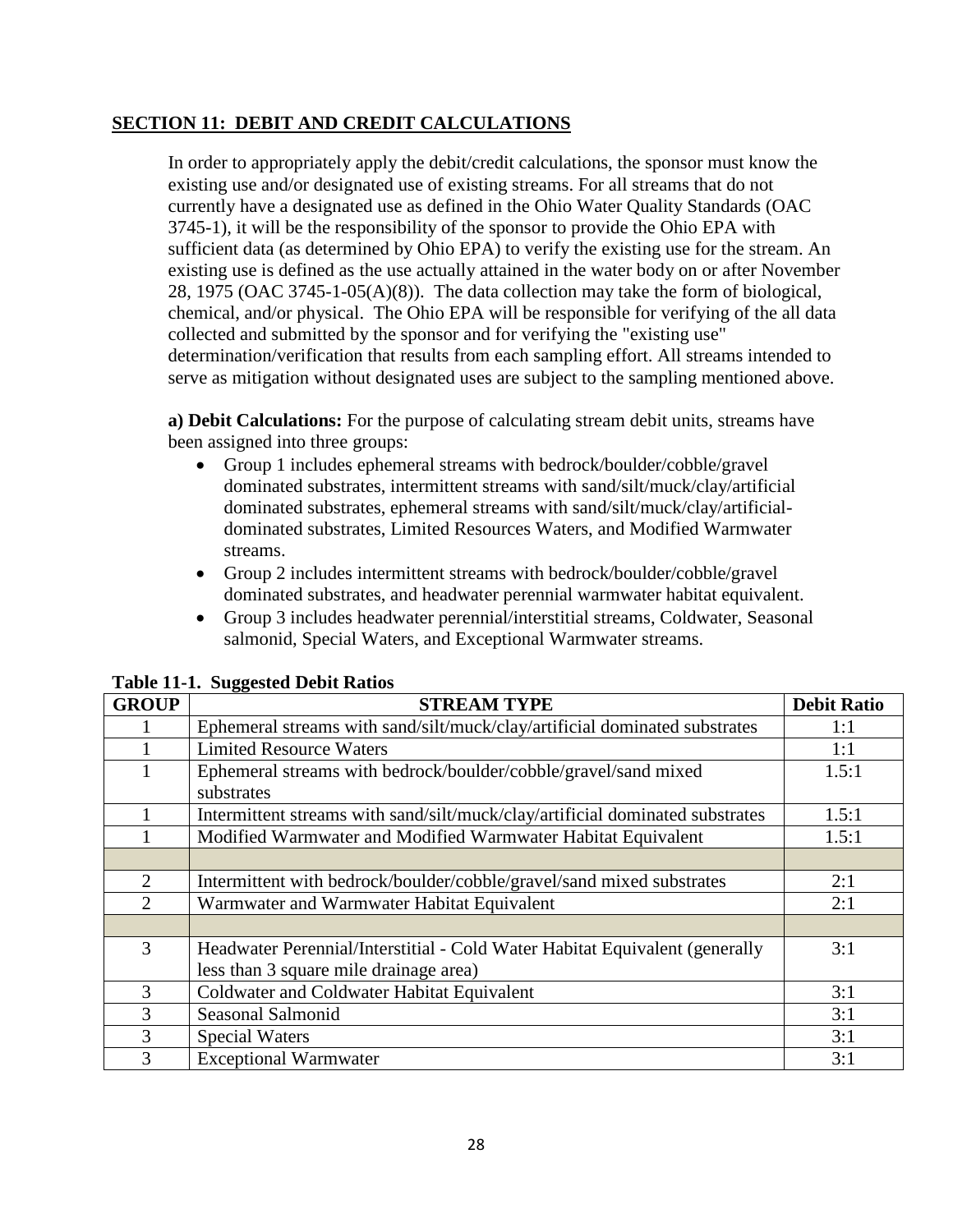#### **To illustrate use of the ratios the following examples are provided:**

- 100 linear feet of an ephemeral stream with bedrock/boulder/cobble/gravel dominated substrates is filled. This stream type is found in Group 1 and assigned a debit ratio of 1.5:1. 100 linear feet multiplied by 1.5 results in a debit of 150 units.
- 100 linear feet of an intermittent stream is enclosed. Intermittent stream type is found in Group 2 and has been assigned a debit ratio of 2:1. 100 linear feet of piping multiplied by 2 results in a debit of 200 units.
- 100 linear feet of headwater perennial stream is mined through. Headwater perennial stream type is in Group 3 and assigned a debit ratio of 3:1. 100 linear feet of mine through multiplied by 3 results in a debit of 300 units.

**b) Credit Calculations:** For the purpose of calculating stream credit units, compensatory mitigation options have been assigned into four mitigation types: restoration/enhancement, preservation, buffer work, and extra buffer efforts. Within each mitigation type, activity levels have also been identified:

- Mitigation Type 1 restoration/enhancement has four defined activity levels.
- Mitigation Type 2 sole preservation has two defined activity levels (0-50) horizontal feet).
- Mitigation Type 3 buffer work only has two defined activity levels (0-50) horizontal feet).
- Mitigation Type 4 extra buffer has three defined activity levels (greater than 50) horizontal feet).

#### **Table 11-2 identifies the potential credit ratio for each mitigation type and respective activity level.**

| <b>MITIGATION TYPE</b>      | <b>ACTIVITY LEVEL</b> | <b>CREDIT RATIO</b> |
|-----------------------------|-----------------------|---------------------|
| 1. Restoration/Enhancement  | 1                     | Up to $2:1$         |
| <b>Efforts</b>              |                       |                     |
|                             | $\overline{2}$        | Up to 1.75:1        |
|                             | 3                     | Up to $1.5:1$       |
|                             | 4                     | Up to $1:1$         |
|                             |                       |                     |
| 2. Preservation             | $\mathbf{1}$          | Up to $1:3$         |
| Note: All preservation must | $\overline{2}$        | Up to $1:6$         |
| comply with 33CFR332.3(h)   |                       |                     |
|                             |                       |                     |
| 3. Buffer Work Only         | Re-establishment      | Up to $1:2$         |
|                             | Rehabilitation        | Up to $1:4$         |
|                             |                       |                     |
| 4. Extra Buffer             | Re-establishment      | Up to $1:4$         |
|                             | Rehabilitation        | Up to $1:8$         |
|                             | Preservation          | Up to $1:16$        |

#### **Table 11-2. Suggested Credit Ratios**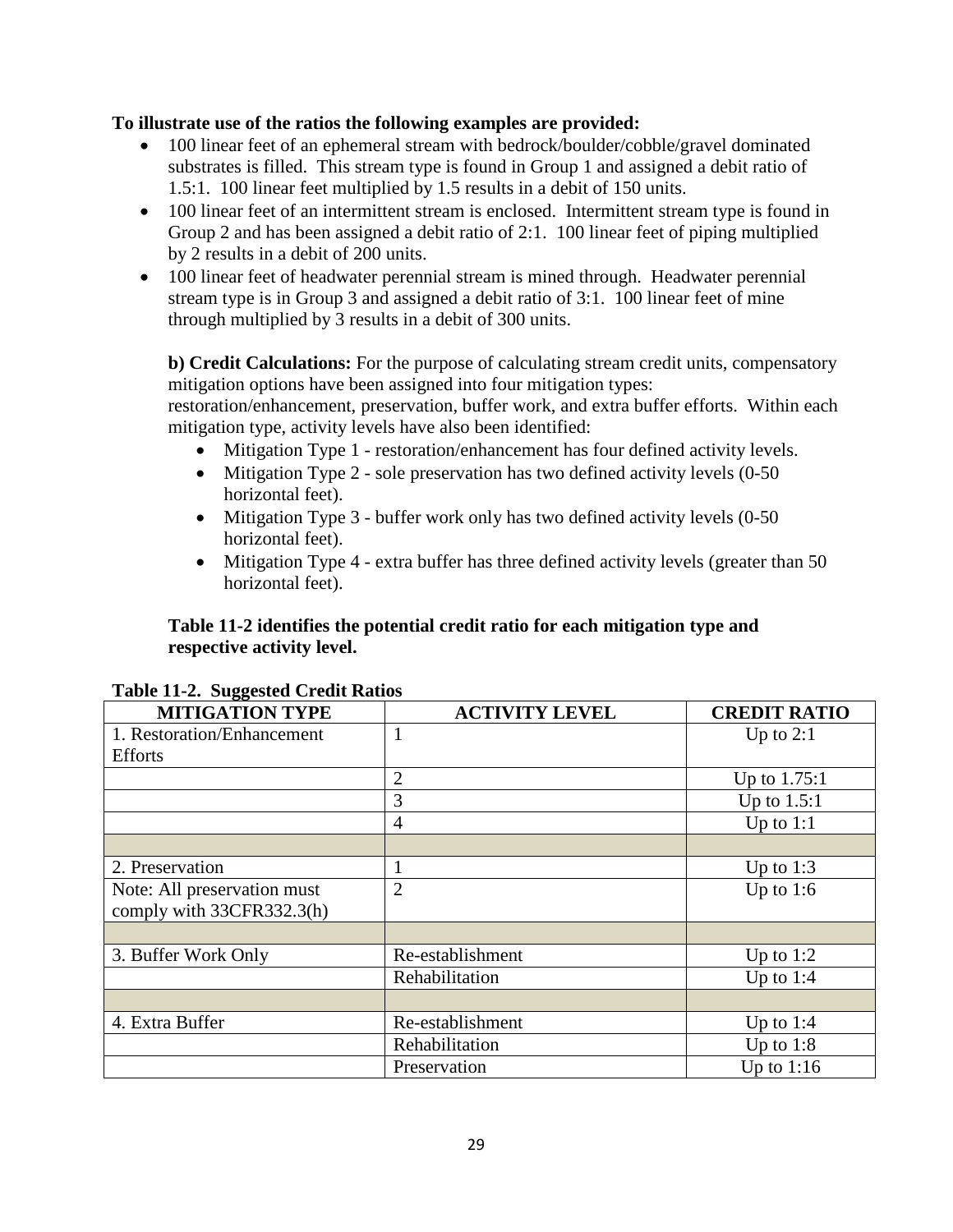NOTE: The IRT serves as the final decision maker on all applicable credit ratios for the mitigation activities reviewed under and authorized by the mitigation banking and ILF Instrument. Other compensatory mitigation activities not specifically addressed in Table 11-2 or the remainder of Section 11 (e.g., dam removal, acid mine drainage abatement) may be appropriate as well. Credit ratios for these activities will be determined on a case by case basis.

#### **To illustrate use of these ratios the following examples are provided:**

- Activity Level 1 Restoration of a Modified Warmwater stream for 10,000 linear feet could obtain up to 20,000 credit units.
- Activity Level 2 Restoration of a Modified Warmwater stream for 5,000 linear feet and the Preservation of 3,000 linear feet of a High Quality Group 3 stream could obtain up to 9,750 (up to 8,750 for restoration and up to 1,000 for preservation) credit units.
- Activity Level Buffer Work Only to 5,000 linear feet of an intermittent stream consisting of 2,000 linear feet of Re-establishment and 3,000 linear feet of Rehabilitation could obtain up to 1,750 (up to 1,000 for re-establishment and up to 750 for rehabilitation) credit units.

#### **Mitigation Type 1 - Restoration/Enhancement:**

#### **Activity Level 1 applies to both larger scale perennial and intermittent streams (as determined by the IRT on a case by case basis).**

Activity Level 1 applies to both perennial and intermittent streams. The associated activities may include, but are not limited to a full-extent channel restoration involving dimension, pattern and profile work to provide for a stable stream that is reconnected to its original floodplain by using a relic channel or constructing a new channel. Stream restoration plans should be developed in conjunction with a reference reach assessment. Stream size may influence the credit determination.

Activity Level 2 applies to both perennial and intermittent streams. The associated activities may include, but are not limited to a full-extent channel restoration involving dimension, pattern and profile work to provide for a stable stream. This involves the re-establishment of a new floodplain at the stream's existing level or higher but not at the original level. For example, it is not always possible to reconnect a channel to its natural floodplain. In these cases, the construction of a channel with appropriate pattern (meandering) that incorporates benches, that function as flood plains creating/restoring some natural alluvial processes, would be appropriate. Stream restoration plans should be developed in conjunction with a reference reach assessment. Stream size may influence the credit determination.

Activity Level 3 applies to all stream types. The associated activities may include but are not limited to full-extent channel restoration involving dimension, pattern and profile work to provide for a stable stream. Some stream segments may present difficulties in re-establishing a natural channel pattern when the segment is laterally contained or has limitations in the available belt width. Physical constraints, such as high-gradient stream systems (defined as >4% channel slope), typically require the creation of a step/pool bed morphology with less sinuosity than a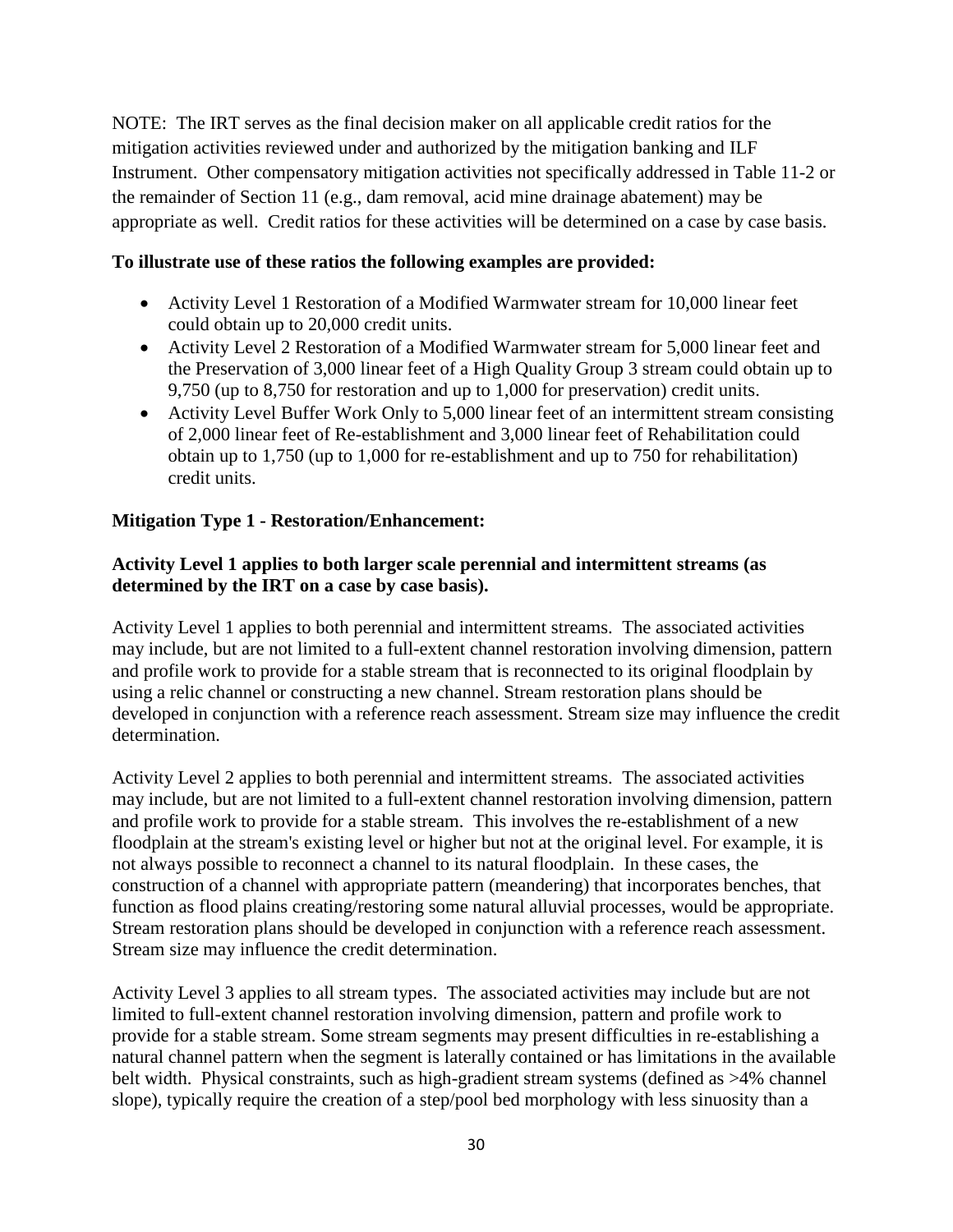riffle/pool bed morphology with greater sinuosity. Stream restoration plans should be developed in conjunction with a reference reach assessment. Stream size may influence the credit determination.

Activity Level 4 (defined as enhancement) applies to all stream types. The associated activities include physical alterations to the channel which does not constitute restoration but directly augments channel stability, water quality and stream ecology in accordance with a reference condition. These activities may include but are not limited to in-stream and/or streambank activities, but in total fall short of restoring one or more of the geomorphic variables: dimension, pattern and profile. Below are six examples of enhancement activities: 1) In-stream structures to improve pool habitat (cross vanes, j hooks and etc.); 2) Habitat structures to provide cover (root wads, fish boards and etc); 3) Bankfull bench creation to reduce bank erosion; 4) Laying back banks to reduce bank erosion; 5) Bioremediation techniques; and 6) Streambank planting (e.g. live stake willows planted below the top of bank). Stream size may influence the credit determination.

NOTE: For all Restoration/Enhancement Activity Level 1-4, a minimum the 50-foot buffer, measured horizontally from the top of each bank should be restored and protected with an appropriate real estate instrument such as an environmental covenant or a conservation easement. No additional credits will be generated for these buffers as the functional worth of the buffer has already been considered in the basic restoration/enhancement ratio. Extra Buffer Efforts (beyond 50' on each bank) may generate additional credits as discussed in Mitigation Type 4. In cases where the desired buffer as described above cannot be established, the project may be approved at a reduced credit ratio. This activity includes the installation of plants other than seed along the immediate stream bank area. This is primarily done for streambank stabilization, shading and organic inputs. This activity includes live stakes, dormant post/stakes, branch layering, and the installation of plants.

**Mitigation Type 2 - Preservation:** This mitigation type is the permanent protection of ecologically important aquatic resources. Preservation includes protection of the stream and their intact adjacent buffer areas or other habitats necessary to ensure protection of the aquatic ecosystem.

Activity Level 1 applies to Group 3 streams and Activity Level 2 applies to Group 2 and Group 1 ephemeral streams with a bedrock/boulder/cobble/gravel dominated substrate. In accordance with 33CFR332.3(h)(1), sponsors proposing preservation activities must comply with all of the following criteria:

- (i) The resources to be preserved provide important physical, chemical, or biological functions for the watershed;
- (ii) The resources to be preserved contribute significantly to the ecological sustainability of the watershed. In determining the contribution of those resources to the ecological sustainability of the watershed, the district engineer must use appropriate quantitative assessment tools, where available;
- (iii) Preservation is determined by the district engineer to be appropriate and practicable;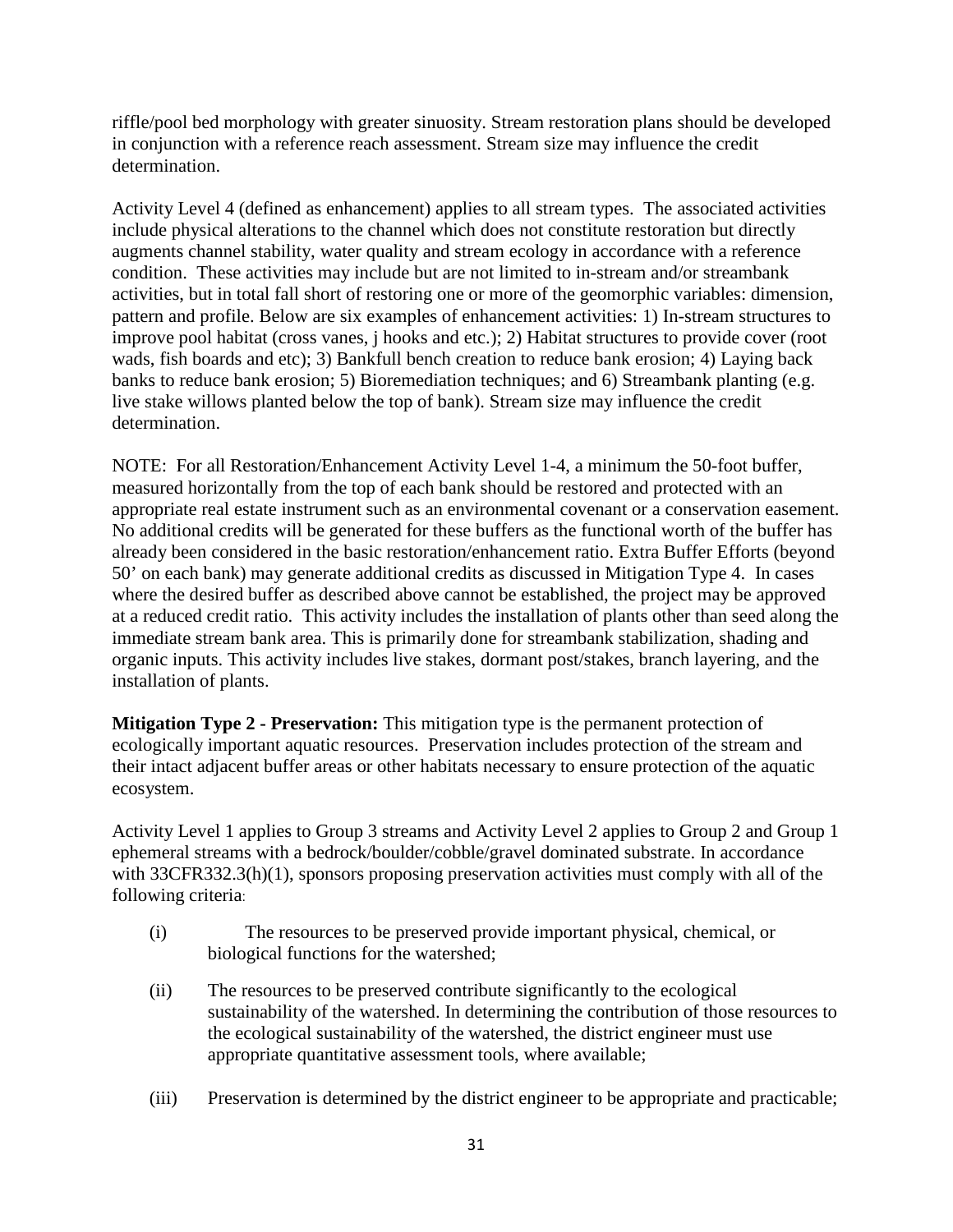- (iv) The resources are under threat of destruction or adverse modifications; and
- (v) The preserved site will be permanently protected through an appropriate real estate or other legal instrument (e.g., easement, title transfer to state resource agency or land trust).

#### **Mitigation Type 3 - Buffer Work Only: The activity levels within this Mitigation Type are identified as re-establishment and rehabilitation.**

Re-establishment credit is typically given for the re-establishment of the riparian buffer when no functional buffer exists.

Rehabilitation credit is typically given when an existing degraded buffer is substantially improved through supplemental planting or invasive species removal etc.

**Mitigation Type 4 - Extra Buffer Work:** This mitigation type applies to the buffers extending from 51-150 horizontal feet, measured from top of bank, on each side of the stream channel. The activity levels within this mitigation type have been defined as re-establishment, rehabilitation, and preservation. For re-establishment and rehabilitation the same process is used to determine the incentive for the extra buffer work as described above. Since the extra buffer area has less influence on stream channel stability, water quality and in-stream habitat, the incentive percentages are reduced. To be applicable for the above-described incentives beyond a 50 foot buffer, a permanent protection is required on all of the buffer extents claimed via a legal real estate instrument. Extra buffer re-establishment and rehabilitation, less than 150 feet from each bank, may also be considered for credit generation (at a reduced credit ratio).

Preservation of intact buffers extending from 51-150 horizontal feet, measured from top of bank, and on each side of the stream channel, may also generate additional credit as determined on a case-by-case basis. This is the added protection of stream through the implementation of appropriate legal real estate instruments. Preservation of extra buffer less than 150 feet from each bank may also be considered for credit generation at a reduced credit ratio.

NOTE: Buffer proposals greater than 150 feet in width on either side of the stream must be approved on a case-by-case basis. When a mature stand of trees is proposed to be removed in order to perform restoration or enhancement activities, the areas to be replanted cannot be credited toward total or supplemental buffer revegetation. These areas will be assessed as Preservation only. No area of buffer can be credited under more than one buffer category. A successful buffer zone area shall be well-balanced and composed of native vegetative strata (tree, shrub and herb).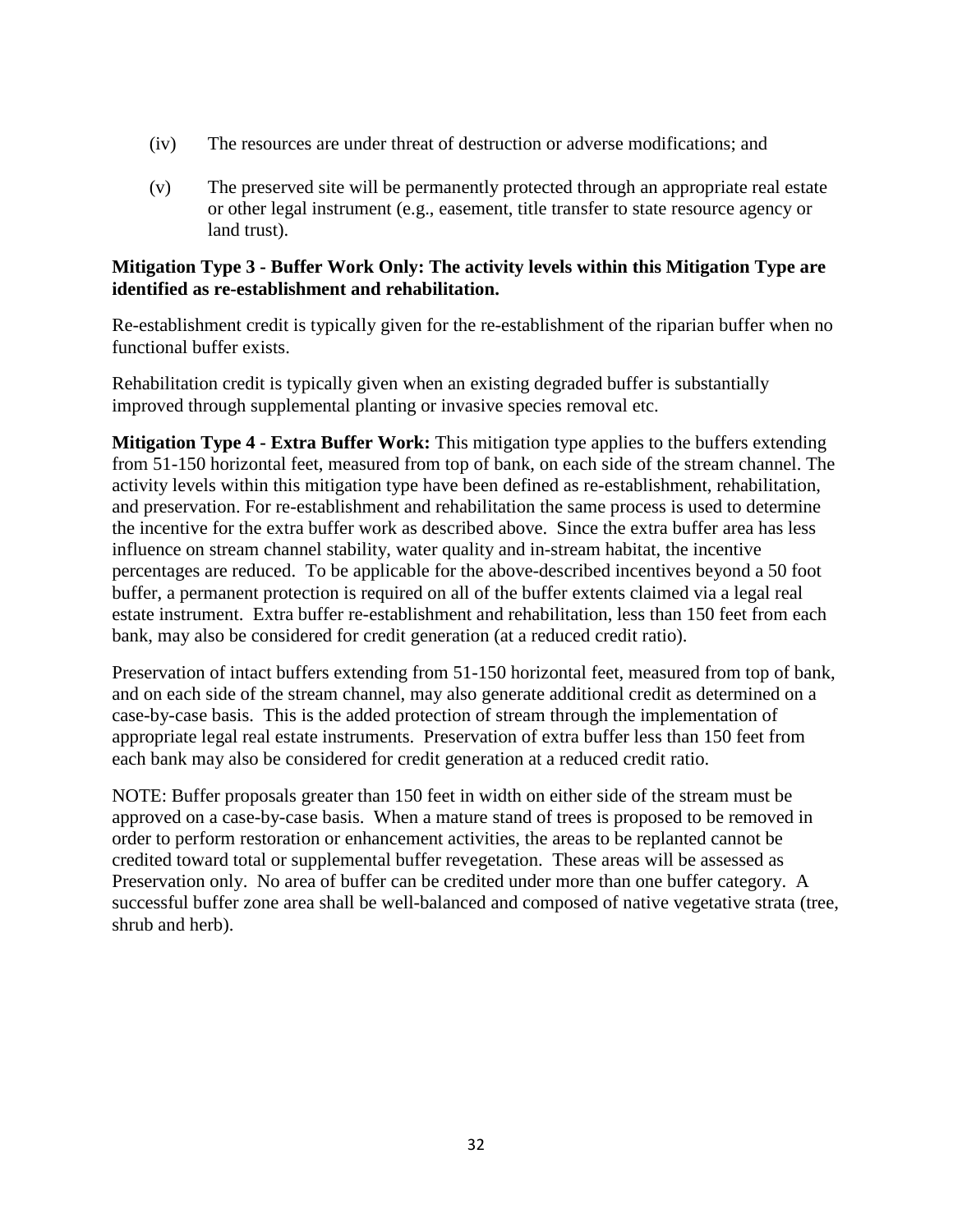#### <span id="page-32-0"></span>**SECTION 12: DEFAULT PLAN**

Should the IRT determine that the Sponsor is in material default of any provision of a bank or the ILFP instrument (including mitigation plans), the District Engineer (DE) will notify the Sponsor that the sale or transfer of any credits will be suspended until the appropriate deficiencies have been remedied. Upon notice of such suspension, the Sponsor agrees to immediately cease all sale or transfer of mitigation credits until the DE informs the Sponsor in writing that sales or transfers may be resumed. Should the Sponsor remain in default, the DE may terminate the Mitigation Banking or In-Lieu Fee Program Instrument and any subsequent operations. Upon termination, the Sponsor agrees to perform and fulfill all obligations under the instrument relating to credits that were sold or transferred prior to termination.

In the cases of In-Lieu Fee Program noncompliance and/or default, the mitigation rule defines the authority of the DE to direct actions as below:

- i. The DE can instruct the sponsor on how to use funds in the ILFP account in case of program, service area, or project default;
- ii. The DE can suspend advanced or fulfilled credit sales for the ILFP as a whole;
- iii. The DE can suspend advanced or fulfilled credit sales within a Service Area;
- iv. The DE can suspend advanced or fulfilled credits for an ILF mitigation site;
- v. The DE can decrease the available credits at an ILF mitigation site;
- vi. The DE can terminate the entire program instrument or terminate the program within a specific Service Area;
- vii. The DE can require/direct adaptive management actions at a mitigation site;
- viii. The DE can modify the credit release schedule for an ILF mitigation project;
- ix. The DE can direct the contingency funds, Long-term Management and Maintenance (LTMM) funds and/or land surcharge funds for mitigation sites that are not in compliance or are underachieving;
- x. The DE can direct the funds to alternative mitigation (e.g., buying credits from a bank); and/or
- xi. The DE can refer the non-compliance actions to the Department of Justice if the sponsor does not comply with DE directives.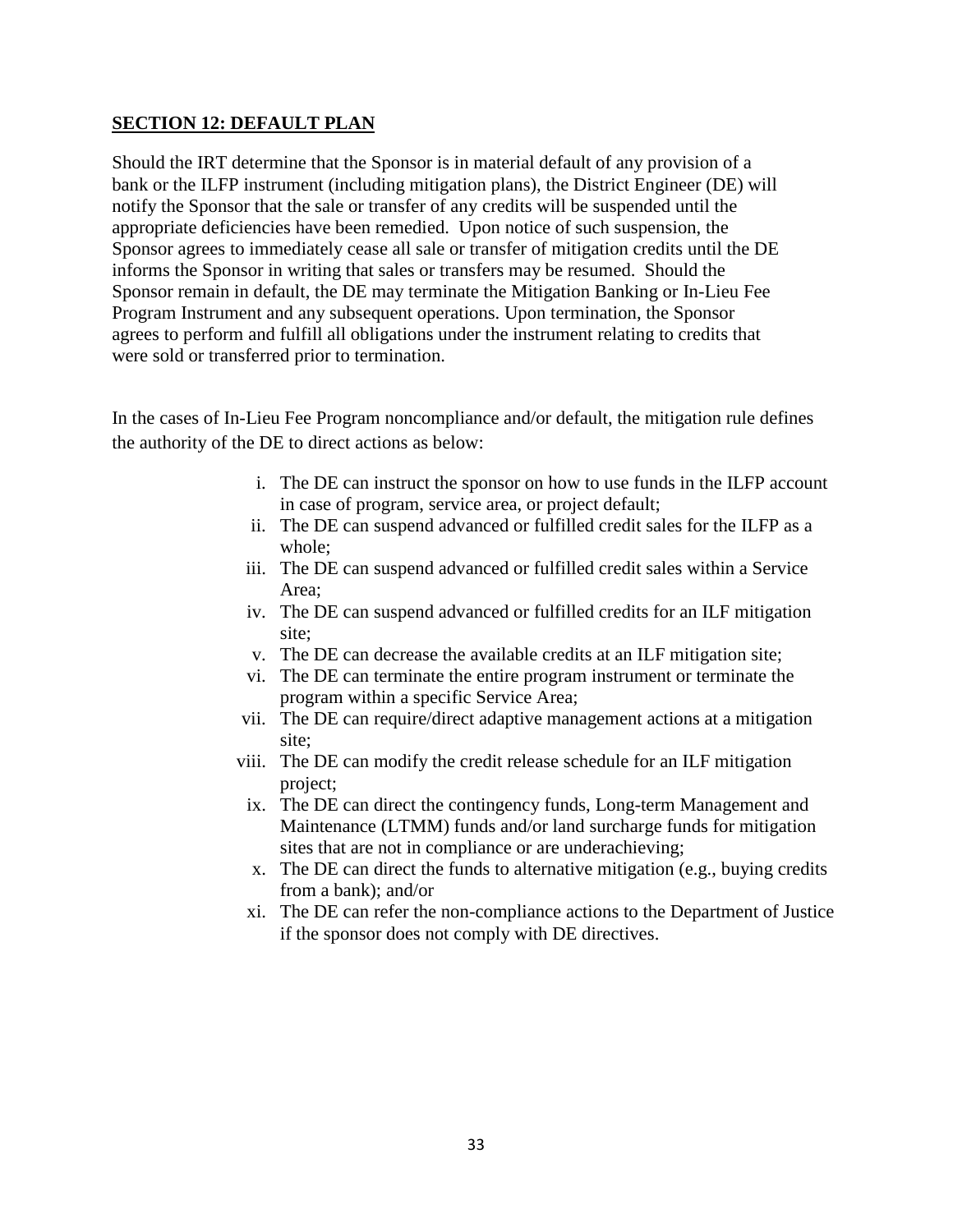#### <span id="page-33-0"></span>**SECTION 13: CLOSURE CRITERIA**

#### **Site Closure**

Prior to closure of a mitigation bank or in-lieu fee site, the IRT will perform a final compliance inspection to evaluate whether all of the performance measures have been met. Closure will occur upon the DE determining, in consultation with the other members of the IRT and the Sponsor, that:

- 1. all applicable performance measures have been achieved;
- 2. all available credits for that bank or in-lieu fee site have been debited;
- 3. the Sponsor has prepared a Long-Term Management and Maintenance (LTMM) Plan that has been approved by the IRT;
- 4. the Sponsor has prepared and submitted a GIS shapefile or similar exhibit depicting the location and extent of the mitigation bank or in-lieu fee site;
- 5. the Sponsor has either: (i) assumed responsibilities for accomplishing the LTMM Plan, in which case the Sponsor will fulfill the role of Long-Term Manager, or (ii) has assigned those responsibilities to another Long-Term Manager;
- 6. the Long-Term Management and Maintenance Fund has been funded;
- 7. the contents of the Long-Term Management Fund have been transferred to the Long-Term Manager; and,
- 8. the Sponsor has complied with all other terms of the Instrument.

Upon bank or in-lieu fee site closure, no further credit transfer may occur and the period of long-term ownership and preservation will commence. The DE will issue a written certification of satisfaction to the Sponsor and the escrow agent and thereafter any remaining monitoring and maintenance fund will be released to the Sponsor.

#### **Program Closure**

The Sponsor or the DE may terminate an instrument within 90 days by providing written notification to the other party. In the event that an instrument is terminated, the sponsor remains responsible for fulfilling all prior mitigation obligations assumed including the successful completion of ongoing mitigation projects, relevant maintenance, monitoring, reporting and long-term management requirements. In other words, the sponsor will remain responsible for the fulfillment of all credits sold until such time as the long-term financing obligations have been met and the long-term ownership of all mitigation lands has been established. The funds remaining in the ILF Program accounts after these obligations are satisfied must continue to be used for the re-establishment, establishment, rehabilitation, preservation and enhancement of aquatic resources in the same service area from which the credits were sold. The DE may direct that these funds be turned over to another mitigation provider.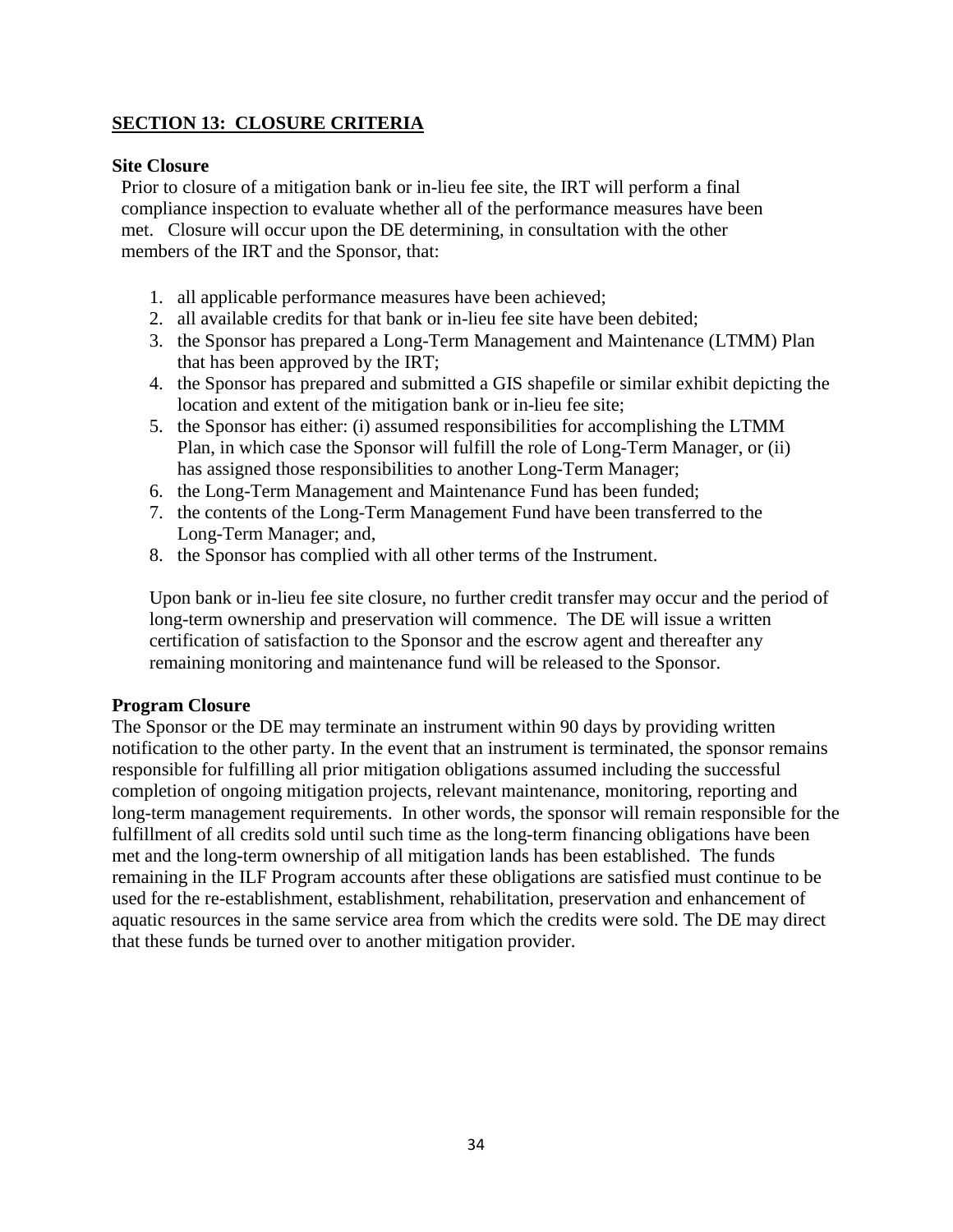### <span id="page-34-0"></span>**Appendix 1 Required Components of a Compensatory Mitigation Plan in accordance with 33 CFR 332.4 (c)(2) through (14)**

*Objectives (2).* A description of the resource type(s) and amount(s) that will be provided, the method of compensation (restoration, establishment, preservation etc.), and how the anticipated functions of the mitigation project will address watershed needs.

*Site selection* **(3).** A description of the factors considered during the site selection process. This should include consideration of watershed needs, onsite alternatives where applicable, and practicability of accomplishing ecologically self-sustaining aquatic resource restoration, establishment, enhancement, and/or preservation at the mitigation project site.

*Site protection instrument* **(4).** A description of the legal arrangements and instrument, including site ownership, which will be used to ensure the long-term protection of the mitigation project site.

*Baseline information* **(5)**. A description of the ecological characteristics of the proposed mitigation project site (and in the case of an associated application for a DA permit, the impact site). This may include descriptions of historic and existing plant communities, historic and existing hydrology, soil conditions, a map showing the locations of the mitigation site(s) or the geographic coordinates for those site(s), and other characteristics appropriate to the type of resource proposed as compensation. The baseline information should include a delineation of waters of the United States on the proposed mitigation project site.

*Determination of credits* **(6)**. A description of the number of credits to be generated including a brief explanation of the rationale for this determination.

*Mitigation work plan* **(7)**. Detailed written specifications and work descriptions for the mitigation project at the bank, including: the geographic boundaries of the project at the bank site; construction methods, timing, and sequence; source(s) of water; methods for establishing the desired plant community; plans to control invasive plant species; proposed grading plan; soil management; and erosion control measures.

*Maintenance plan* (8). A description and schedule of maintenance requirements to ensure the continued viability of the resource once initial construction is completed.

*Performance standards* **(9)**. Ecologically-based specific and measurable standards that will be used to determine whether the project is achieving its objectives.

*Monitoring requirements* **(10)**. A description of parameters monitored to determine whether the bank is on track to meet performance standards and if adaptive management is needed. A schedule for monitoring and reporting monitoring results to the Corps must be included. The monitoring plan should include a site plan which shows where all hydrological monitoring wells and plant sampling locations will be established.

*Long-term management plan* **(11)**. A description of how the bank will be managed after performance standards have been achieved to ensure the long-term sustainability of the resource,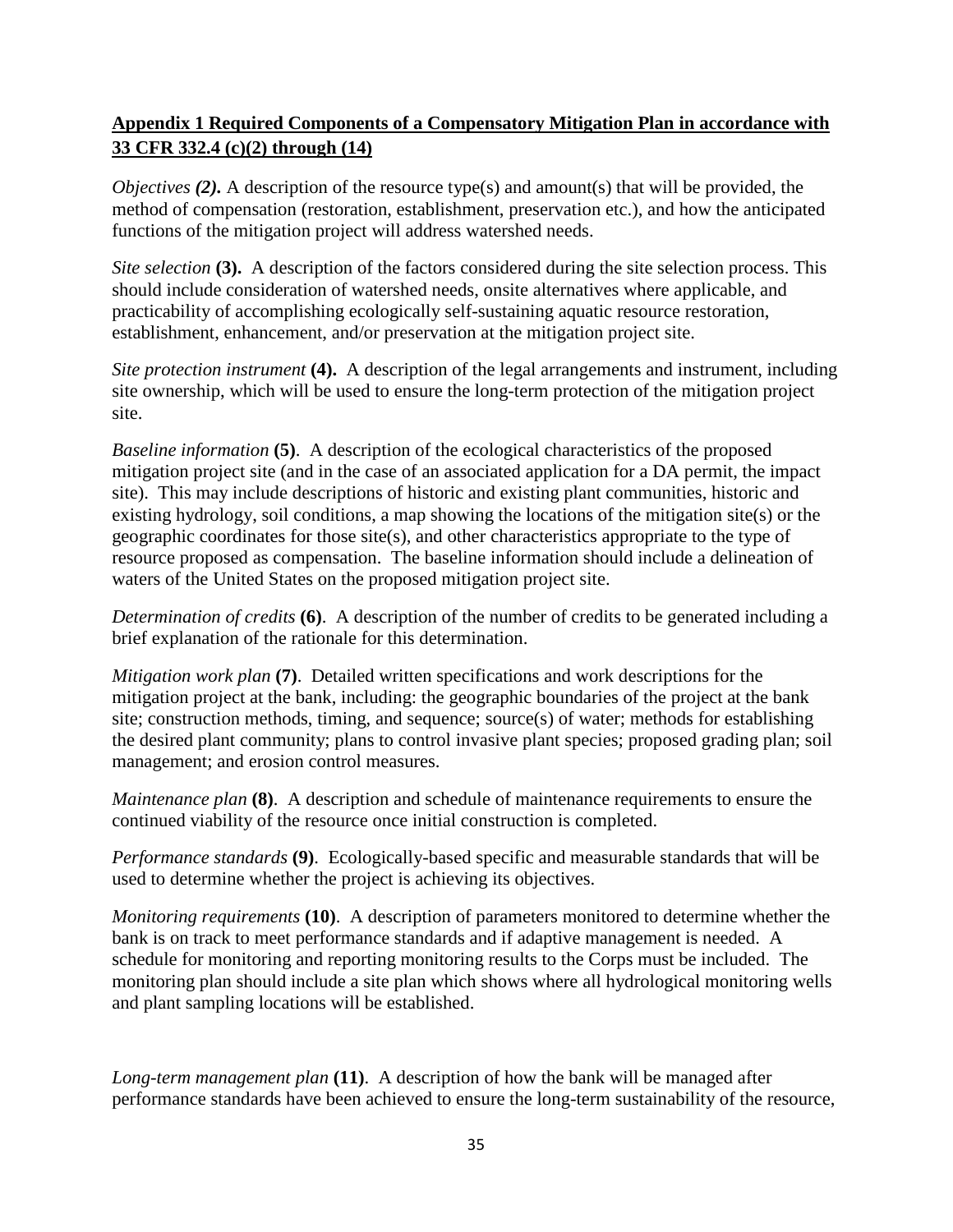including long-term financing mechanisms and the party responsible for long-term management.

*Adaptive management plan* **(12)**. A management strategy to address unforeseen changes in site conditions or other components of the project, including the party or parties responsible for implementing adaptive management measures.

*Financial assurances* **(13)**. A description of financial assurances that will be provided and how they are sufficient to ensure a high level of confidence that the mitigation project at the bank will be successfully completed, in accordance with its performance standards.

*Other information* **(14)** as required to determine the appropriateness, feasibility, and practicability of the mitigation bank.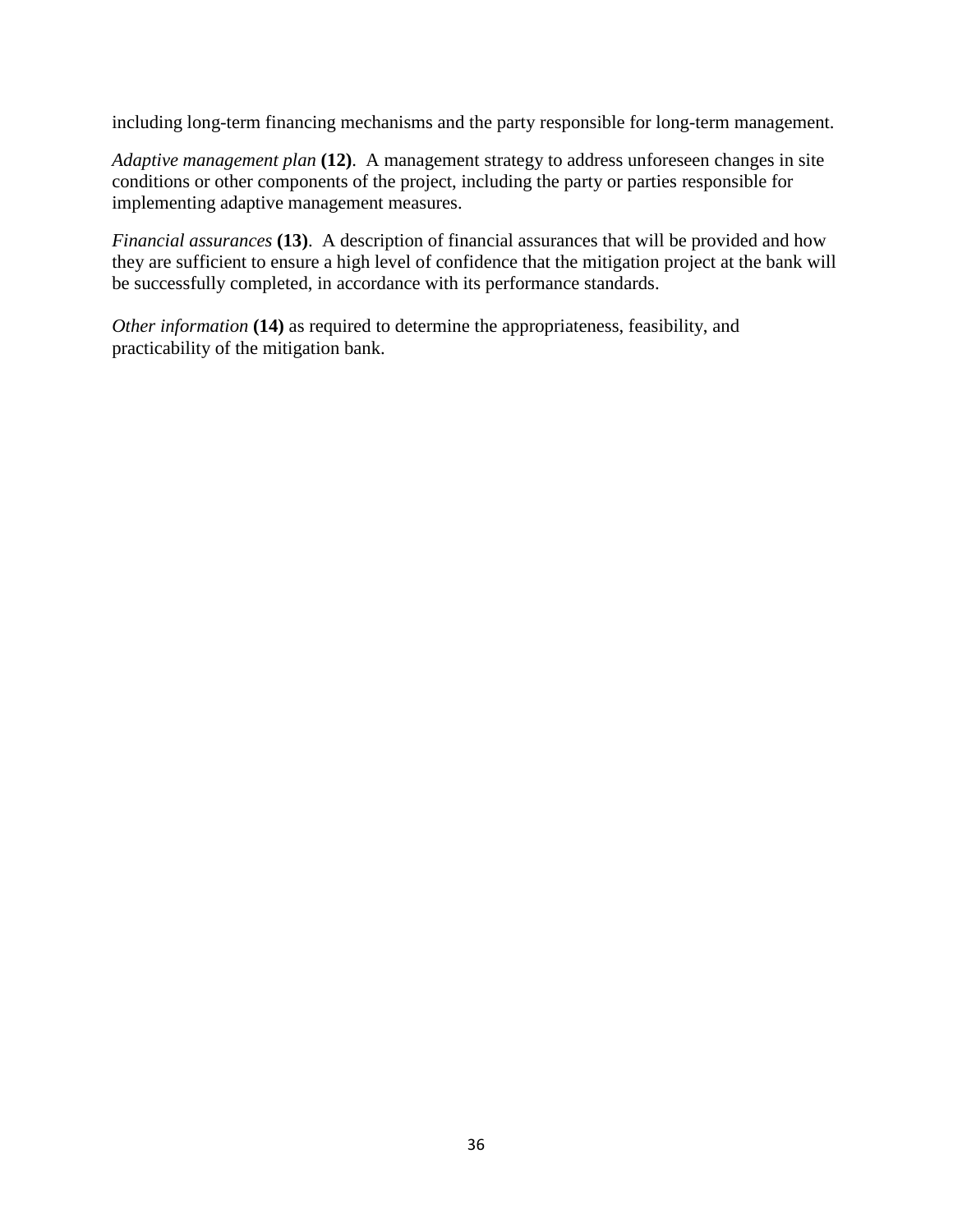<span id="page-36-0"></span>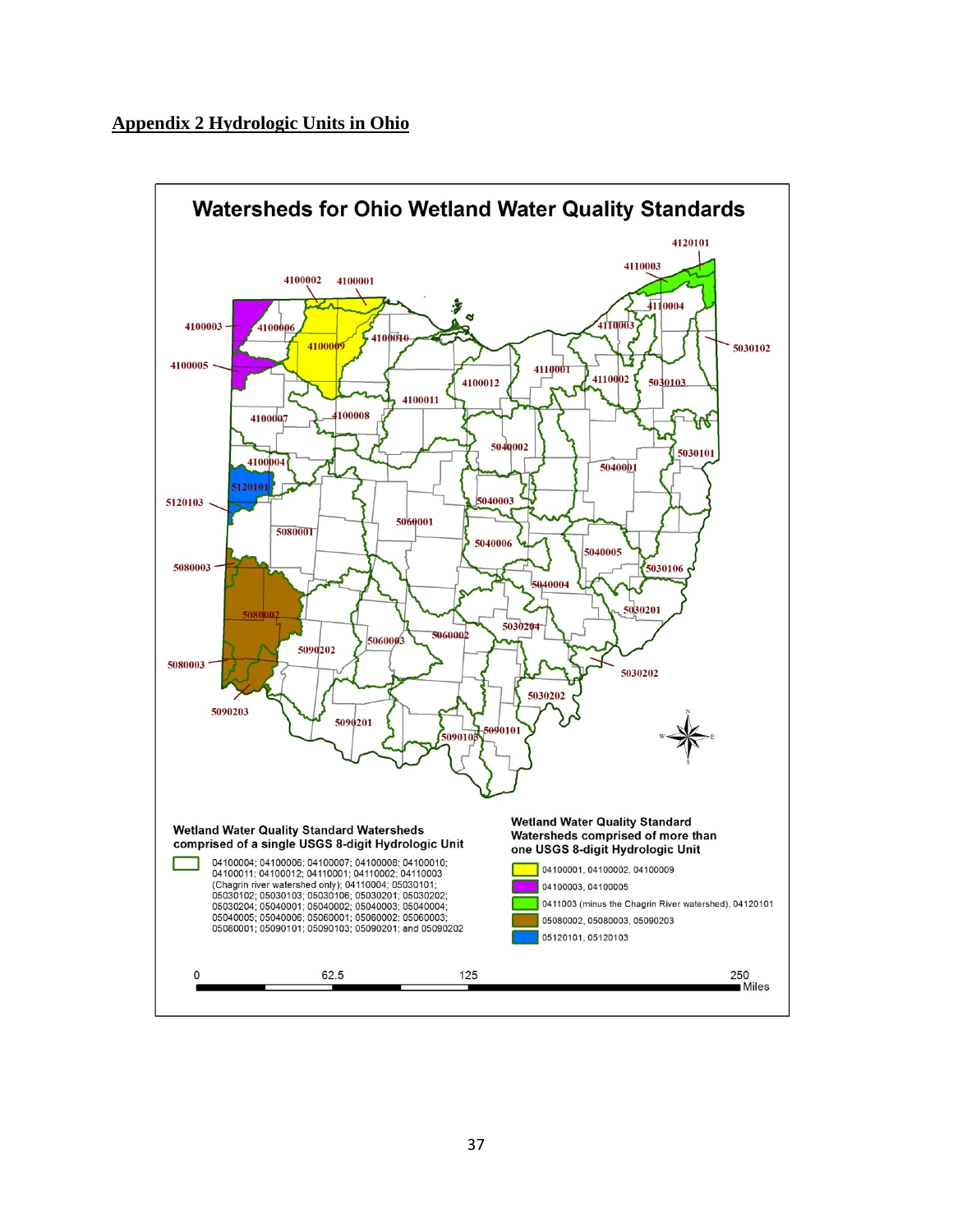#### <span id="page-37-0"></span>**Appendix 3 Useful Elements to include in a Draft Prospectus for Mitigation Bank or Draft Proposal for In-lieu Fee Site Specific Mitigation Plans (This step is optional)**

- A. Proposed Bank Name-Use a short name based on a geographic feature if possible; include Mitigation Bank/In-lieu Fee Program in name
- B. Bank/Program Contacts-include the name, address, phone, fax, email, and role in project
- C. General location map and address of the proposed bank property
- D. Accurate current map of the proposed bank property on a 7.5 minute USGS map showing boundaries of the site
- E. Aerial photo of the bank site and surrounding properties
- F. Soils map of the bank site and surrounding properties
- G. Map of the proposed service area
- H. Current site conditions including
	- a. Potential wildlife habitats and species known or potentially present
	- b. Photos of the site
	- c. Description of potential wetlands and waters present on site
	- d. Hydrology description
	- e. Approximate acreage of existing wetlands and waters to be restored
	- f. Site history including past land uses
	- g. Surrounding land uses and zoning
	- h. Anticipated future development in the area
	- i. Mineral rights (surface and subsurface)
- I. Conceptual site plan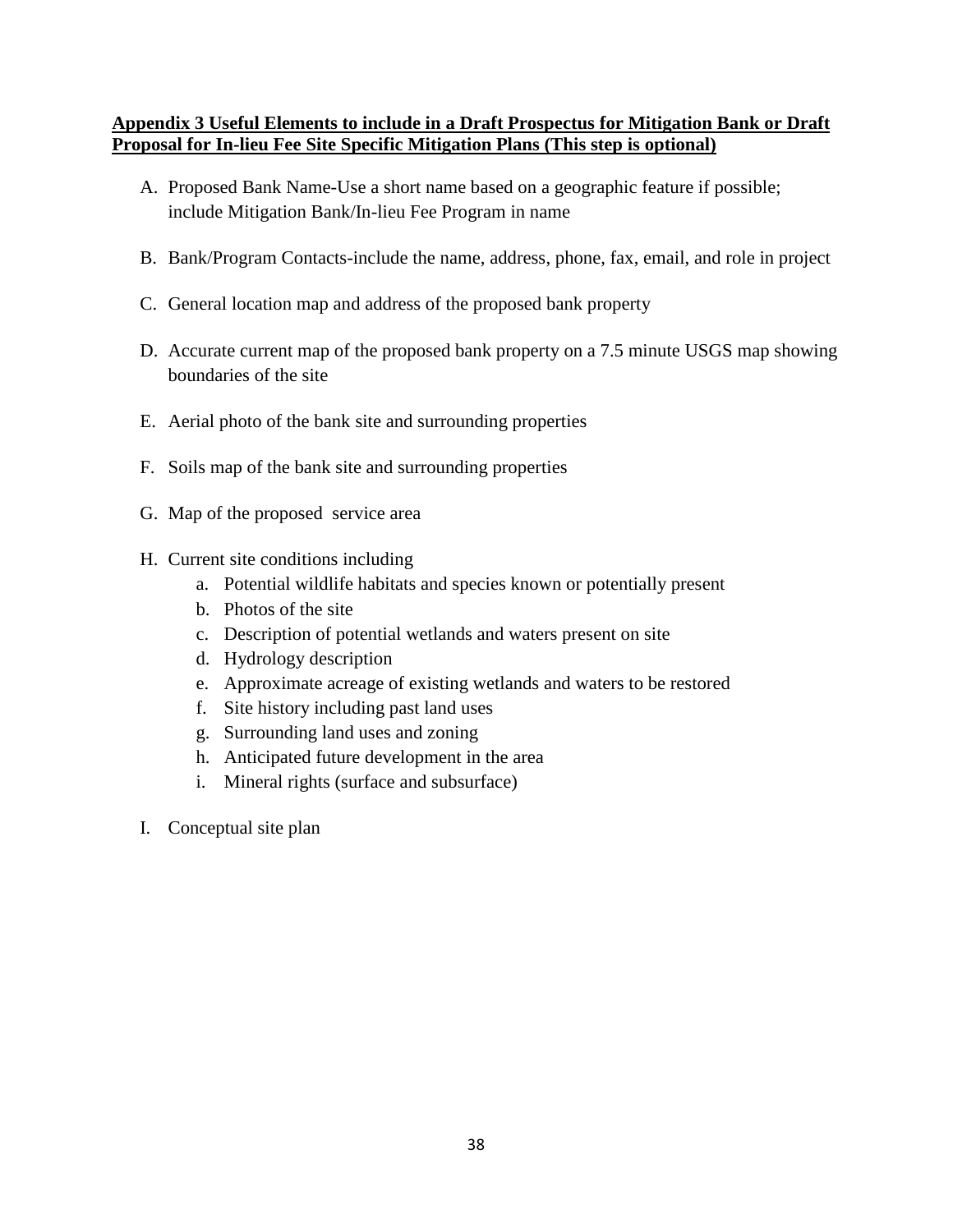<span id="page-38-0"></span>**Appendix 4 Stream Monitoring Report Example** *- The information below provides a number of examples of the monitoring requirements that might be required to document progress in meeting performance standards for stream restoration. The actual monitoring activities required for each bank/ILF site will be based on the activities the mitigation provider is undertaking and will be identified in the monitoring plan. For example some restoration projects may only involve buffer and floodplain work, while other projects may include channel restoration work. The type and duration of monitoring will vary depending on the type of mitigation activity.*

#### General

- a. Each report should clearly identify the specific monitoring period the report is intended to represent, as well as the calendar year the monitoring occurred. The report should also provide a summary of the current status, which compares the previous years' monitoring information with the current report including graphs and tables showing trends, etc.
- b. Each monitoring report should contain a list of species planted in all of the mitigation areas.
- c. The first year report should include plan views and cross sections of the as-built mitigation area including the location and types of planting.
- d. At a minimum, annual reports should contain updated drawings sized 11" by 17" or larger (to scale) reflecting the current conditions, corrective or other actions that occurred, changes in dominant vegetation, and other pertinent information.

Each annual report should include photographs to be collected as follows:

- i. An adequate number of fixed observation points should be selected, with no fewer than three fixed observation points per distinct mitigation area, to provide representative overviews of each distinct mitigation area. The use of stakes with unique numbers to designate photo locations is recommended.
- ii. Photographs should be taken from these points at the same position and angle during the growing season of each monitoring year. The fixed observation points should be captured using GPS, their coordinates recorded and then marked on the annual monitoring base map.
- iii. Additional photographs of areas of interest within each distinct mitigation area should be marked on the base map and provided in each monitoring report.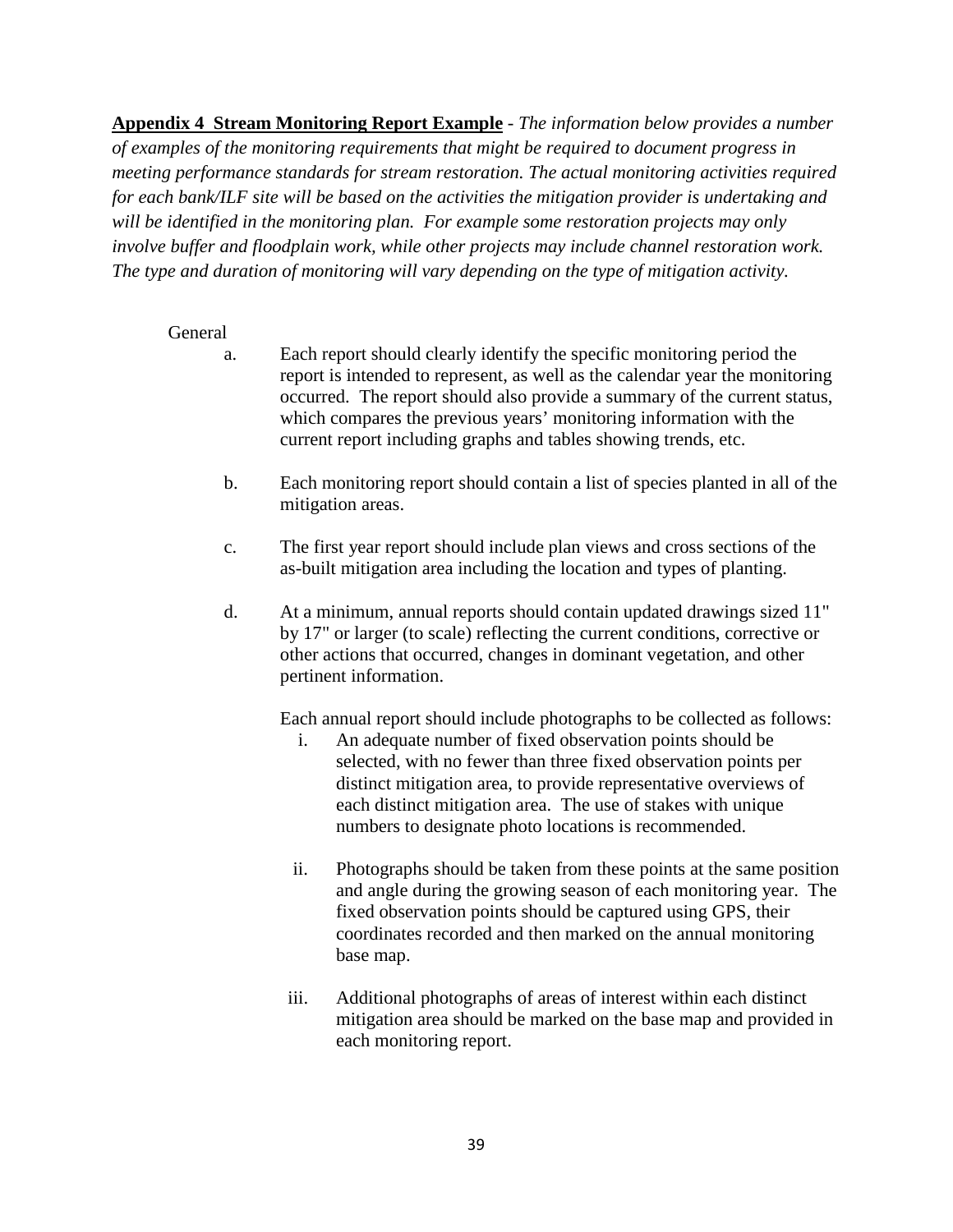#### 1. Site Drawings

At a minimum, annual reports should include longitudinal profile and crosssectional measurements of the mitigation stream and should be taken to include those measurements necessary to determine sinuosity, meander wavelength, belt width, radius of curvature, and meander arc length for a minimum of two meander bends.

Cross sectional measurements that may be included (based on performance criteria)

- Bankfull width, bankfull maximum depth, flood prone area width, entrenchment ratio, bankfull cross-sectional area, bank height, and bank height ratio;
- Cross sectional measurements should encompass two consistent permanent cross sections or 1 cross section per 30 bankfull widths (whichever number of cross sections is larger) for each analysis; and,
- Lowest bank height elevations should be collected where those differ significantly from bankfull stage.

Longitudinal profile measurements should:

- Include those measurements necessary to determine average water surface slope, riffle slope, pool slope, and riffle/pool or step/pool sequences over the entire measured reach; and,
- Provide elevation data for the thalweg, water surface, and bankfull stage over the entire measured reach.

#### 2. Substrate Sampling

Wolman pebble counts distributed proportionally over the profile reach in accordance with the percentage distribution of streambed features (60% from pools, 30% from riffles, and 10% from steps). The minimum total number of particles to be collected is 100.

3. Stream Stability Rating

Observations of the stream mitigation channel and banks, including up and downstream, should be made. Signs of negative effects from the stream mitigation such as excessive bank erosion, sedimentation, headcutting, aggradation, entrenchment, or degradation should be noted in the annual report, and corrective actions should be taken.

4. Water Chemistry

Monitoring water chemistry sampling should address a specific contaminant of concern at a mitigation site.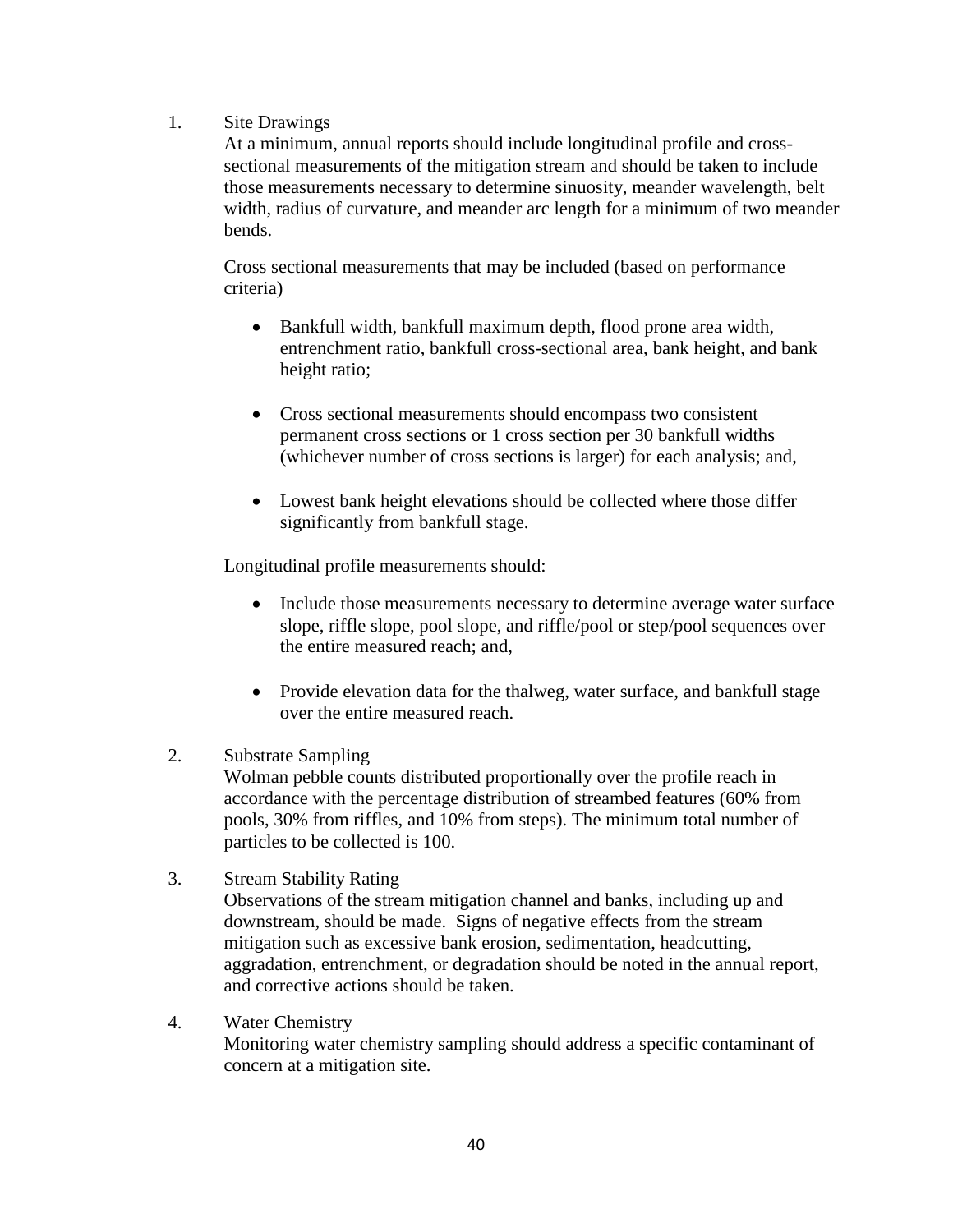5. Hydrology Monitoring

Water level data and estimated flow should be collected in May and late August of each monitoring year. Ground water levels should be measured in the absence of inundated conditions. Observations should be made at base flow conditions. Large rain events or drought conditions occurring within the immediate watershed should be noted in this section. Additional hydrology data should be collected if monitoring events occur outside of normal conditions to document the flow regime of the stream.

- 6. Vegetation Monitoring
	- a. The location and name of each plant community type within the mitigation area and buffer area should be marked on a scaled drawing or scaled aerial photograph (base map) and named. The dominant plant species should be visually determined in each vegetation layer of each community type, and the scientific names of these species should be included in the report.
	- b. For forested riparian buffers, standard forestry measurements (e.g., frequency, density, dominance, and importance value) for all woody species should be calculated. These data should be graphed against time to demonstrate that each of these areas is developing into a functional forested ecosystem. Vegetation should be assessed with the use of 10 X 10 meter fixed plots.
- 7. Qualitative Habitat Evaluation Index (QHEI) QHEI assessments, using the most current version of that document available at the time the assessment is performed, should be completed yearly.
- 8. Qualitative Macroinvertebrate Sampling. Macroinvertebrate sampling should be performed during the sampling index period which extends from June  $15<sup>th</sup>$  through September  $30<sup>th</sup>$ , and done in accordance with the *Biological Criteria for the Protection of Aquatic Life, Volumes I, II, and III*. This sampling should be performed in years specified within the mitigation plan. A narrative rating should be assigned. Qualitative sampling is appropriate if the stream's drainage is less than 20 mi<sup>2</sup> but larger than 1 mi² OR if the stream doesn't have sufficient flow or depth to cover the artificial substrate sampler for a six week sampling period.
- 9. Invertebrate Community Index (ICI) Macroinvertebrate sampling should be performed during the sampling index period which extends from June  $15<sup>th</sup>$  through September  $30<sup>th</sup>$ , and must be done in accordance with the *Biological Criteria for the Protection of Aquatic Life, Volumes I, II, and III*. This sampling should be performed in years specified within the mitigation plan. An Invertebrate Community Index (ICI) score should be calculated from each sampling event. ICI should be used if the streams drainage is over 1 mi² OR pools deeper than 40 cm AND if the stream had sufficient flow or depth to cover the artificial substrate sampler for a six week sampling period.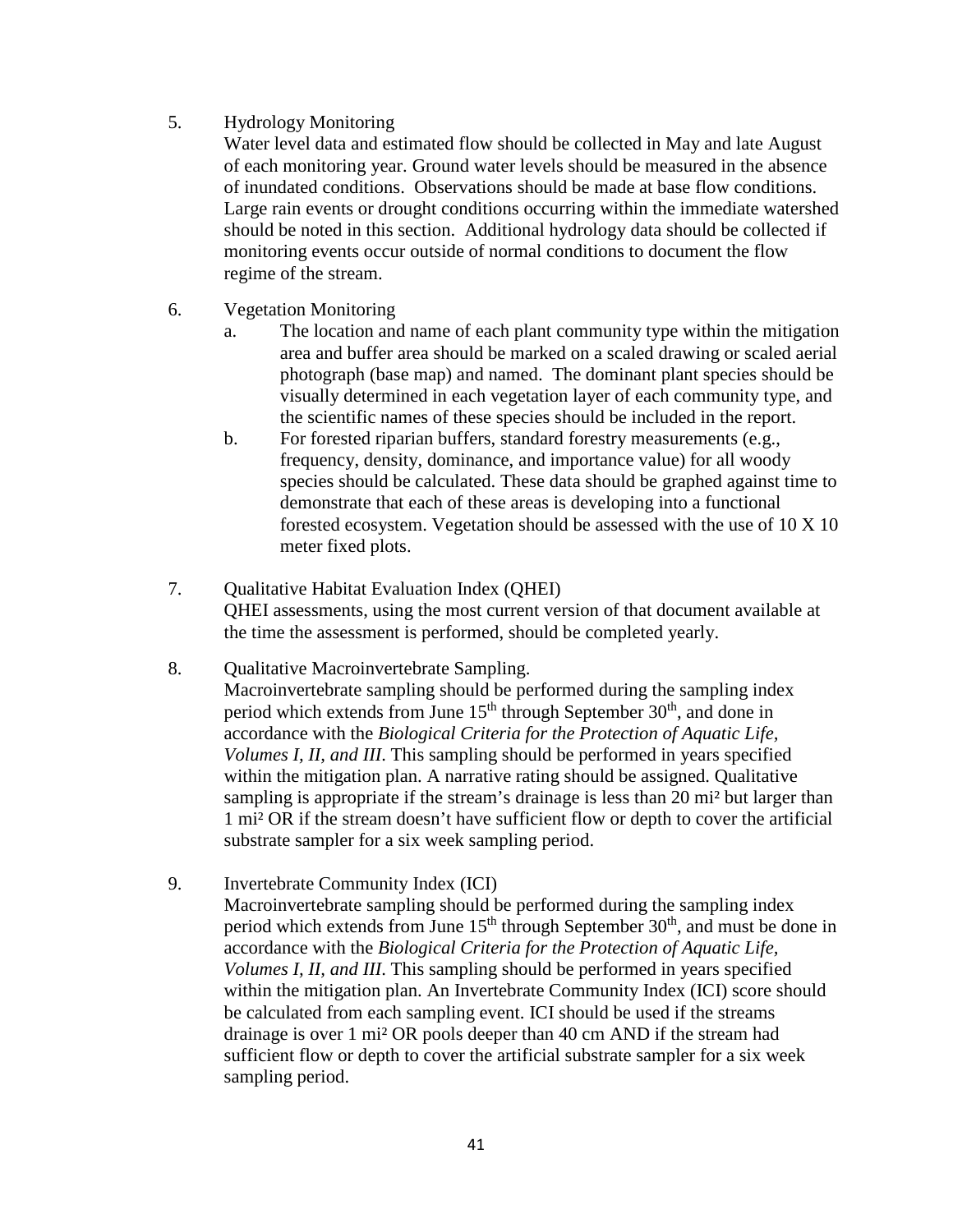#### 10. Index of Biotic Integrity (IBI)

- Fish sampling should be performed during the sampling index period which extends from June  $15<sup>th</sup>$  through September  $30<sup>th</sup>$ , and must be done in accordance with the *Biological Criteria for the Protection of Aquatic Life, Volumes I, II, and III*. This sampling should be performed in years specified within the mitigation plan. An Index of Biotic Integrity (IBI) should be used for streams over 1 mi². A Modified Index of Well Being (MIwb) score should be used if the stream is over 20 mi².
- 11. Amphibian/Salamander sampling in accordance with an approved survey protocol (for example a Visual Encounter Survey) should be performed in years specified within the mitigation plan. Sampling for salamanders is best conducted during the spring and summer months.